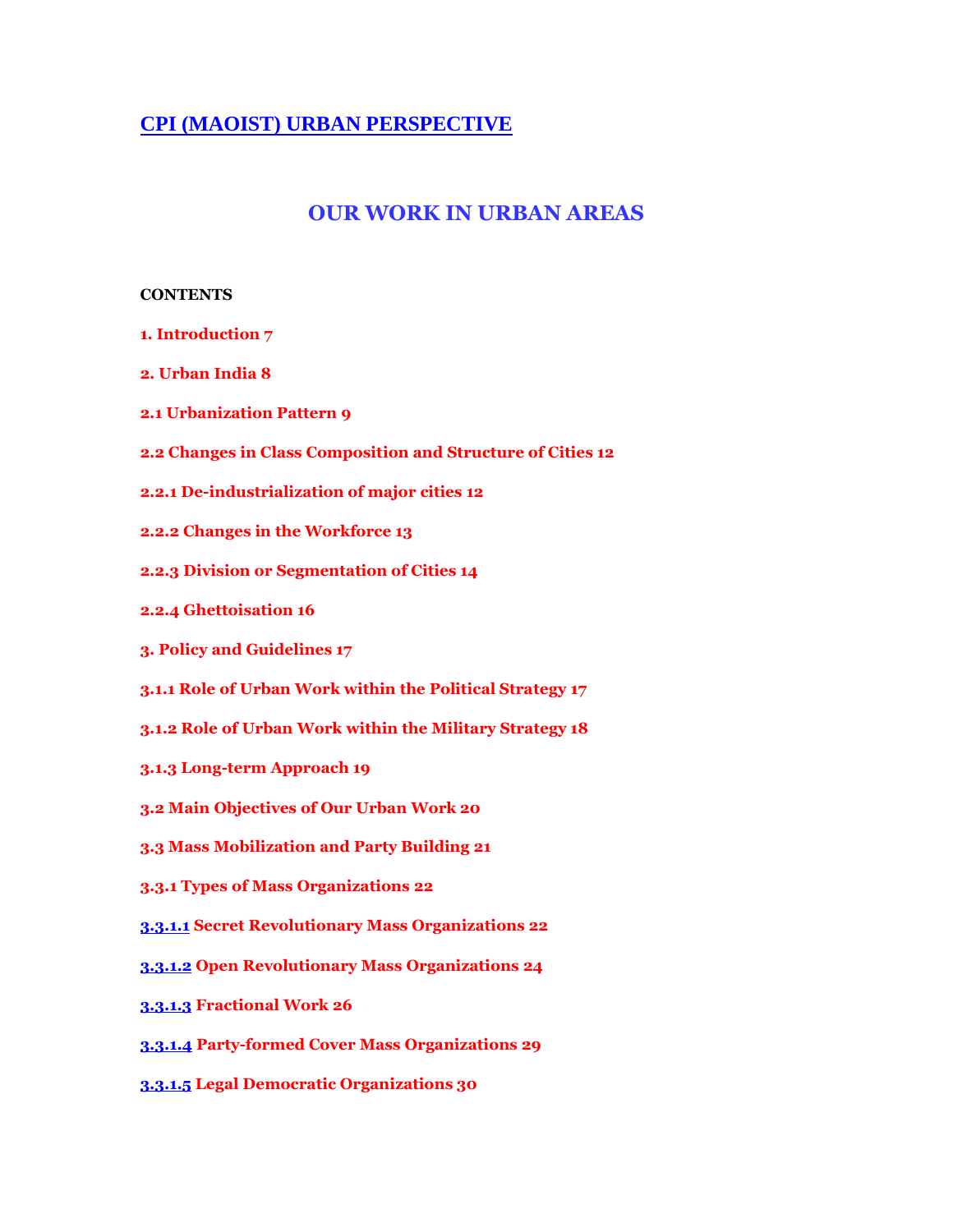**3.3.2 Organizing at the Place of Residence 33**

**3.3.3 Party-Building 35**

**[3.3.3.2](http://3.3.3.2/) Activist Groups 36** 

**[3.3.3.3](http://3.3.3.3/) Political Education 37** 

**3.3.4 Party Structure 40**

**[3.3.4.1](http://3.3.4.1/) Party Cell 40** 

**[3.3.4.2](http://3.3.4.2/) Part-Timer Party Committees 42** 

**[3.3.4.3](http://3.3.4.3/) Party Fractions 42** 

**[3.3.4.4](http://3.3.4.4/) Layers 44** 

**[3.3.4.5](http://3.3.4.5/) Coordination and Links with Other Party** 

**Structures 44**

**3.4 United Front 45**

**3.4.1 Working Class Unity 46**

**[3.4.1.1](http://3.4.1.1/) Industry-based Unity 47** 

**[3.4.1.2](http://3.4.1.2/) Issue-based Unity 47** 

**[3.4.1.3](http://3.4.1.3/) Area-based Unity 48** 

**[3.4.1.4](http://3.4.1.4/) Workers' Platforms 48** 

**3.4.2 Worker-Peasant Alliance 49**

**3.4.3 Unity of the urban exploited classes 51**

**[3.4.3.1](http://3.4.3.1/) Unity with the semi-proletariat 51** 

**[3.4.3.2](http://3.4.3.2/) White-collar Employees 53** 

**[3.4.3.3](http://3.4.3.3/) Other sections of the Petty Bourgeoisie 54** 

**3.4.4 Relations with the National Bourgeoisie 55**

**3.4.5 Front Against Repression 56**

**3.4.6 United Front Against Hindu Fascist Forces 57**

**3.4.7 Front against Globalization, Liberalization and**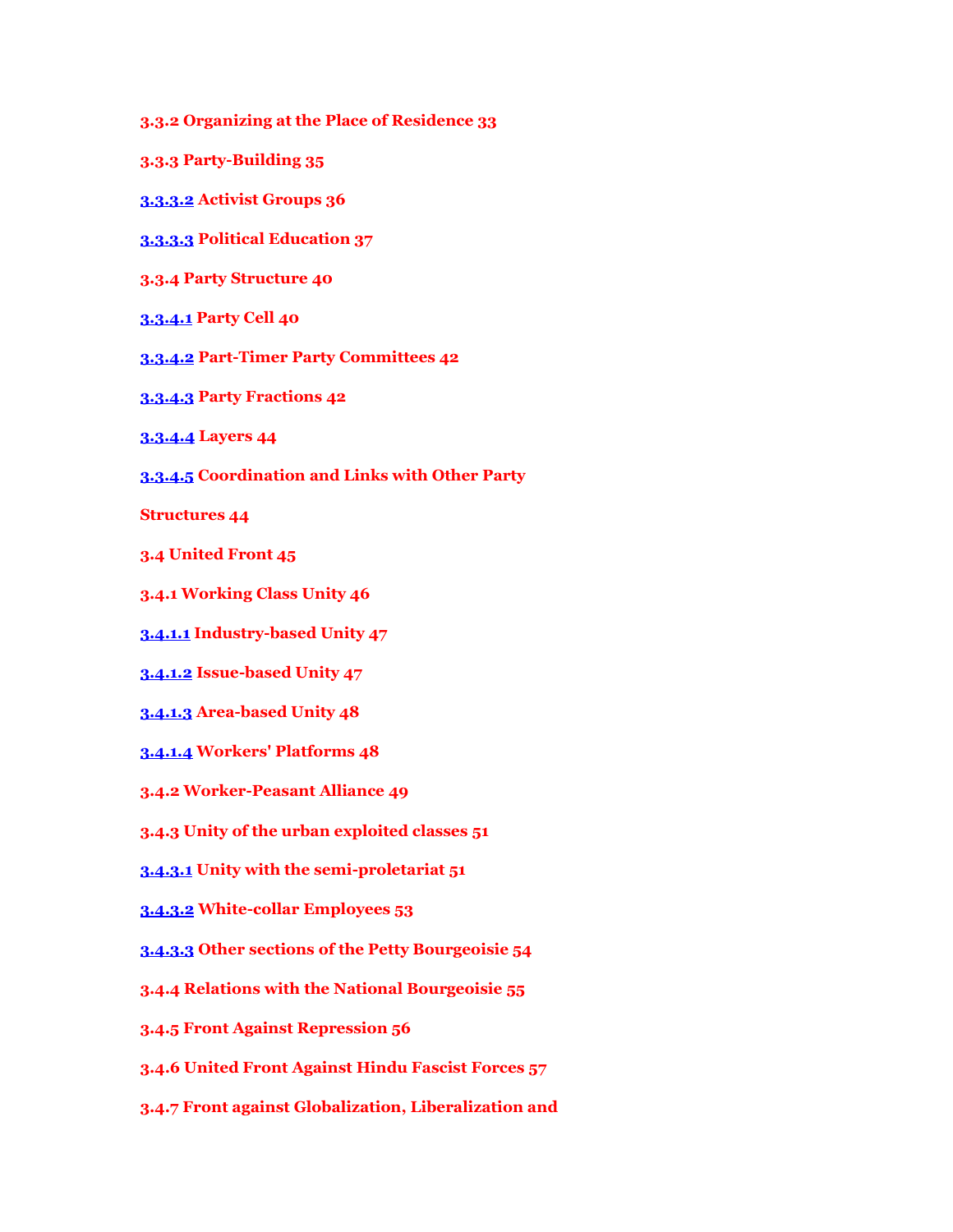**Privatization 58**

**3.5 Military Tasks 60**

**3.5.1 Defence of the Urban Movement 60**

**[3.5.1.1](http://3.5.1.1/) Open Self Defence Teams 60** 

**[3.5.1.2](http://3.5.1.2/) Secret Self Defence Squads 61** 

**[3.5.1.3](http://3.5.1.3/) Urban Militia 62** 

**[3.5.1.4](http://3.5.1.4/) Local Intelligence 62** 

**3.5.2 Help to the Rural Armed Struggle 63**

**[3.5.2.1](http://3.5.2.1/) Work in Key Industries 63** 

**[3.5.2.2](http://3.5.2.2/) Infiltration into the Enemy Camp 65** 

**[3.5.2.3](http://3.5.2.3/) Sending Cadre to the Rural Areas and** 

**the PGA/PLA 65**

**[3.5.2.4](http://3.5.2.4/) Logistical Support to the Armed Struggle 66**

- **3.5.3 Urban Military Operations under Central Direction68**
- **[3.5.3.1](http://3.5.3.1/) City Action Teams 68**
- **[3.5.3.2](http://3.5.3.2/) Central Intelligence 68**
- **[3.5.3.3](http://3.5.3.3/) Cyber Warfare 69**
- **3.6 All-India and State-Level Plans 69**

**3.6.1 Factors Governing All-India Perspective-Plan 69**

**3.6.2 State Plans 70**

**4. Review of Our Understanding and Practice 71**

**4.1 Earlier Circulars and Policies 71**

**4.1.1 1973 Circular 72**

**4.1.2 1987 Guidelines 73**

**4.1.3 1995 Review 73**

**4.2 Our Main Shortcomings 74**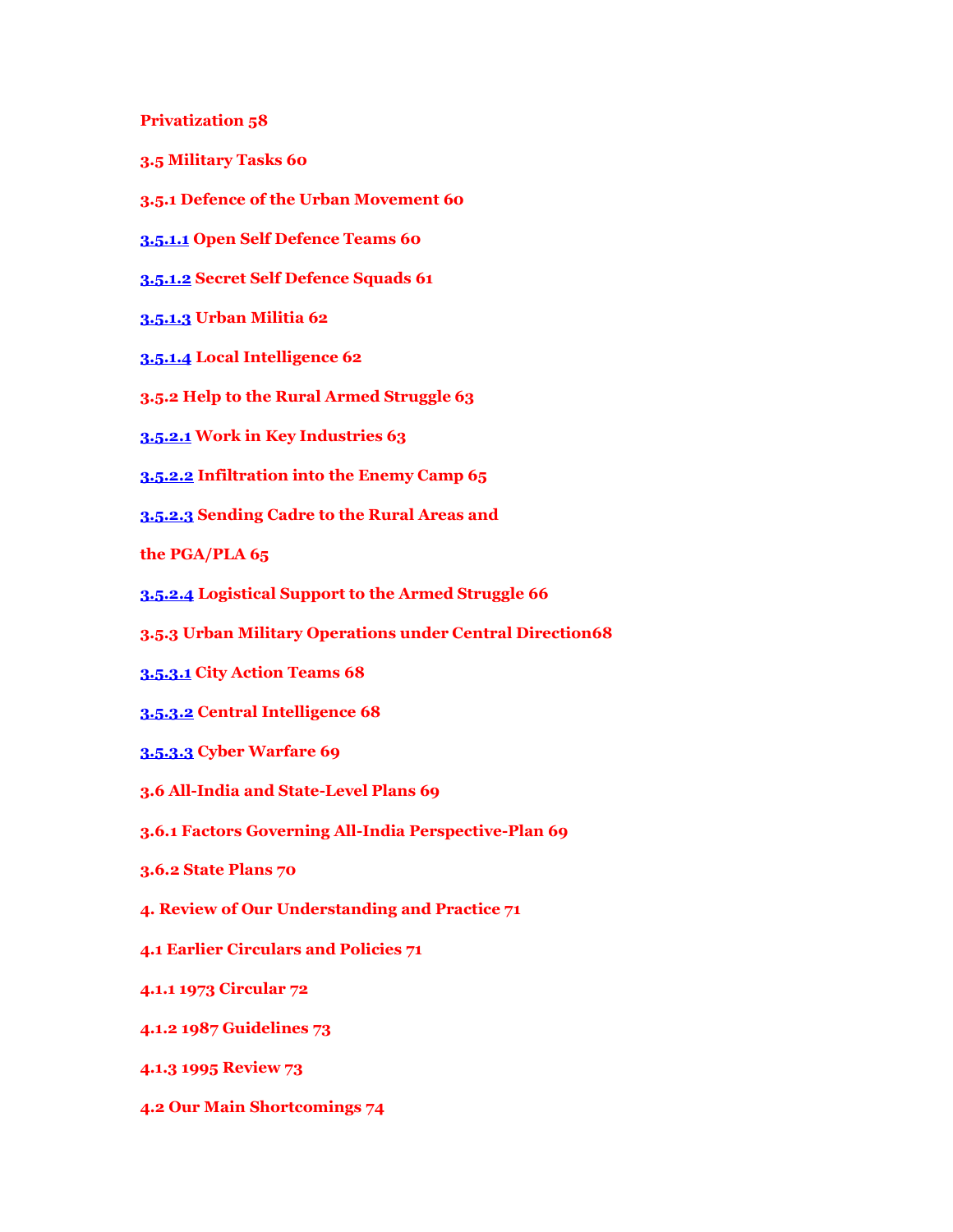**4.2.1 Lack of Concentration on Urban Work 74**

**4.2.2 Lack of Concentration on the Working Class**

**within Urban Work 75**

**4.2.3 Neglect of Developing Party Leadership from**

**the Proletariat 76**

**4.2.4 Lack of Deep Understanding of the Strategic**

**Approach in Urban Work 76**

**4.2.5 Lack of clarity on combining the various types of**

**mass organizations 77**

**4.2.6 Negligence in Secret Functioning 79**

**4.2.7 Lack of an All-India Perspective 79**

**4.3 Principal Defect in Our Understanding 79**

**5. Immediate Tasks 79**

**5.1 Introduce Urban and Working Class Specialization**

**in the Higher Committees 81**

**5.2 Draw up All-India and State-level Perspective-plans 80**

**5.3 Reorient and Reorganize the Urban Organizations**

**with a Long-Term Strategic Approach 81**

**5.4 Widely Mobilize the Urban masses, Particularly the**

**Working Class 82**

**5.5 Recruit and Develop Party Leadership from the**

**Working Class 83**

**5.6 Reorganize the Tech Mechanism in the Cities 83**

**5.7 Prepare the Self-Defence Organs of the Urban**

**Movement 84**

**5.8 Take up Work in Key Industries 84**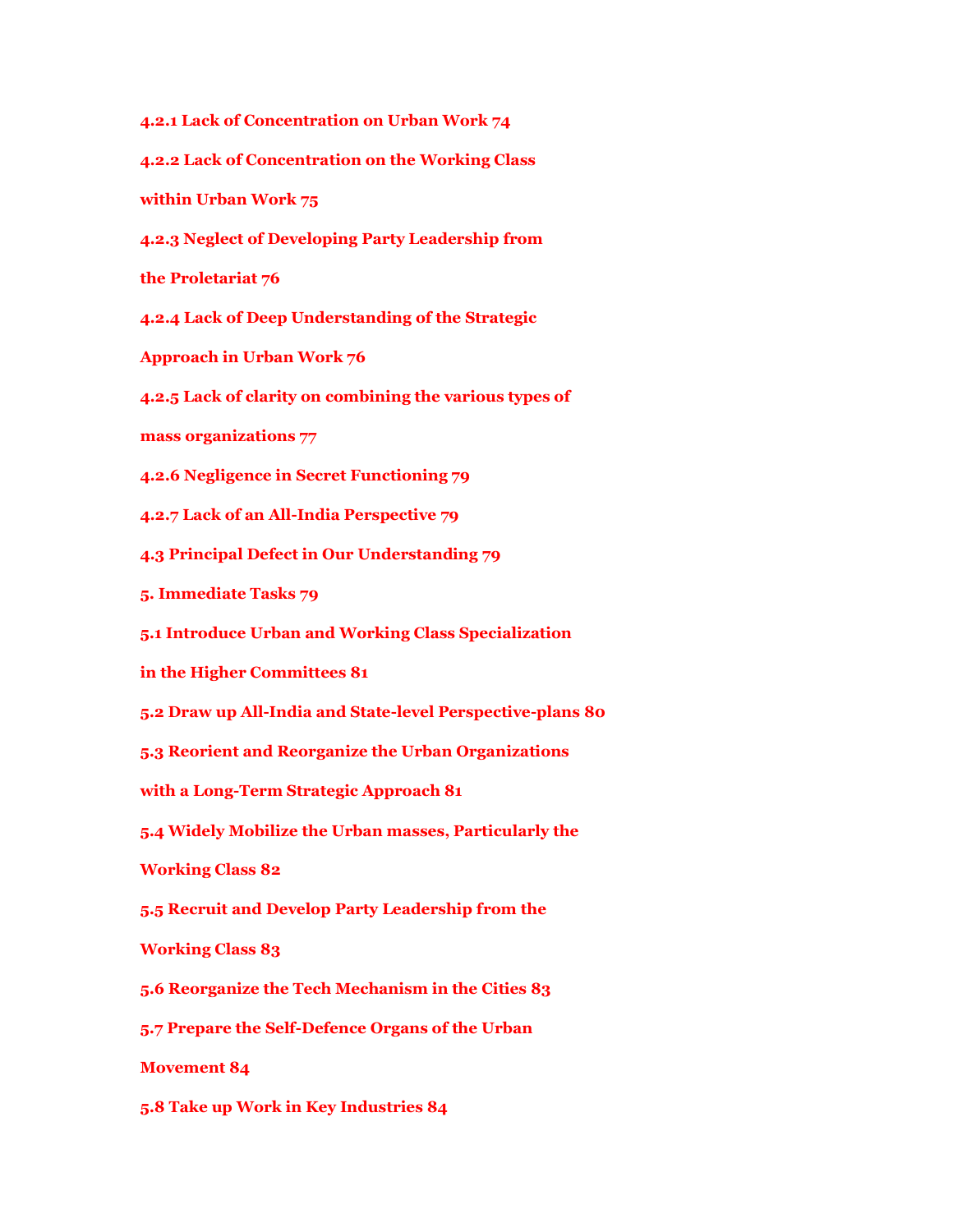# **5.9 Infiltrate into Enemy Organizations 84**

#### **5.10 Build the United Front in the urban areas 85**

# **INTRODUCTION**

The Strategy and Tactics document adopted at the Ninth Congress of 2001 explains the importance of urban work within the strategy of Indian Revolution in the following manner:

"Work in the urban areas has a special importance in our revolutionary work. …..in our revolution, which follows the line of protracted people's war, the liberation of urban areas, will be possible only in the last stage of the revolution. However, this does not mean that there is no need to concentrate on the building of urban revolutionary movement from the beginning. From the beginning we will have to concentrate on the organization of the working class, which being the leadership of our revolution has to directly participate and lead the agrarian revolution and the people's war and on building a revolutionary workers movement. Moreover, on the basis of revolutionary workers movement we will be able to mobilize millions of urban oppressed masses and build struggles against imperialism and feudalism, struggles in support of the agrarian revolution and struggles for democratic rights. We will be able to create the subjective forces and conditions required for building a countrywide, broad, anti-imperialist, anti-feudal united front during this course only. The urban movement is one of the main sources, which provides cadres and leadership having various types of capabilities essential for the people's war and for the establishment of liberated areas… We should not forget the dialectical relationship between the development of the urban movement and the development of the people's war. In the absence of a strong revolutionary urban movement, the people's war will face difficulties.

"However, we should not belittle the importance of the fact that the urban areas are the strong centers of the enemy. Building up of a strong urban revolutionary movement means that our Party should build a struggle network capable of waging struggle consistently, by sustaining itself until the protracted people's war reaches the stage of strategic offensive. With this long term perspective, we should develop a secret party, an united front and people's armed elements; intensify the class struggle in the urban areas and mobilize the support of millions of urban masses for the people's war." [Pages 69-70, S&T].

However, there have been serious shortcomings and mistakes in our understanding and practice over the last thirty years. The Political and Organizational Review of the Ninth Congress thus reviewed as follows, "The importance of urban work in the ongoing people's war in the country is well-recognized by our Party and is elaborated in our Strategy-Tactics document. However we have been extremely deficient in perspective, policy and methods of work. We have only made piecemeal changes from time to time, to the policy, contained in the document "Our Work in Urban Areas" brought out by APSC in 1973. We have yet to develop a comprehensive and longterm approach, which takes into account the changing developing trends in urbanization, as well as the policies of the enemy to isolate and crush us in the urban areas. This has led to frequent ups and downs in our urban work in most areas and serious loss of cadres in the areas of repression." [Page 141, POR]

Thus the Congress decided on "A time-bound programme for preparing policy and guidelines for urban work, particularly working class work. This should include a review of our understanding and practice with regard to revolutionary trade unions, mini-guerilla squads, selfdefence squads, and workers' magazine among other things. This should be followed by a campaign to reorganize our work according to the guidelines." [Page 149, POR]

The present document is part of the attempt to implement the above Congress decision. Part 2 gives a brief picture of urban India, presenting the trends in urbanization and the changes in class composition, particularly since the policies of liberalization. Part 3 is the main section which lays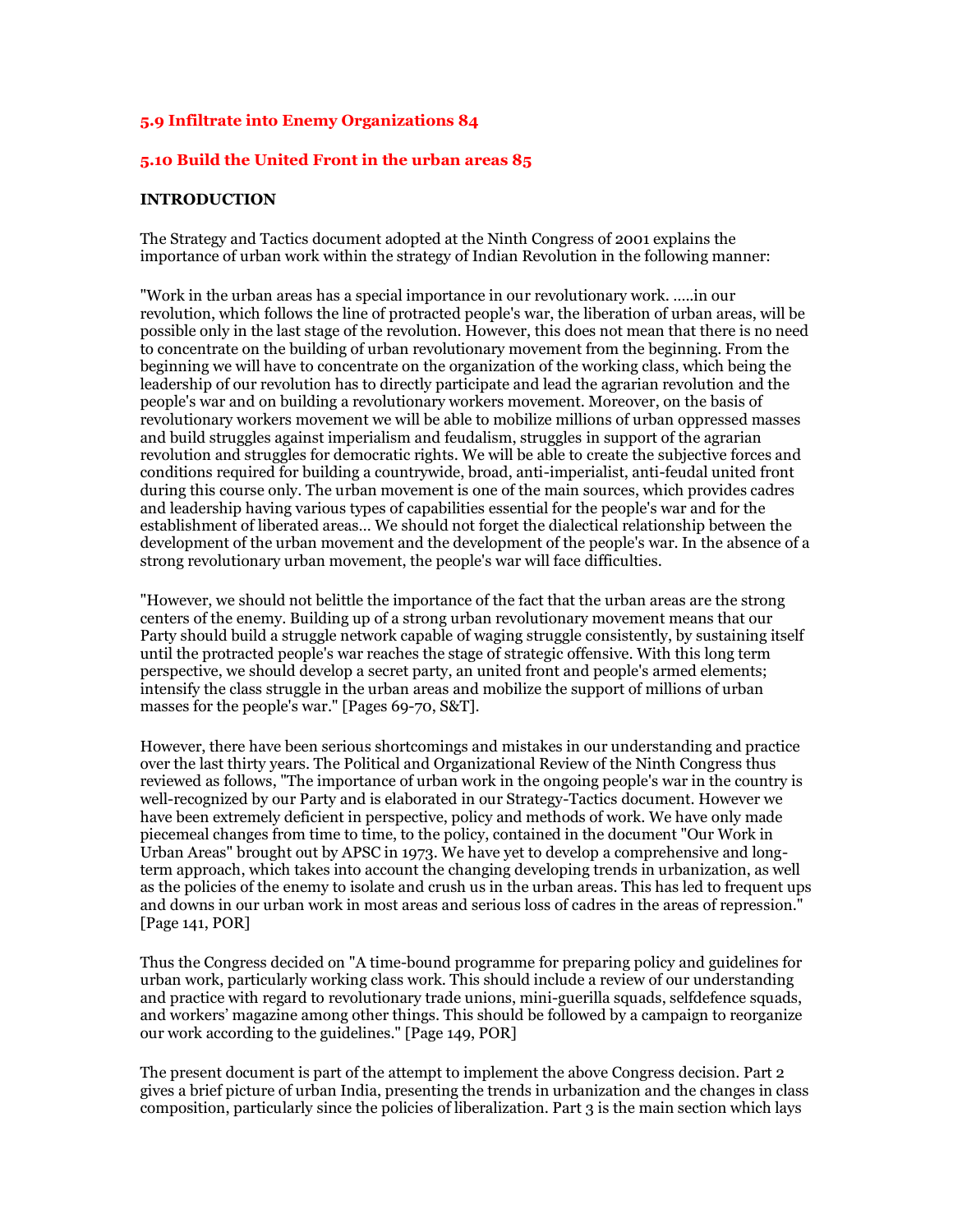out the policy and guidelines for work - our strategic approach and objectives, forms of organization and forms of struggle, the party, united front and military tasks, propaganda, tech mechanism, and planning. Part 4 reviews the main shortcomings in our understanding and practice of the past 30 years. Part 5 identifies some immediate tasks.

Besides this a separate document, 'Guidelines for Our Work in the Working Class', explains details with regard to working class work.

#### **2. URBAN INDIA**

According to the census of 2001, 27.8% of India's population now lives in the towns and cities. The total urban population is 28.5 crores, which is larger than the total population of the world's third most populated country - USA. Most of this urban population is situated in large cities. Almost two thirds stay in cities with a population of over one lakh, and 10.8 crores (i.e. 38%) are in 35 metropolitan centres with a population of over 10 lakhs. Three of the world's twenty megacities, with a population of over one crore each, are from India.

The centre of the economy has also moved away from the rural areas. In 1950-51 56% of production came from agriculture, but today less than 25% comes from agriculture. Today most of the country's production is from the industries and services sectors, which are mainly based in the towns and cities. The urban share in the Gross Domestic Product (GDP) is thus now over 60%.

India's urban population size, proportion, and economic weight today are much higher than what was there in China at the time of the revolution. China, then had only about 10% of its production coming from industry and only 11% of the people staying in the urban areas. This would mean that India's urban areas would have to play a relatively more important role in the revolution, than the cities played during the Chinese revolution.

This however does not mean any change in our basic strategy, which is based on the uneven economic and political development and the semi feudal, semi-colonial character of Indian society. Current international experience too shows various semi-colonial countries with large proportions in urban areas successfully advancing the people's war basing on rural armed struggle. Though our urban population is large and constantly growing, its proportion is still much lower than the percentage of most other semi-colonial countries with movements seriously engaged in armed agrarian revolution. Thus Philippines have 59%, Peru has 73%, and Turkey has 75% urban population. Only Nepal has a lower 12% urban population, though the rate of growth of its urban population is almost double that of India.

#### **2.1 Urbanization Pattern**

Since 1947, four major metropolitan cities, which served as regional capitals under the British, have dominated the process of urbanization in the country. These were Kolkata, Mumbai, Delhi and Chennai, who respectively served as the central hubs of the east, west, and north and south of the country. Since the sixties they have continued to experience growth, though at different paces. Further newer metropolitan centres like Bangalore, Hydrabad and Pune, are emerging as new hubs of urban growth. The policies of liberalization are bringing further changes and new patterns of urbanization have been emerging, which are changing the positions and importance of even the old metropolitan centres.

Delhi continues to maintain its all-India importance, mainly as administrative capital and also due the rapid industrialization in its surrounding areas. Mumbai as financial capital, has been continuing to grow rapidly and is now among the five largest cities in the world. Kolkata and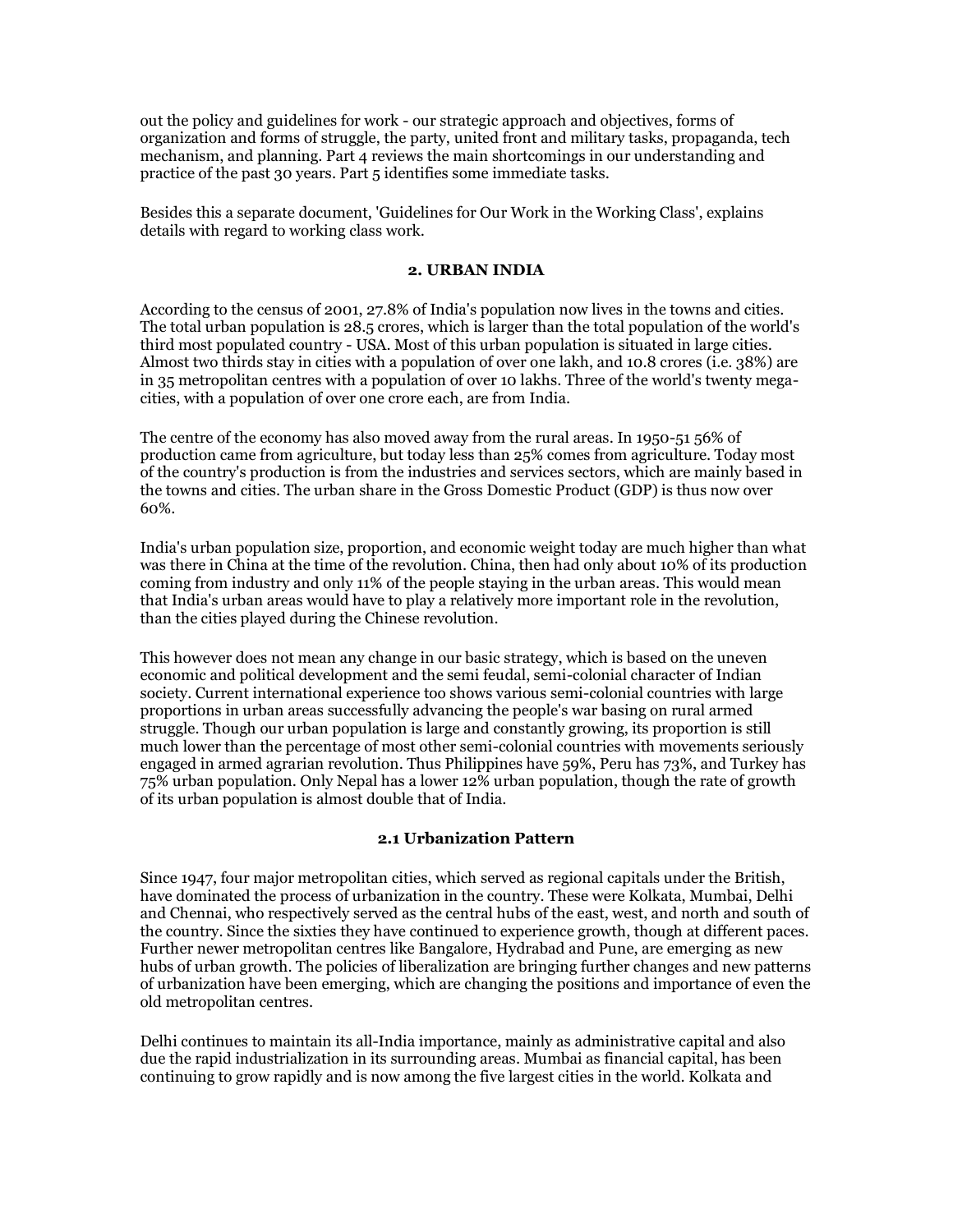Chennai continue to maintain their regional importance, but Kolkata has lost its all-India importance as a centre of industry and commerce.

The ups and downs of these main centres is however only a reflection of the country's sharply unequal pattern of urbanization. Kolkata is falling back because of its placement in the poorest and least urbanized eastern part of the country, whereas all the new stars are emerging in the most urbanized south and the west. The old hierarchy of four mega cities located in different regions of the country is thus giving way to urban corridors and clusters of new investment located mostly in the southern and western parts of the country.

With the exception of the Delhi region and adjacent areas in Haryana, Punjab, Rajasthan and Uttar Pradesh much of the north, the east and the centre of the country have been bypassed. This vast area covering the eastern half of UP and stretching across Bihar, West Bengal, the North-Eastern states, Orissa, Madhya Pradesh and the eastern part of Maharashtra is remaining as an area of urban backwardness, with old industrial bases and high unemployment. These areas are thus the main sources of cheap migrant labour for the large metropolitan cities.

The above inequalities are being encouraged by the policies of the government. In the earlier period under industrial licensing there were some small attempts at bringing about balanced industrial development and this led to some projects being set up in relatively backward areas like the central India minerals belt. Now under the liberalization policies investment is not regulated and goes to the areas promising the greatest profits. Thus the main investment is centred in and around a few areas of growing urban concentration. The main such areas are:-

**a) Ahmedabad-Pune Corridor:** This stretch of Western India is the main concentration of high industrialization and urbanization in the country. It includes four of the top ten cities in the country - Mumbai, Ahmedabad, Pune and Surat - besides two other cities over ten lakh - Vadodara and Nashik. The industries cover almost all the main industrial groups - engineering, chemicals, textiles, automobiles, telecommunications, electronics, etc. These cities and the adjoining districts attract the largest amount of new investment in the whole country. The working class is the most diverse, having migrated from all parts of the country.

**b) Delhi Region:** The capital region together with the adjoining areas of Gurgaon and Faridabad in Haryana, and Ghaziabad and NOIDA in UP is a massive urban and industrial zone. It is continuing to advance at a rapid pace in engineering, automobile, electronics, etc. The working class here too is diverse, but mainly from north India.

**c) Bangalore:** This has for some time been a centre of many major public sector establishments, besides textiles and silk weaving. Electronics and computer software and hardware are the main growth industries, with Bangalore being the software capital of India. It is a fast growing centre.

**d) Chennai:** The Greater Chennai region has become the industrial hub for the entire south. It has a very diverse range of industries - automobiles, textiles, chemicals, petroleum products, electronics, etc.

**e) Coimbatore-Erode Belt:** This is the area of fastest growing urbanization in the country. The principal industries are centred around textiles - mills, power looms, knitwear, etc. There are also small and medium engineering units.

**f) Hydrabad:** Though the actual growth is not as much as the media propaganda of the AP Chief minister, Hydrabad is also a fast growing urban centre. Besides the earlier public sector undertaking and other industries, the new investments are mainly in electronics and information technology. In AP, Vishakhapatnam has also been a centre of growth, attracting big investments.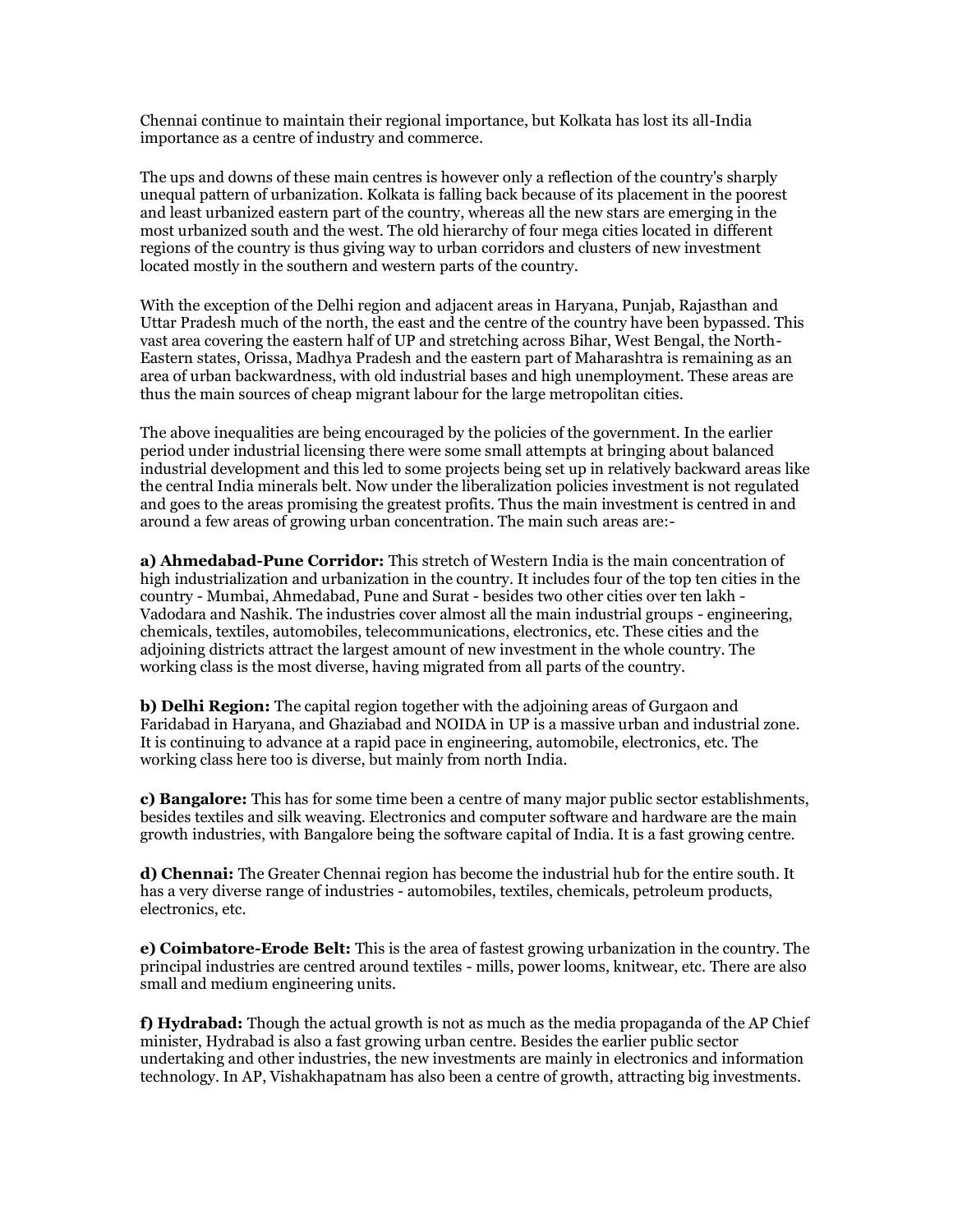Most urban centres in other areas are not receiving much investment and are therefore experiencing some level of stagnation. They are however major centres of industry with a large working class. They also play a very important role in their regions. Some of these centres are:-

**a) Kolkata:** Though it has lost its all-India importance, it remains the centre for the whole of eastern India. It has a large and diverse industrial base, but no major new area of industrial growth. The city too is growing at a slow pace. It has got new investment but a large part is for the expansion of existing plants. The working class is diverse, but basically from eastern India. Due to slow industrial growth unemployment rate is relatively higher.

**b) Industrial Cities of Central India:** The investments coming into these areas are mainly for power and fuel, and metallurgical industries. However new projects are relatively few and overall unemployment there is growing.

**c) Cities of the Gangetic Plain:** These cities including old major industrial centres like Kanpur, are not receiving much new investment and are thus stagnating. The cities however continue to grow due to influx from the rural areas.

The above trend and pattern of urban growth has to be taken into account while drawing up a perspective and plan for urban work.

# **2.2 Changes in Class Composition and Structure of Cities**

Besides the changes at the all-India level there are also significant changes taking place within the cities, particularly the largest cities. This is resulting in changes in the nature and composition of the work force, as well as the geographical placement of various classes and communities.

### **2.2.1 De-industrialization of major cities**

Over the years most major cities have seen a decline in manufacturing activity as compared to business activity in banking, finance, and other service sectors. This process started first with the largest cities, with the close down of many of Kolkata's jute mills and other industries from the late sixties. This process however became very generalized from the early eighties with the decline of the textile mills in Mumbai, Ahmedabad, Chennai, and other centres. Lakhs of blue-collar jobs were destroyed without the setting up of any new industries within the city. Since the last twenty years now, hardly any new industry has been located within the major old cities. New industrialization is normally taking place on the outskirts of the main city, or in the nearby towns and cities. This is combined by an increase of white-collar jobs in the field of services, with investment normally going into these areas.

This process has led to a change in the class composition of most cities, particularly the metropolitan cities. Aggregate data on urban areas as a whole show a gradual decline in the percentage of male workers engaged in manufacturing from 27 per cent in 1983 to 23.6 percent in 1993-94. For female workers, the decline was from 26 per cent in 1983 to 23.6 percent in 1993-94. Over the same period, the percentage of male workers engaged in the services sector has increased from 24.8 per cent to 26.4 per cent, the increase for women workers being from 31.4 per cent to 38.8 per cent. Here services have been defined to include finance, insurance and business services and all other services, including community and social services. This indicates that the overall proportion of the industrial proletariat in urban areas throughout India is falling as compared to the employees engaged in offices, marketing establishments, hotels, etc.

While the above figures give the overall picture, the actual situation with regard to particular cities will be different. Since this factor is very important for our organizational perspective,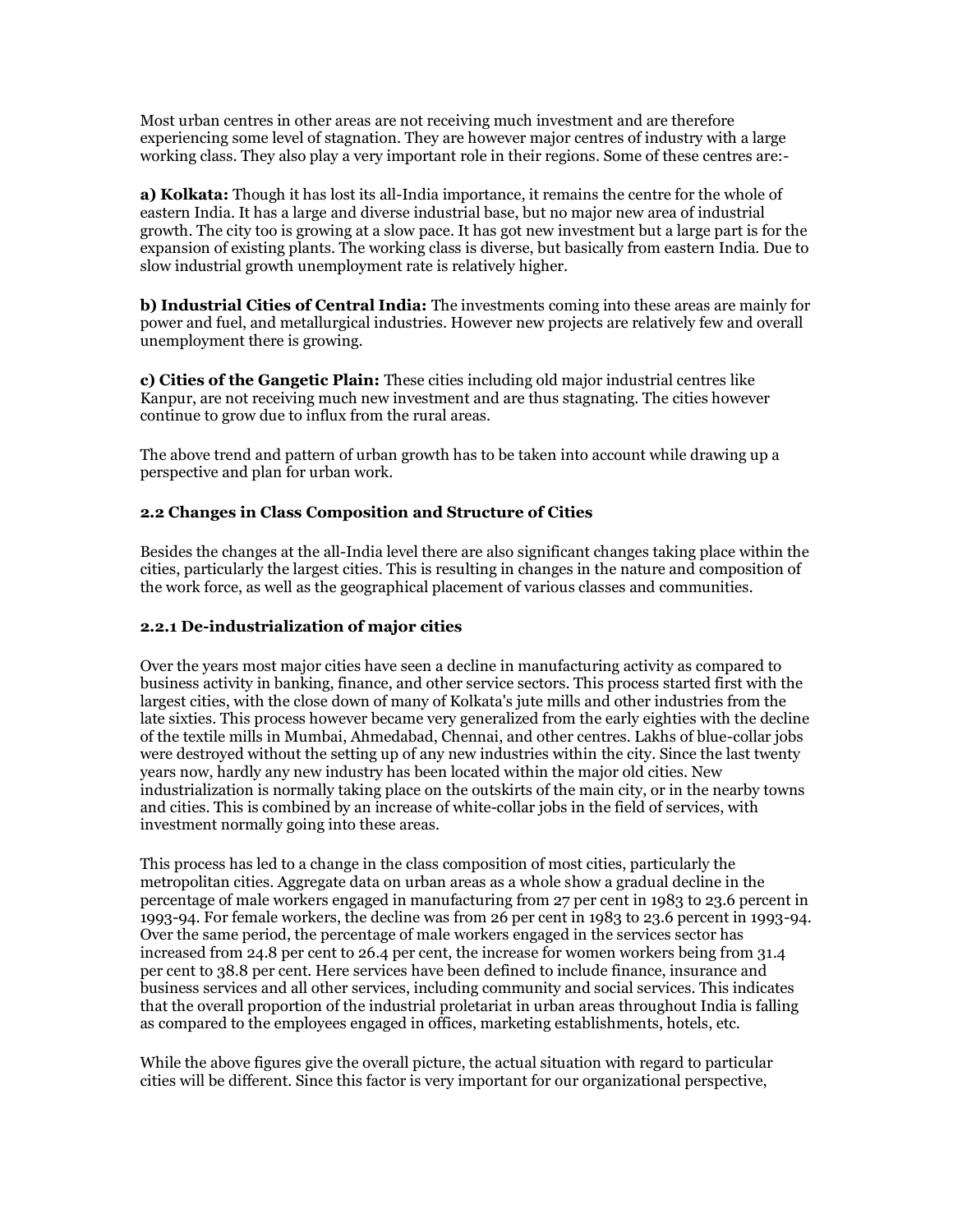plans, and tasks at the city level, all the respective committees should conduct city level class analysis

regarding the situation and trend in their areas.

### **2.2.2 Changes in the Workforce**

With closures of industries and the accompanying loss of jobs, many workers are forced to take up casual work or earn on their own through hawking, plying rickshaws, running roadside tea stalls and food joints, etc. At the same time new youth entering the work force do not get regular jobs immediately (unemployment rate is the highest in the 15 to 24 age group) and are forced to take casual employment or also run some small trade. This trend is increasing in recent years in the urban areas. At the same time more and more women are being employed in jobs but at much lower wage rates. This trend, which had started since the early eighties in most cities, has further accelerated since the liberalization policies.

The percentage of urban males in regular work has dropped and the

Percentage of self-employed and casual labourers has gone up. At the same time the percentage of women in regular work has gone up, though this does not affect the total size of the working class so much because women compose only 17% of the total urban workforce.

This then means a change in the composition of the working people. **Firstly** there has been an increase in the proportion of the semi-proletariat (i.e. self-employed); **secondly** there has been an increase in the proportion of women workers being paid very low wages; and **thirdly** there has been an increase in the casual labour force.

Besides the above given changes, another change has been the shift of jobs from the larger factories of the organized sector to the small workshops and industries. In recent years the percentage of workers in the organized sector as compared to the total workforce has fallen from 8.5% in 1991 to 7.1% in 1997 to 6.9% in 1999-2000. As the workers are divided into smaller units their potential for unionization also reduces.

All the above changes in the workforce have been presented here at the all-India level. These changes have significant consequences for our planning at the city and area levels. We should conduct local class analysis and plan accordingly.

### **2.2.3 Division or Segmentation of Cities**

Cities and towns in India, basing on the colonial pattern, have always had a rich British section and a poorer Indian section. This separation however reduced to some extent in the process of growth of the metropolitan cities. Thus it became quite common to have slums adjoining posh high-rise buildings, and hawkers and vendors occupying space right next to the offices of multinationals in the heart of the central business district. Periodically drives would be taken up to demolish slums or evict hawkers, but they would most often manage to struggle and maintain their space within the centre of the city.

In the liberalization-globalization period however the ruling classes in most major cities, aspiring to make them 'global' cities, have in a coordinated and planned manner launched numerous measures to push the poor out of the core of the city and preserve it for the economic and social use of imperialist and comprador capital. This process has and is taking place in an intensive manner in Mumbai, Delhi, Bangalore, Hydrabad, Kolkata, Chennai, and in some other metropolitan cities. Similar patterns are however to be seen even in relatively smaller cities.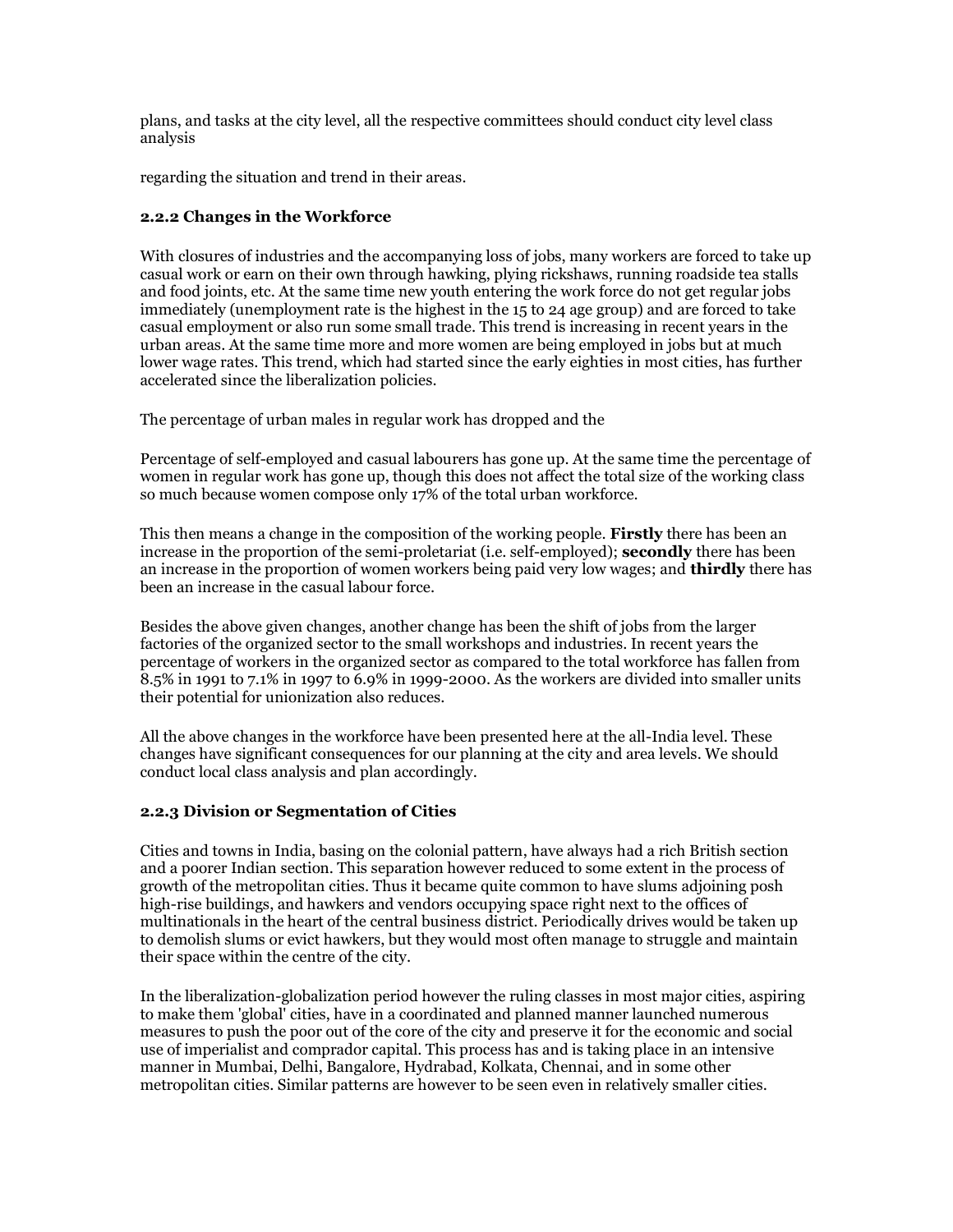This process of dividing or segmenting the city is done through various measures. These measures extend from the old measures of slum demolition and hawker eviction to new forms like closure of 'polluting' factories, banning of protests in central areas, law changes encouraging privatization and localization of urban finance and urban facilities, regulations encouraging concentration of development in the richer zones, etc.

The role of the state is most prominent. Bureaucrats and urban planners operating under direct instructions from the World Bank, Asian Development Bank, and other imperialist institutions have formulated laws, regulations, policies and master plans, which have given up even the earlier pretence of the slogans of equity and alleviating of urban poverty. Now the basic thrust of the plans are on 'efficiency' and 'clean and green' cities, which means basically providing sanitized five star enclaves with the best infrastructure and communication facilities for the offices, houses, and entertainment facilities of the corporate managers and elites, while pushing the urban poor along with their 'unclean' slums and 'polluting' industries to the borders of the city. The basic thrust of the National Capital Plan for Delhi and the 1993 Mega-City programme for the other 5 top cities mentioned above basically have this objective. The High Courts and Supreme Court, aided by anti-people so-called environmentalists, have also played a very active role in this process giving numerous court rulings to speed up this process in the name of 'public interest' litigation.

Numerous struggles of the working class and the urban poor have erupted against these measures. The November 2000 revolt of the Delhi working class and national bourgeoisie, and the struggles of Mumbai slum dwellers and Kolkata hawkers are some examples. However despite these struggles the remapping of the mega-cities and other metropolitan cities is proceeding ahead, and the socio-geographic pattern of cities like Mumbai has already changed considerably.

This process has to be dealt with by us at two levels. At one level we must participate in the mass struggles against the process of eviction and fight for the right of the working class and urban poor to live and work in their old areas. At another level we must take account of the changed pattern of the city in our analysis and planning. As part of our class analysis we should also map out the geographical locations of the various classes, both residential and work place. We should take it into account in our plans for organization, protest, self-defence, etc.

### **2.2.4 Ghettoisation**

A ghetto is a slum or locality inhabited mostly or completely by one community. When a particular community is attacked repeatedly and forced, for their safety, to concentrate in particular areas this process is called ghettoisation. Localities formed on the basis of nationality, caste and religion are very common in almost all Indian towns and cities. However not all have been formed by a process of ghettoisation.

Urban mass violence on the basis of nationality has comparatively infrequent examples like Cauvery riots in Bangalore where the Tamil national minority was attacked, or the 1967 Mumbai attacks on south Indians by Shiv Sena national chauvinists. This is to a great extent because of relative lack of support for such acts from the integrationist all-India ruling classes and the Central state machinery.

Caste violence and caste riots are more numerous, with some towns and cities repeatedly witnessing attacks on dalits. Anti-reservation riots in many parts of the country are a constant form of caste attacks. Such upper caste violence has led to further sharpening the division of many towns and forcing all dalits to live in separate areas to better organize their self-defence.

The main form of violence has however been the attacks and organized pogroms by the Hindu communalists and fascists, primarily against the Muslims, but also against the Sikhs and Christians. This has led to the sharp segregation of the Muslim community and the creation of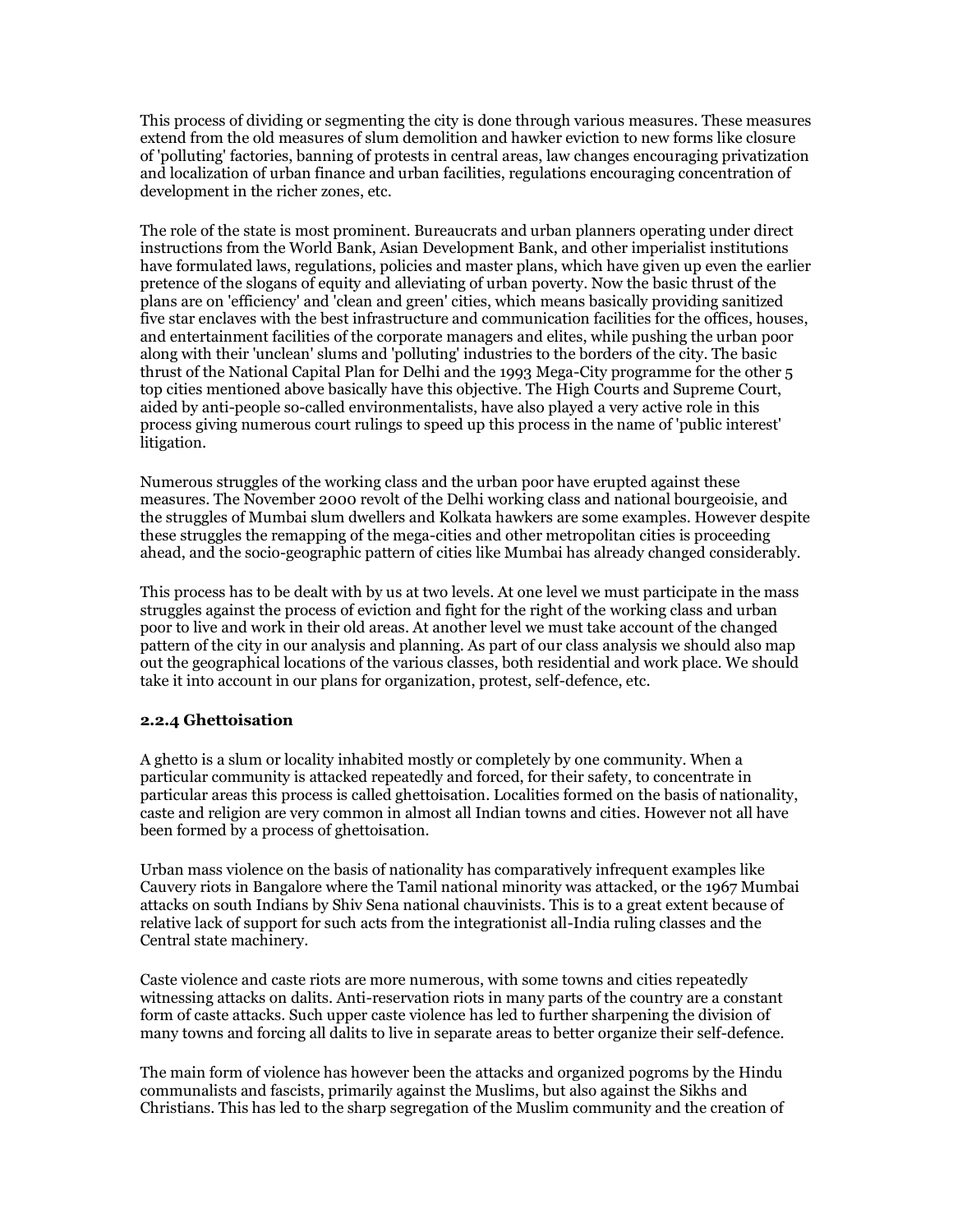Muslim mohallas in almost all towns and cities where they have any existence. However with the metropolitanisation of some cities there has been some small shift out of Muslims into other areas. This too is being sought to be drastically reversed by the Hindu fascists during the eighties and the nineties.

The eighties and the nineties have seen the largest number of anti- Muslim pogroms associated with the political ascent of the Hindu fascists of the Sangh parivar. The major centre for this has been the western corridor with massacres of Muslims in almost all the major cities in this belt - Ahmedabad, Vadodara, Mumbai and Surat, as well as other smaller cities like Bhiwandi, Malegaon and Bharuch. The major urban centres of the south too have been centres for communal riots - Coimbatore, Hydrabad, and Bangalore, besides other smaller cities like Mangalore, Bhadravati, etc. Some have also taken place in the cities of Central India and the Gangetic plain. Most of these attacks have been done with the full connivance and even participation of the state forces. Of all these, Gujarat is being taken up by the fascists as a laboratory for an experiment in ethnic cleansing, with systematic physical and economic annihilation of Muslims.

As the Hindu fascists' campaign spreads in other parts of the country, ghettoisation is bound to sharply intensify in most cities. Purely Muslim areas, suspicious of all others, and organized for self-defence will become essential for the survival of the community. Sharpening of divisions on communal basis can become a serious barrier to building class unity. Our Party in the urban areas has to seriously take the ghettoisation process into account in all plans. Sharp ghettoisation leads to lack of jobs for Muslims and pushes larger sections of them into the semi-proletariat. Thus merely organizing within industry will not enable us to enter this oppressed community. Unless we base ourselves in the middle of the ghetto, we will not be able to gain entry into organizing the community, we will not also be able to build the united front against the Hindu fascists. Thus, in our planning, we have to clearly identify the ghettos of a city and draw up our plan for gaining entry into them. While doing this, we need to organize them on their basic needs and day-to-day problems too.

### **3. POLICY AND GUIDELINES**

### **3.1 Strategic Approach in Urban Work**

### **3.1.1 Role of Urban Work within the Political Strategy**

As the Ninth Congress says, "Working class leadership is the indispensable condition for the New Democratic Revolution in India. The working class exercises its leadership in the revolution through its direct participation. Apart from rising under the leadership of the Communist Party in the overall struggle for democracy and liberation and thereby uniting all other sections of the people in anti-imperialist and anti-feudal struggles, the working class organizes the agrarian revolution by sending its advanced detachment to the rural areas." [Page 36, S&T]

Thus, being the centres of concentration of the industrial proletariat, urban areas play an important part within the political strategy of the New Democratic Revolution. It is the task of the party in the urban areas to mobilize and organize the proletariat in performing its crucial leadership role. Urban work thus means, firstly, forming the closest possible links with the working class, and, through the class struggle, establishing the party as a proletarian vanguard; further, it means the mobilization and unification of all other sections under proletarian leadership in the struggle to achieve the tasks of the revolution.

### **3.1.2 Role of Urban Work within the Military Strategy**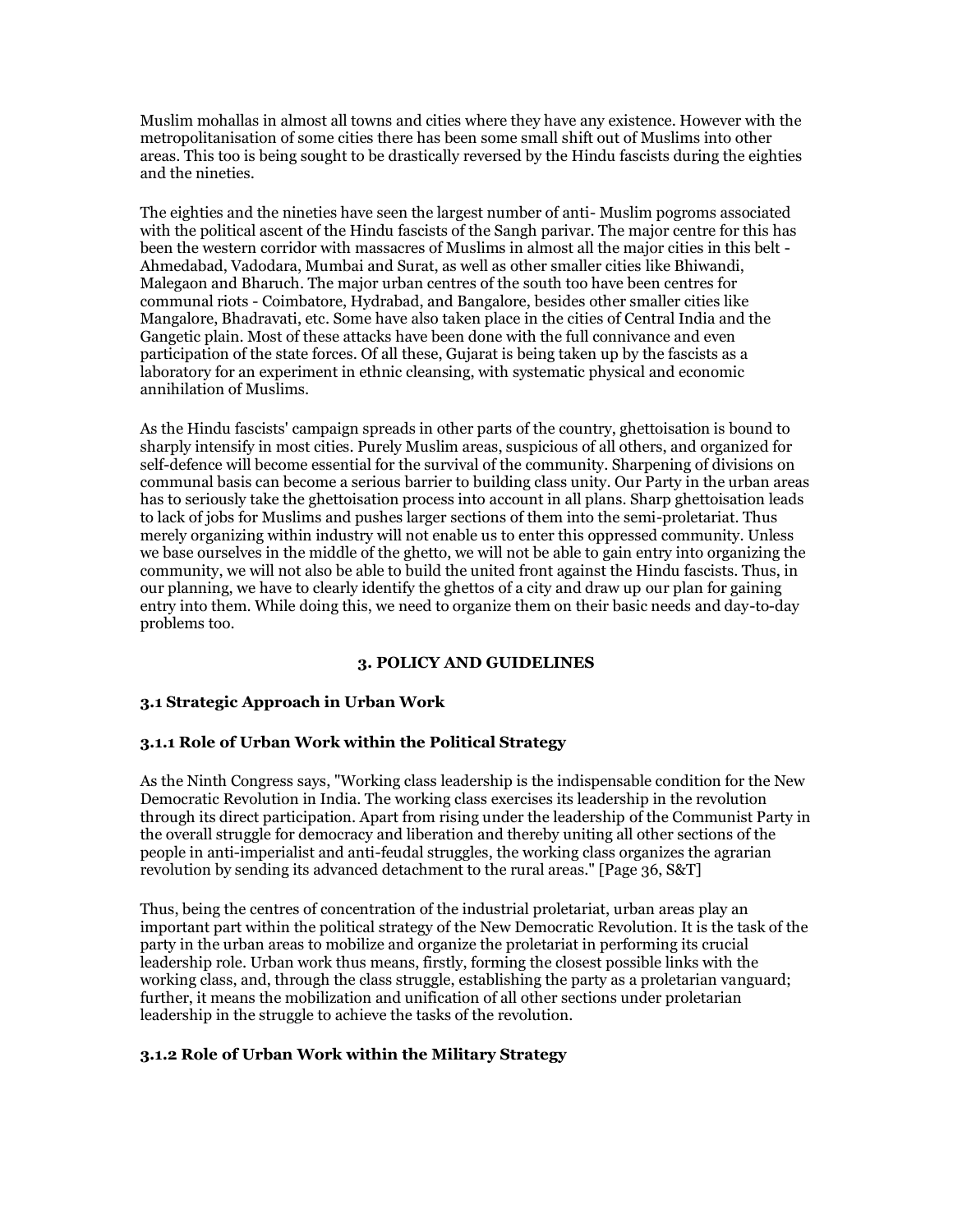The specific characteristics of revolutionary war in India "determine the military strategy to be one of protracted people's war - of establishing revolutionary base areas first in the countryside where the enemy is militarily weak and then to gradually surround and capture the cities which are the bastions of the enemy forces." [Page 8, S&T]

Thus it is clear that the armed struggle and the movement in the rural areas will play the primary role, and the work in the cities will play a secondary role, complementary to the rural work. However, while giving first priority to the rural work, we must also give due importance to the urban struggle. Without a strong urban revolutionary movement, the ongoing people's war faces difficulties; further, without the participation of the urban masses it is impossible to achieve countrywide victory. As Com. Mao says, "the final objective of the revolution is the capture of the cities, the enemy's main bases, and this objective cannot be achieved without adequate work in the cities." (Mao, Selected Works, Vol. II, Pg. 317).

Thus the correct dialectical relationship has to be maintained between the development of the urban movement and the development of the people's war. We should, by building up a strong urban movement, ensure that the urban masses contribute to creating the conditions that will obtain success for the armed struggle in the countryside. As we have seen in the earlier section, India has a larger proportion of the population in urban areas and a much larger working class than at the time of the Chinese revolution. This too increases the relative importance of urban work in the particular conditions of Indian revolution.

# **3.1.3 Long-term Approach**

The cities and big industrial centres are the strongholds of reaction where the enemy is the most powerful. In these places the police, army, other state organs, and other forces of counterrevolution are concentrated and are in a dominant position from which they can suppress the people's forces. At the same time our Party's work and organization is extremely weak and generally cannot achieve a dominant position till the final stages of the people's war. It is this objective reality, which determines our policy towards work in the urban areas.

In such a situation, where the enemy is much stronger, we cannot have a short-term approach of direct confrontation in order to achieve 'quick results'. Rather, we should have a long-term approach. The task of the Party is to win over the masses, including the vast majority of the workers, and to build up the enormous strength of the working class in preparation for the decisive struggle in the future. Now is not the time for this final struggle between the revolution and counter-revolution, and we should therefore avoid engaging the enemy in such a fight while the conditions are not in our favour. This means that we should act chiefly on the defensive (and not on the offensive); our policy should be one of protecting, preserving, consolidating and expanding the Party forces, while mobilizing and preparing the broad urban masses for revolutionary struggle.

As Com. Mao, while outlining the tasks of the Party in the urban and other white areas dominated by the reactionaries, explained, "the Communist Party must not be impetuous and adventurist in its propaganda and organizational work…………..it must have well-selected cadres working underground, must accumulate strength and bide its time there. In leading the people in struggle against the enemy, the Party must adopt the tactics of advancing step by step slowly and surely, keeping to the principle of waging struggles on just grounds, to our advantage, and with restraint, and making use of such open forms of activity as are permitted by law, decree and social custom; empty clamor and reckless action can never lead to success." (Mao, Selected Works, Vol. II, Pg. 318)

In order to mobilize the broadest possible sections in struggle it is absolutely essential that we should utilize all possible open and legal opportunities for work (and not reject the use of legality). Broad mass organizations help the Party to have wide contact with masses, so that it can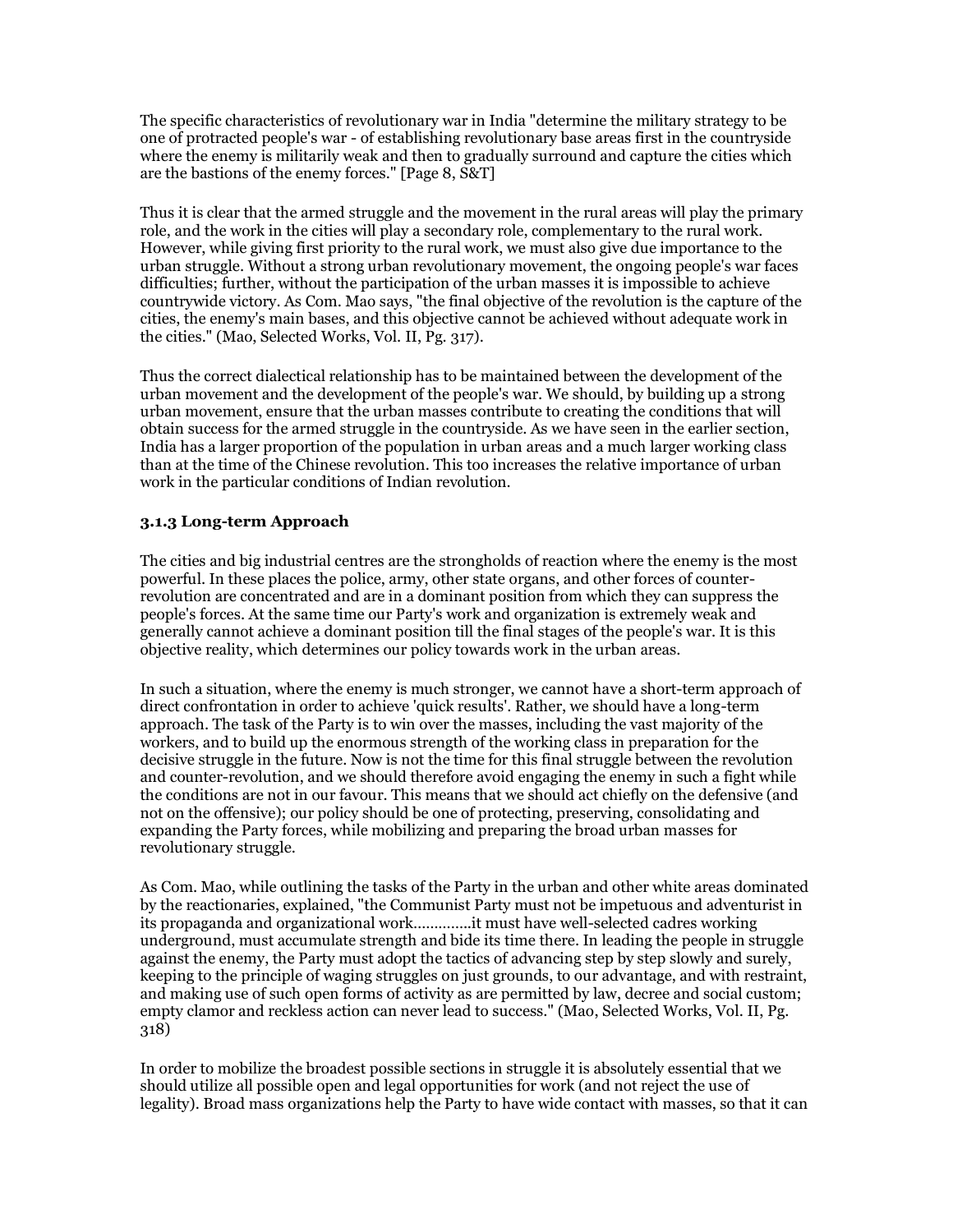work under cover for a long time and accumulate strength. While exploring the open opportunities, it is essential that we organize people into secret organizations too.

Broad, open and legal forms of organizing the masses have, however, to be combined with the strictest methods of secrecy, especially with regard to the link between the open and underground organization. All precautions should be taken to protect the identity of our comrades in the open organizations and contacts with the underground organization should be maintained at the minimum. At the same time particular care should be taken to ensure that the underground structures do not get exposed and smashed. For this a long-term approach and patience are absolutely essential. We should be even ready to sacrifice the short-term requirements of doing a particular job well in order to avoid endangering the long-term existence and functioning of the underground structure.

# **3.2 Main Objectives of Our Urban Work**

Work in the cities and towns involve a number of tasks. All these

tasks can however be combined under three broad heads or objectives.

They are as follows: -

**1) Mobilize and organize the basic masses and build the Party on that basis:** This is the main activity of the Party. It is the Party's task to organize the working class, as well as other classes and sections like the semi-proletariat, students, middle class employees, intellectuals, etc. It also has the task of dealing with the problems of special social groups like women, dalits, and religious minorities and mobilizing them for the revolutionary movement. It is on this basis that the masses are politicized and the advanced sections consolidated into the Party.

**2) Build the United Front:** This involves the task of unifying the working class, building worker-peasant solidarity and alliance, uniting with other classes in the cities, building the fronts against globalization, against Hindu fascism, against repression, etc. This is a very important aspect of the work of the Party in the city.

**3) Military Tasks:** While the PGA and PLA in the countryside perform the main military tasks, the urban movement too performs tasks complementary to the rural armed struggle. These involve the sending of cadre to the countryside, infiltration of enemy ranks, organizing in key industries, sabotage actions in coordination with the rural armed struggle, logistical support, etc.

### **Of the above three, the first task of organizing the basic masses is fundamental and primary. Without widely mobilizing the masses it is not possible to perform any of the other tasks such as building of UF and performing the military tasks.**

# **3.3 Mass Mobilization and Party Building**

We need to build the broadest mass base by building various types of mass organizations, such as, open revolutionary mass organizations, legal democratic organizations, secret mass organizations, cover organizations, etc. Depending upon the situation one or other type of organization becomes primary for that period. But keeping in mind long-term approach, we need to build several types of mass organizations simultaneously.

Thus the general principle with regard to urban forms of organization is that the mass organizations should be as wide as possible. As the Indian political situation is uneven, we need to explore right combination of various types of mass organizations. While there is no possibility to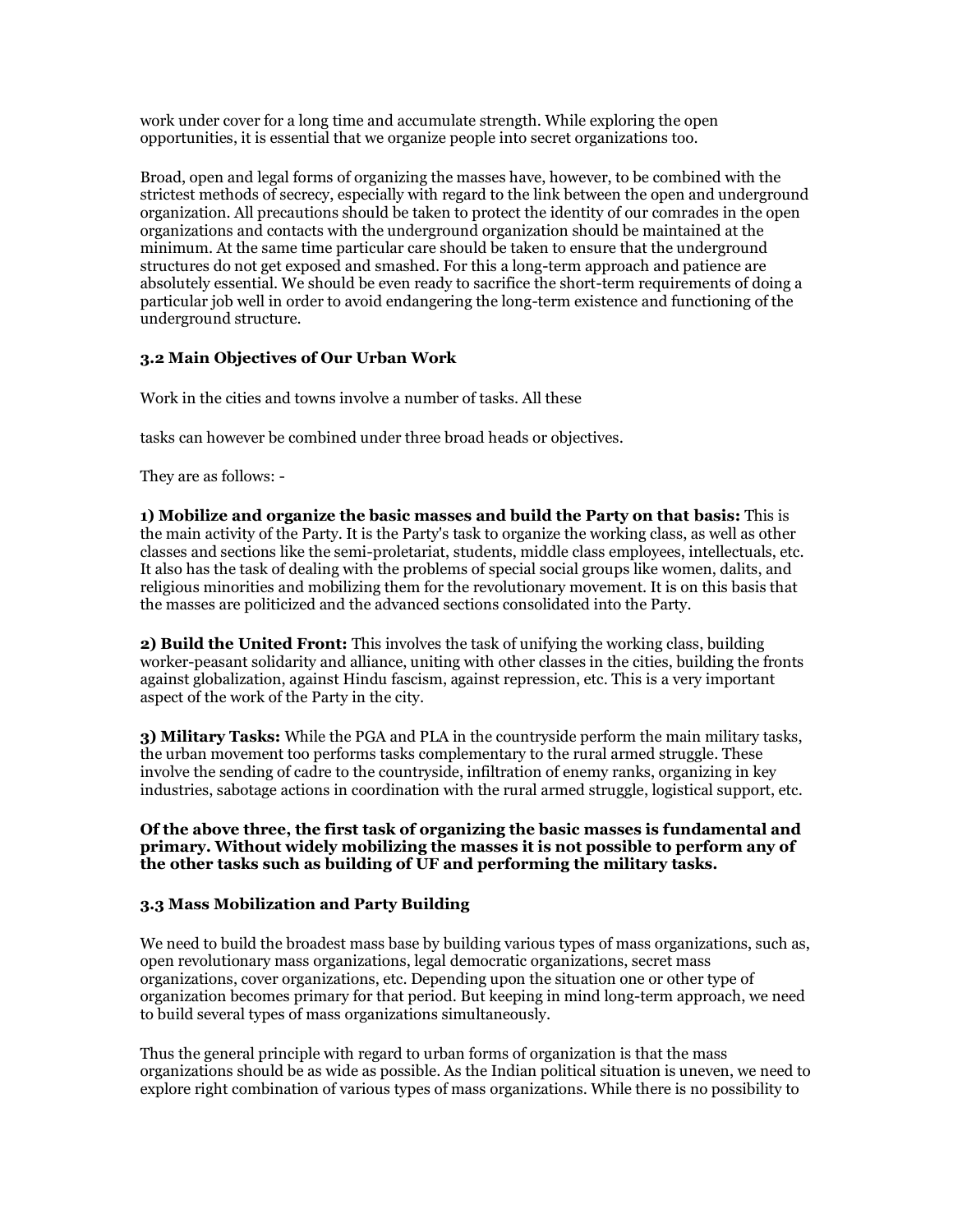form open revolutionary mass organizations in AP, there are several states in which still such possibility still exists.

Thus we may organize the people in several forms, depending on the situation. But Party building should always be done with utmost secrecy. As the experience of work in Shanghai city, where the white terror was utmost, during the Chinese Revolution shows, "the party organization should be secret, the more secret, the better. Whereas, a mass organization should be open, the wider, the better." This principle could be creatively applied to our conditions. Those organizations, which openly propagate Party politics, should generally function secretly. Those organizations functioning openly and legally, generally cannot openly identify with the Party, and should work under some cover with a limited programme.

Correctly coordinating between illegal and legal structures, we should have an approach of stepby-step raising the forms of struggle and preparing the masses to stand up against the might of the state.

# **3.3.1 Types of Mass Organizations**

Our POR identifies three types of mass organizations:- 1)secret revolutionary mass organizations, 2)open and semi-open revolutionary mass organizations, and 3)open legal mass organizations, which are not directly linked to the Party. Urban work within the third type of organizations can further be subdivided into three broad categories:- a)fractional work, b)party-formed cover organizations, and c)legal democratic organizations.

### **[3.3.1.1](http://3.3.1.1/) Secret Revolutionary Mass Organizations**

These organizations remain strictly underground and propagate the Party's revolutionary line among the masses rousing them for armed struggle. They openly call upon the masses to participate in the people's war, propagate the central task drawn up by the Party at any given time, secretly organize the masses into struggles and directly serve as the base for recruitment for the Party and the people's war. These mass organizations are built clandestinely and conduct secret propaganda. They are built around a clear-cut and explicit revolutionary programme. Acceptance of the aims of the revolution and willingness to work secretly are thus minimum criteria for membership.

In our party such mass organizations were not formed as a plan. They emerged in and around the struggle areas when the open revolutionary mass organizations were forced to go underground under severe repression. Later they were consciously formed even in areas with relatively less repression. Today with the imposition of an All-India ban under POTA, mass organizations in many more areas will be built underground. Many of these organizations are principally functioning in urban areas. Though such secret organizations may be formed in any section of the masses, we have so far, in the urban areas, mainly set them up among the youth, students, and workers.

In urban areas these secret organizations perform the important task of propagating the Party line among various sections of the masses. They are the main vehicles of revolutionary propaganda. Due to the dominant position of the enemy in the cities, the important task of rousing the masses through revolutionary propaganda must be performed through a secret structure. The secret structure of the Party however cannot be the only medium to propagate revolutionary politics. This would limit the extent and depth of the impact of our propaganda. It is therefore necessary to develop separate secret organizational structures among various sections of the people, which will carry the message of the Party's calls to those sections in particular, as well to other sections of the broad masses. This therefore is the principal task of the secret revolutionary mass organizations in the urban areas.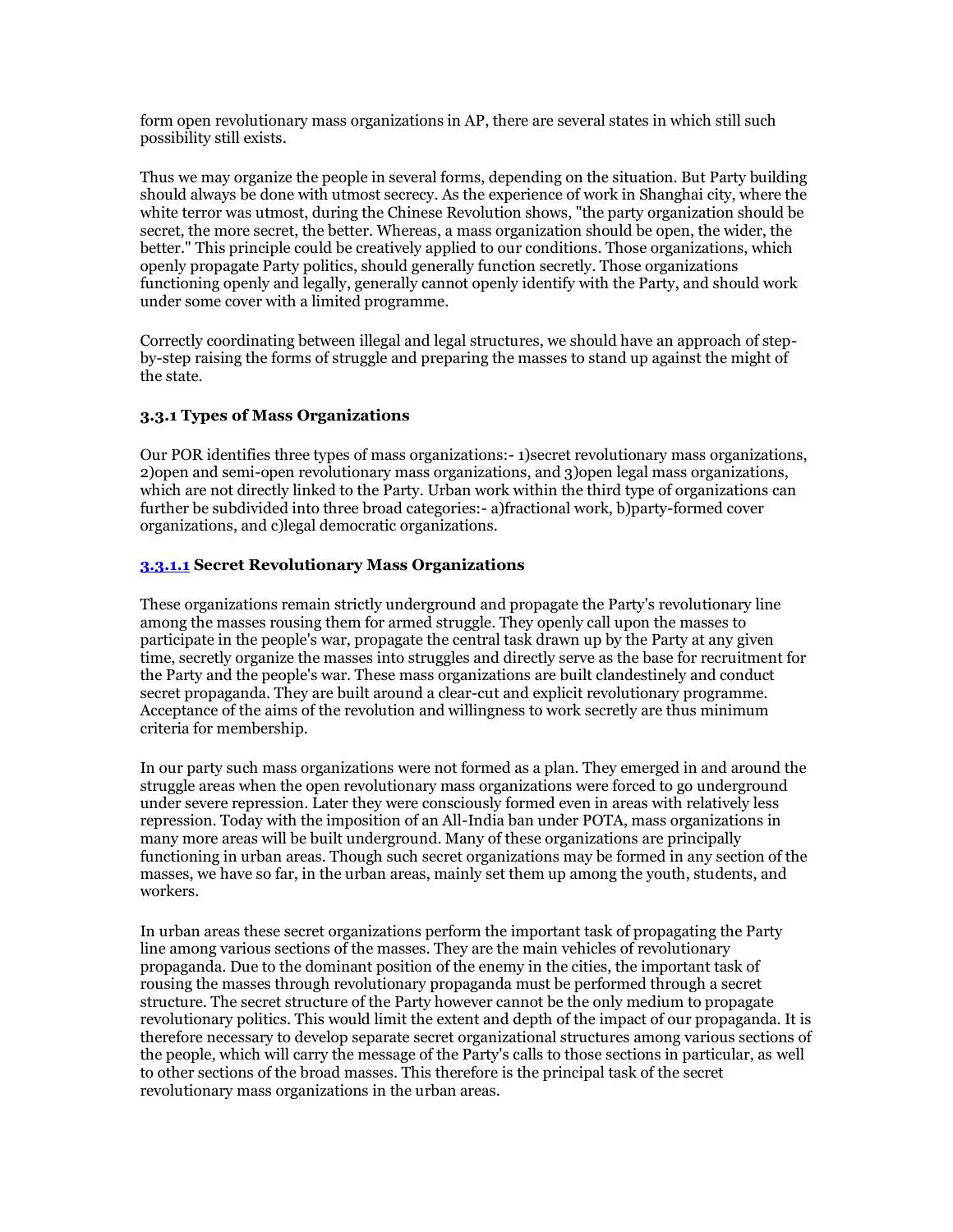It is the task of the secret units and committees to plan the forms and methods of propagating the Party line, the dissemination of Party propaganda, and the formulation and propagation of the revolutionary standpoint on various issues of the day - particularly the issues affecting the section which they are organizing. These can be done through secret posters, voices, pamphlets, cassettes, booklets, and other forms of propaganda; it can be done through personal contact by the organization members; it can be done through planned dramatic actions like attacks on imperialist, comprador, and other ruling class targets, etc. Through sustained and effective propaganda, and planned actions, the secret revolutionary mass organization must aim to reach a position where it influences, guides and even determines the actions and decisions of the non-Party organizations and the masses in its field of operation.

There could be some limitations for the secret mass organizations in organizing and mobilizing the masses in struggle in a big way. But there are occasions wherein secret mass organizations- though their actual organization is limited and their influence is significant--could lead important struggles in which lakhs of workers par Secret forms of struggle can and must be used. SiKaSa is an example for that.

Secret revolutionary mass organizations may not rally masses in a wide and broad way as that of open revolutionary mass organizations. When an open revolutionary mass organization is forced to go underground, while changing the work methods from open methods to secret methods by sending exposed cadre to UG, etc., wherever possible, unexposed portion of the organization's forces should be shifted so as to work in other types of organizations such as cover organizations, fractional work, legal democratic organizations, and so on.

Secret organizations are the not organs for leading and directing the legal organizations, which are not directly linked to the Party. This will create an unnecessary semi-party form of layer between the Party and such organizations. We should thus also generally avoid forming units of the secret organization within the open organization so as to lead the open bodies. The Party fractions and cells functioning in the area should do this leadership. The secret organization performs its revolutionary role by giving calls and conducting propaganda to guide and push the open organizations in the correct direction. However this too should be avoided in areas where the field of fractional or cover work is too small or where the open revolutionary propaganda may lead to exposure that we are doing such work in that area. If it is necessary for the secret organization members to actively work within the open organization, they will work as ordinary open members of the organization, while taking special care to safeguard their political identity. It is better to avoid combining of the tasks of the secret organization activist and open organization leader; wherever possible different comrades should be assigned these separate tasks.

Thus the secret mass organization should serve as vehicle of revolutionary Party propaganda in the urban areas. It is the form of organization that is suited for implementing this important task.

#### **[3.3.1.2](http://3.3.1.2/) Open Revolutionary Mass Organizations**

These are the open and semi-open mass organizations, which openly propagate the politics of New Democratic Revolution and prepare the people for armed struggle. These organizations make use of the available legal opportunities to carry on revolutionary propaganda and agitation openly and try to mobilize anti-imperialist, anti-feudal forces as widely as possible.

Our Party has formed and run such open revolutionary mass organizations since the seventies, particularly in the period following the lifting of the Emergency in 1977. These open organizations were then the main organs of mass mobilization both in the rural and urban areas. They were the banners under which thousands and lakhs were mobilized, particularly in the struggle areas of AP and Bihar. These mobilizations reached their peak in the 'open' periods up to 1986 and during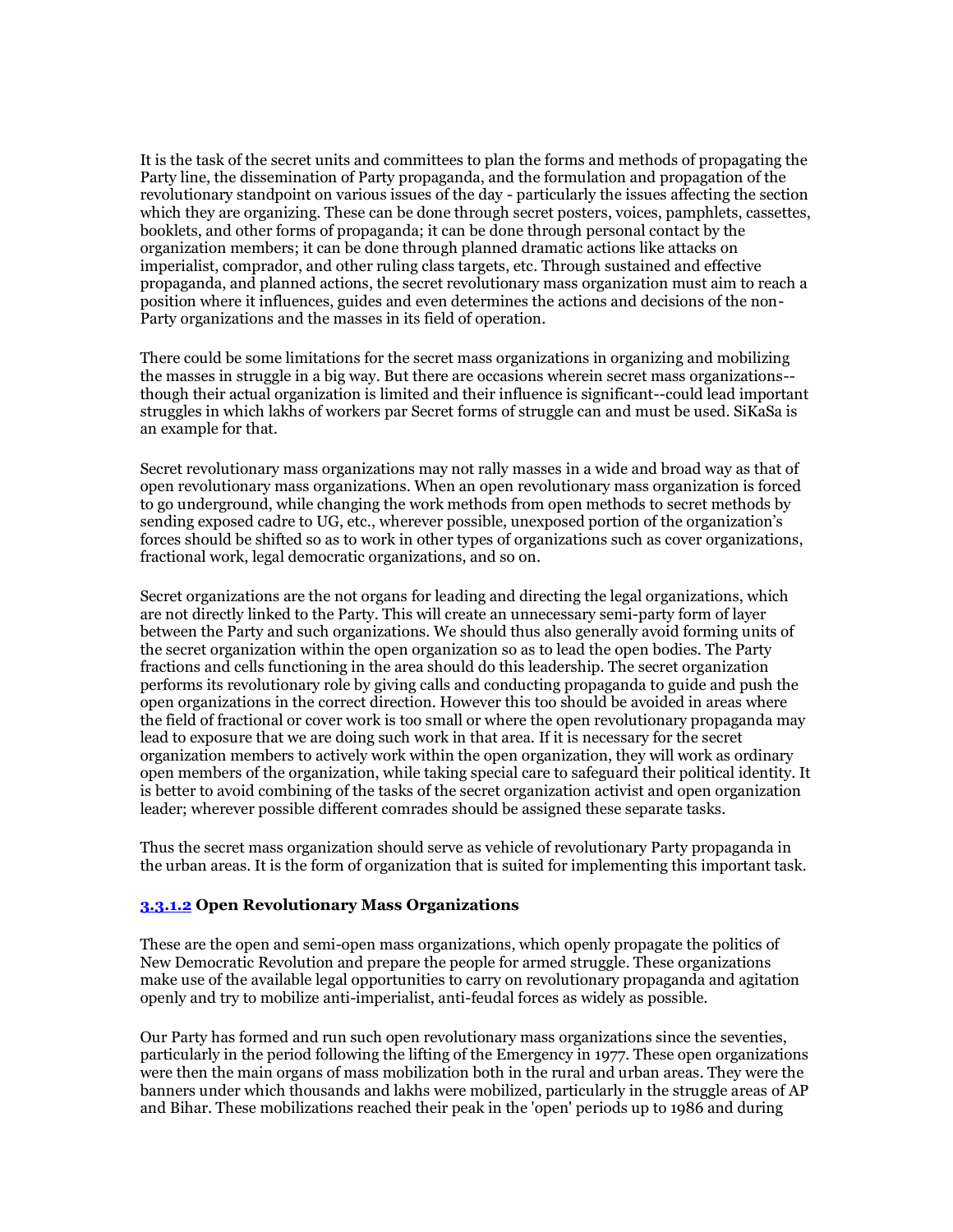1991 in AP. They played the role of attracting the broad masses towards the revolution. However with the onset of repression most of these organizations were denied any legal opportunities and were forced to go underground. Direct bans were imposed in AP and Bihar, whereas serious restrictions and surveillance were placed on the organizations in other states. Thus the scope of such organizations has drastically reduced with the rise in repression on our Party throughout the country. Today only very small open bodies exist in some cities.

As is clear from experience, this form of organization can only be used when the ruling classes, due to various reasons cannot or do not bring repression. This being the case there is limited scope for this type of organization in the urban areas. Since the enemy generally has the strong upper hand in the urban areas, there are few situations where repression cannot be brought about. Thus as the people's war sharpens, the scope for legal opportunities is either because of the weakness of the ruling classes due to internal contradictions, or due to a plan of the state to keep watch on our forces or due to some other temporary reason.

Whatever be the reason, we should however evaluate the situation and try to make the best use of the legal opportunities available, while keeping in mind the long-term perspective. This means that if we are to get the opportunity to mobilize the masses in large numbers under our direct banner, we should make use of the chance. At the same time we should expose only a small section of our forces and make sure that the majority of our cadre remain hidden from enemy surveillance. We should on no account indulge in small demonstrations where all our activists are easily identified and even video filmed for easy targeting in future. We should understand that the period of legal opportunities for open revolutionary organizations will generally be short and we should make the best use of the period for long-term gains. While attempting to mobilize the largest numbers of the masses in struggle on the openly revolutionary platform of the open mass organization, the Party should concentrate on strengthening and consolidating the elements from these struggles who will serve the long term interests of the protracted people's war.

Thus we must be clear that the open revolutionary mass organization cannot be a permanent form of mass organization in the urban areas. It can and must be utilized in the periods and situations of legal opportunities, and we must be ever alert to make use of such opportunities whenever they arise. However while doing so we must be ever conscious of the long-term interests of the Party and the class struggle and make sure that they do not suffer in order to obtain some short-term gains.

### **[3.3.1.3](http://3.3.1.3/) Fractional Work**

Here the Party works through the numerous traditional mass organizations that operate in the urban areas. These traditional mass organizations are the organizations normally set up by the masses to fight for their sectional interests or otherwise fulfill their needs. The Party, through its members or other activists, penetrates such organizations without exposing any links with the Party. Through the activities of the organization, the masses, while being mobilized for their sectional interests, are attempted to be drawn towards the revolution. This method of organizing, if properly conducted, offers the best opportunity for cover work for a long period of time. It is therefore indispensable in areas of severe repression. However it can and should be used in all urban areas because it also provides excellent mass forums for approaching large sections of the people; and if we do not disclose links with the Party we can function for long periods without suffering enemy repression.

Work of this nature can be carried out in various types of organizations. The best organizations are those which are more oriented to struggle, like trade unions, slum and other locality based organizations, youth organizations, unemployed organizations, students associations and unions, women's organizations, commuter associations, etc. Besides there are also other organizations which are welfare oriented, community based or are self-help organizations - like workers' cooperatives, cultural organizations, sports clubs and gymnasiums, libraries, bhajan mandals,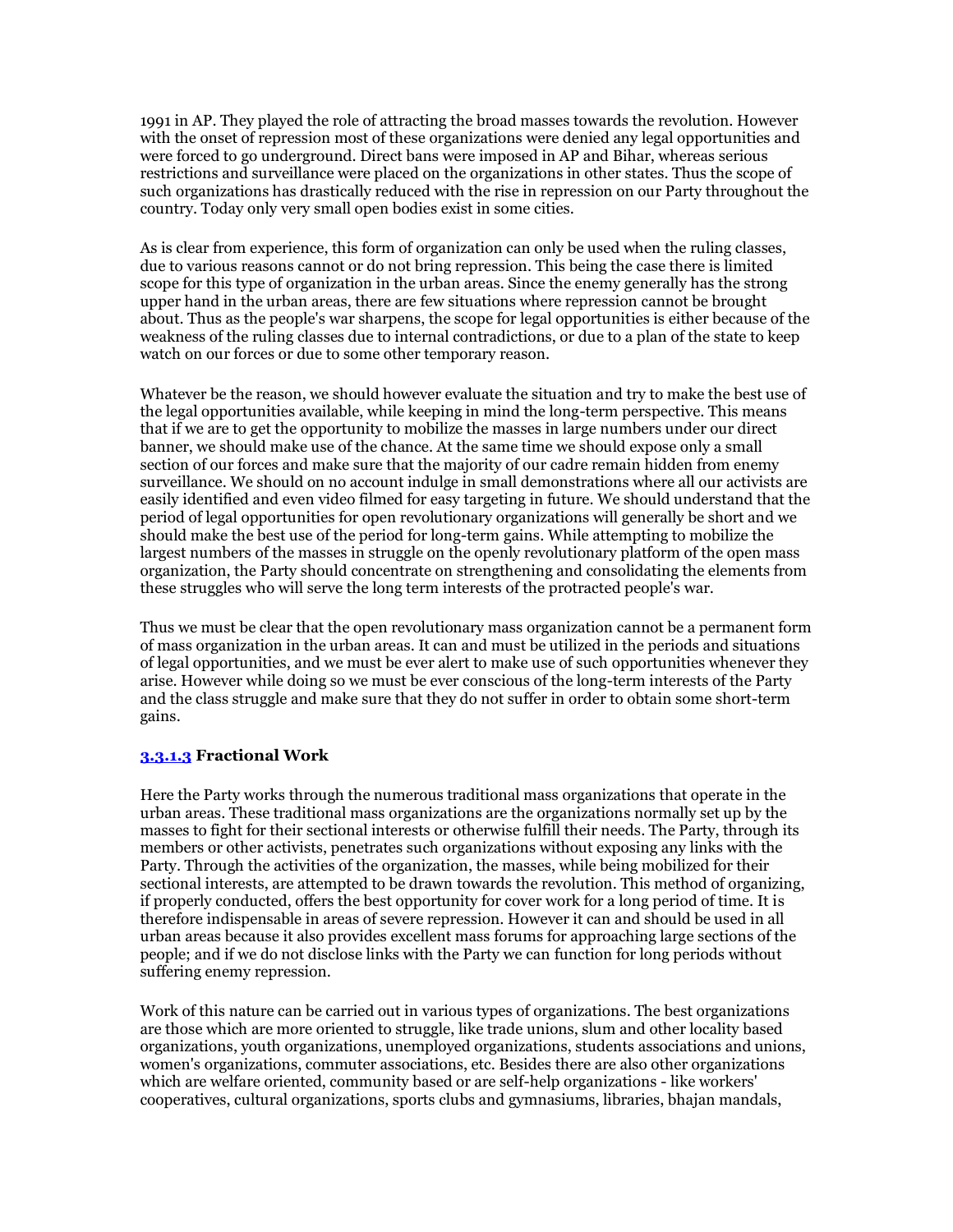non-governmental welfare organizations, women's welfare organizations, caste based and nationality based welfare organizations, minorities' bodies, etc. There are also many organizations, which emerge on a particular issue, for a particular period, or for a particular festival, etc.

Most of these organizations emerge naturally due to needs of the masses. However many of them will have either direct affiliations or indirect links with ruling class parties and organizations. This however does not need to affect our plan to work among them at the lower levels. Our main considerations while deciding to work in a particular organization are, firstly, whether the masses are or can be mobilized through that organization, and secondly, whether the situation of the organization is such that there is scope to politically influence the masses and draw some elements towards the Party.

Sometimes there are various mass organizations of different affiliations operating in the same area - e.g. multiple trade unions within a single factory. At such time we may have to decide which organization to work within. This decision again should be broadly according to the conditions given above. We may even decide to work in more than one organization if it suits our plan for the area. However our general approach would be to oppose the splitting of the unity of the masses and to stand for the unity of all representative mass organizations working in a particular area.

Once we have decided to do fractional work within an organization we should strive to achieve a leading position in it. This means we should be in a position to influence and guide the decisions of the organization. If it is necessary to takeover office bearers' posts in order to achieve this influence, then we should make attempts to do so. This however does not mean that we should always push for PMs to be in office bearers' posts. If our plans can be fulfilled through non-PMs or even through leaders belonging to other parties it is the best. This will not only better maintain our cover, but also will leave our PMs free to perform other tasks. However if there is no other alternative, and it is the will of the majority, we should not have any ban on even PMs taking up such posts.

Whether we take up office bearers' posts or not, the important point in fractional work is the skillful exposure of the reactionaries and reformists leading or participating within these organizations. This exposure is essential to draw the masses away from their influence. This must however be done without exposing ourselves to the enemy. The forms of exposure will thus differ depending upon the concrete situation. In vast areas where risk of direct exposure of our fractional work activists is low, we can use propaganda by the secret revolutionary mass organization or even direct calls by the Party. In smaller areas like a single factory or slum we may have to mainly or only use word-of-mouth propaganda. Sometimes we can create artificial banners like 'angry workers', 'concerned slum dwellers', etc. for doing our propaganda. Very often we may have to use a combination of various methods. Whatever is the method it should be applied carefully, skillfully, and consistently? It should ensure that the masses are drawn away from the influence of reactionaries and reformists; it should also at the same time ensure that we do not get prematurely exposed and face losses.

There are two types of deviations in fractional work. One is to sink to the level of the reactionaries and reformists leading the organization and refuse to do any political work in the name of having a long-term approach and preventing exposure. The other is to get rapidly exposed due to our desire to achieve 'quick results'. Both deviations should be avoided. The main problem in our fractional work so far however has been our lack of a long-term approach. Our mistakes range from excessive revolutionary rhetoric, to simple errors like singing Party songs or distributing Party literature without ascertaining the reliability of those whom we are giving the literature to. Though much experience exists in the international communist movement and though we ourselves have gained many lessons in practice, we have not yet successfully been able to internalize and implement these lessons in our day-to-day activity. Though we have recognized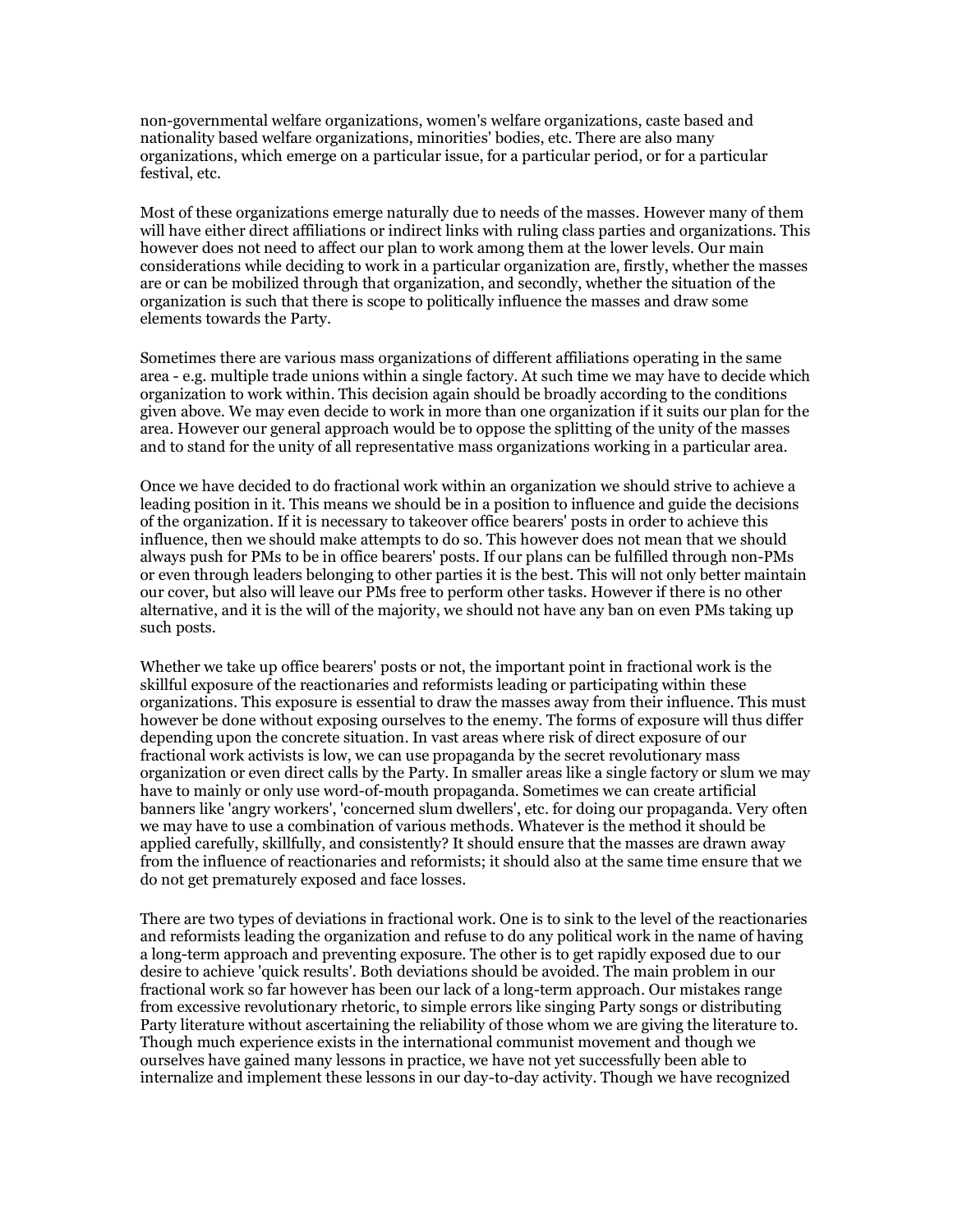this error in our documents, we have to yet educate all levels to concretely bring this into practice. The in-depth participation of the leadership is necessary for this.

The crucial point is to achieve the correct balance of making the fullest use of the legal opportunities without crossing the boundaries set by social customs, habits, existing forms of struggle, etc. Our speech and actions should suit the normal functioning of the activists and masses in the particular area. This will of course vary from situation to situation. While it may not be abnormal to resort to gherao among many sections of industrial workers, we may have to restrict to black badges and dharnas for bank employees; while militant anti-dowry and anti-caste struggles may be normal in some areas and states, social norms in other states or areas may be such that they would draw immediate suspicion if we tried to engage in such struggles through cover organizations. We would probably have to restrict ourselves to propaganda in such situations. Thus we should plan our activities, and our issues and forms of struggle according to the concrete situation of the class struggle, so that our Party identity is not quickly suspected and exposed. We should of course not reduce ourselves to mere tails of the masses. We should be skillful enough to remain one step ahead of the masses, without getting exposed. We should use opportunities to push the struggle to the maximum socially acceptable limits, while raising the political consciousness of the masses above their earlier level. We should thus through a longterm approach continuously advance the movement.

Once we have implemented the correct approach and methods in our fractional work it can become a powerful tool in our urban work. This was widely used form of organizing in urban work in the Chinese Revolution.

### **[3.3.1.4](http://3.3.1.4/) Party-formed Cover Mass Organizations**

It sometimes becomes necessary for us to directly form mass organizations under cover without disclosing their link with the Party. Mostly, such a need arises due to the absence of any other suitable mass organization within which we can do fractional work. An example is the case of unorganized workers, where the established trade unions have a limited presence and we often have no option but to set up our own trade union organization to take up the unorganized workers' demands. This however is not the only area where we may form cover organizations. In fact, cover organizations can be of as many varied types as the organizations for fractional work we have mentioned in the earlier section. They can range from trade union type struggle organizations to welfare type organizations to issue-based organizations, etc. The methods of mass work too are not very different from the areas of fractional work. The main difference is of course that we do not have the task of exposure, as when working within the reactionary and reformist organizations.

Wherever we form such cover organizations our programme will be of a limited nature, similar to other such organizations working in the area. While utilizing these cover organizations to mobilize the masses on their specific demands, we will try to draw the best elements into the Party.

We should be careful (especially in repression areas) not to attract the attention of the state by far exceeding the socially acceptable limits of militancy for that area. For example if the normal weapons used in the area are knives and swords we should not resort to firearms, or we should not normally resort to annihilations in a new area where there has not been any history of such actions.

We have had some experience of building cover organizations now since the last few years. We have committed various mistakes (mentioned in our POR) leading to the quick exposure of our forces in many areas. While learning from these mistakes we should inculcate the correct longterm approach to preserve such organizations for a long period of time while making them strong bastions of mass struggle.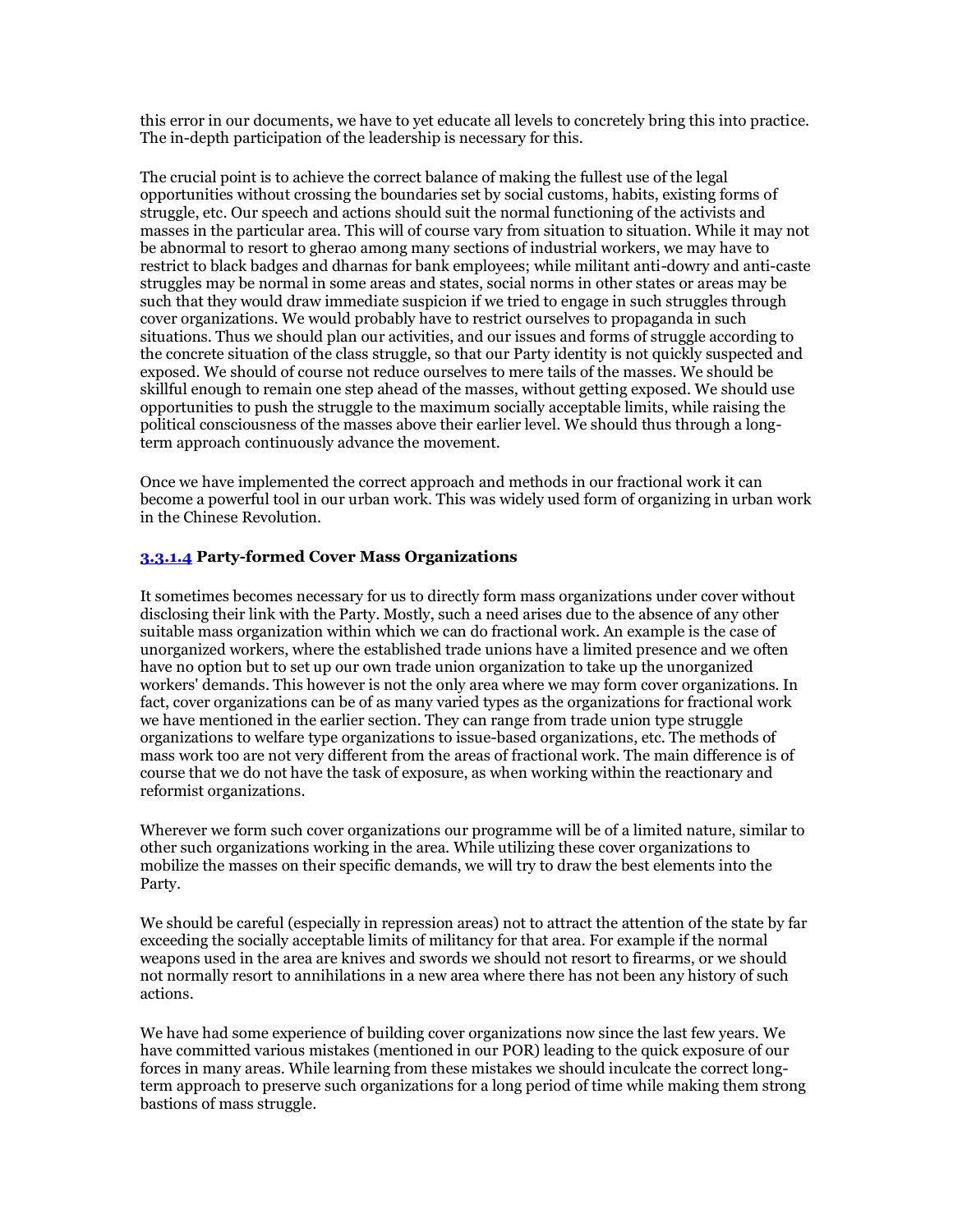### **[3.3.1.5](http://3.3.1.5/) Legal Democratic Organizations**

These are the organizations formed on an explicit political basis with some or all aspects of an anti-imperialist, anti-feudal programme, and with a programme of action and forms of struggle that broadly fall within a legal framework. Some such organizations may be those catering to a particular section like trade unions, student bodies, women's fronts, caste abolition organizations, nationality organizations, writers' associations, lawyers' organizations, teachers' associations, cultural bodies, etc. Others may be formed with issue-oriented programmes focusing on particular core questions like contract labour system, unemployment and job losses, caste atrocities, communalism, imperialist culture, violence on women, saffronisation of education, corruption, regional backwardness and statehood, etc. The scope of the legal democratic organization is very wide, extending to the broad coalitions and alliances formed against repression, globalization, Hindutva, and right up to the all-encompassing bodies formed with the banners of anti-capitalism or people's struggles. Such organizations can be formed at various levels - town/city level, district level, state level, regional level, all-India level, or even at the international level.

Our Party has been initiating or participating in the formation of such organizations only since the last few years. Our experience thus has been limited. But rather than experience, the problem has more been the lack of a clear understanding regarding the concept, role and importance to the legal democratic organization. This has led to spontaneity, a trial and error approach, and mistakes in practice. This has resulted in our organizations remaining within a narrow base of support. It has prevented us from actually implementing in practice the full scope of the legal democratic organizations. It has prevented us from making the fullest use of legal opportunities for the widest mobilization of the masses.

Actually the legal democratic organizations serve as important means to the Party's attempts at the political mobilization of the urban masses. This is because repression normally prevents the open revolutionary mass organizations from functioning. The legal democratic movement is thus the arena where the masses can participate in thousands and lakhs and gain political experience. It thus has a very important role in the revolution, complementary to the armed struggle in the countryside. Revolutionaries in other countries, particularly the Philippines, have participated within and utilized the legal democratic movement very effectively. In India too there is excellent scope to participate within, build, promote and develop legal democratic organizations and movement to advance the interests of revolution. The masses suffering under the yoke of imperialism and feudalism, regularly participate in countless small or big, militant, day to- day struggles. Innumerable grassroots level organisations and leaders with a restricted perspective and functioning within a legal framework lead these. It is these struggles and organizations that provide the concrete material basis for the setting up of broad democratic organizations. And it is through the legal democratic movement that these struggles are brought out of their narrow confines, are unified, and gain political direction.

Thus it is necessary that our Party in the urban areas should give considerable importance to the task of participating in and building up a strong and broad legal democratic movement. We should join, form, or join in the formation of legal democratic organizations of various types sectional, issue-oriented or broad-based; depending on necessity and feasibility, this can be at any level ranging from the town/area level to the all-India/international level. While taking up this task and allocating forces for it however, we must also guard against a tendency to overemphasize one-sidedly the sweeping mass mobilizations and struggles at the cost of the central tasks of consolidation and party building. The legal democratic movement itself too can grow from strength to strength and remain on the correct political course only if we concentrate sufficiently and simultaneously on developing the secret Party core within it. Thus while giving due importance to the legal movement, we should take care to maintain the correct dialectical balance between the needs and importance of the legal and illegal work, the open and the secret organization.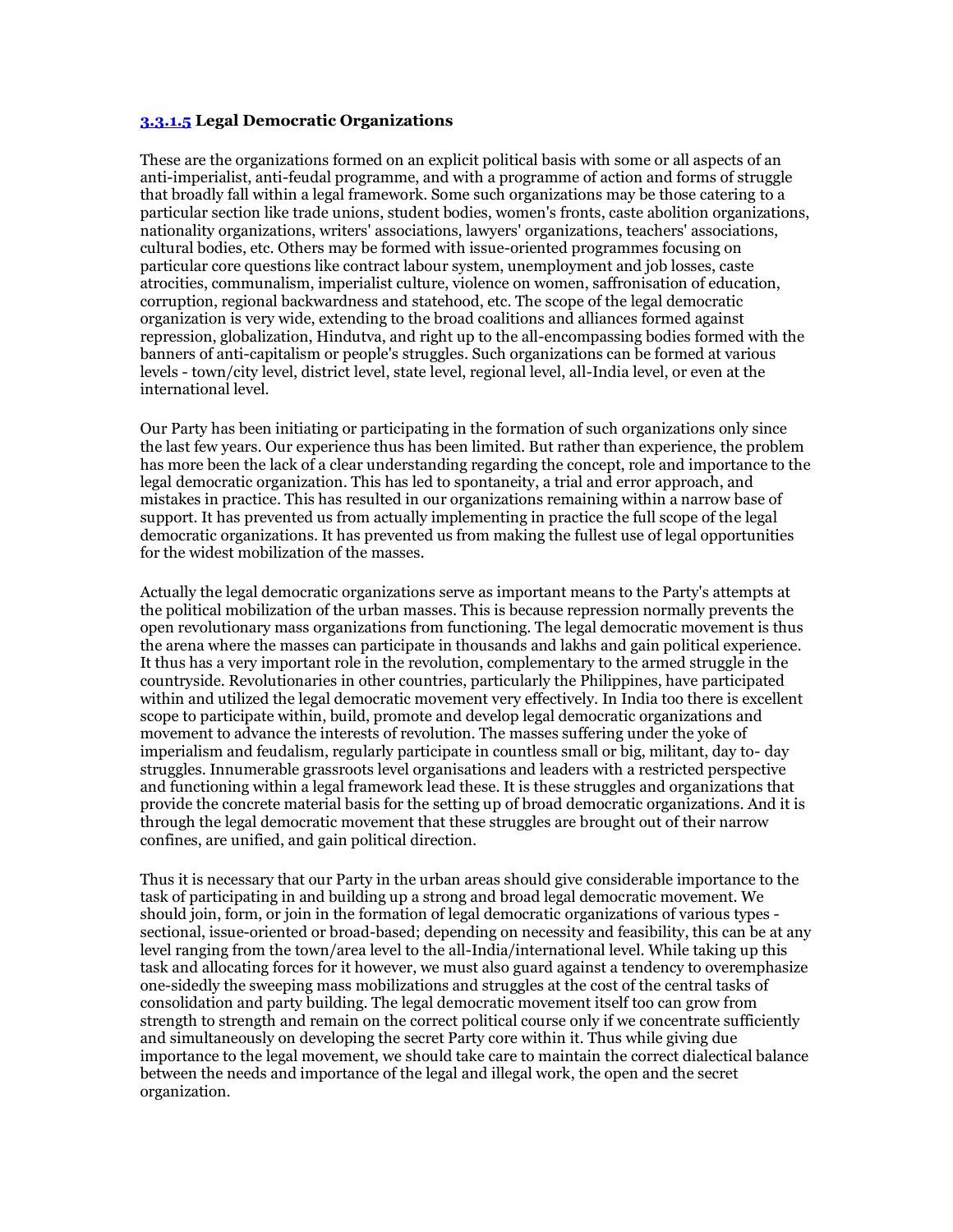Maintaining relations between the open and secret also means strict adherence to tech precautions. This means protecting the Party leadership from exposure and danger, as well as protecting the legal leadership from being exposed as belonging to our Party. Meetings between open and secret leadership should as far as possible be avoided and guidance should normally be through written communication and other means which should be done by protecting the Party link. When a meeting has to take place, proper care should be taken that the legal comrades are not allowed. Similarly errors like meeting public figures in front of entire squads thus directly exposing their links, should be avoided.

Generally we should avoid exposing our Party's influence within a particular organization, as well as the identity of our PMs and other comrades close to us. However as its activities expand and intensify, we cannot prevent the enemy from growing suspicious, launching surveillance and indulging in harassment. However, this does not mean that they will be able to easily launch fullscale repression and bring a ban. As long as the organization adheres to the principles of legal democratic functioning, and as long as it has a broad enough base of support, it will be difficult for the state to close it down.

The crucial central point in this however is the broadness of the organization. If we set up a narrow organization limited only to our Party forces, we cannot expect it to continue for long even if we use all tech precautions to conceal our identity. On the other hand, if broad sections of the masses are rallied and if a wide range of non-Party forces is united, the enemy will not be in such an easy position to suppress fully. Even if they launch attacks they risk the possibility of still wider protests and support.

However in order to achieve broad unity, it is necessary for us to have such an approach in whatever legal democratic effort we participate in. We should broaden our efforts far beyond the revolutionary camp and attempt to involve and unite with a wide spectrum of struggling forces on various fronts. A minimum political understanding for any organization should be the basis for our unification efforts. Our basic condition should be serious adherence to a minimum political programme. We should in fact target such organizations and individuals that are seriously committed to struggle and try to involve them in any effort at broad unity. If we have such an approach and are able to allocated suitable forces we will definitely be able to soon achieve much success. It is through such efforts that we will be able to see the legal democratic movement emerge as a powerful urban force, complementing the rural armed struggle and helping to advance the revolution throughout the country.

### **3.3.2 Organizing at the Place of Residence**

Though the workplace organization is the primary organization of the workers, we should also pay attention to organize the workers within the slums and localities. Through this we can get contact with new workers from various industries, we can draw the families of the workers into the movement, and we can organize the semi-proletariat and other sections of the urban poor living in the slums and poor localities.

In slums and other poor localities there are already numerous traditional organizations in existence. Constantly living in precarious conditions, the urban poor naturally come together to help each other and unite within organizations to fight for their rights, to secure better living conditions, to solve problems among themselves and to better organize their social and cultural activities. The common types of traditional organizations are slum-dwellers organizations, basti or chawl committees, mahila mandals, youth clubs, sports clubs, cultural bodies, committees for various festivals like Ganesh festival, Durga puja, Ambedkar Jayanti, etc. There are also some organizations that are peculiar to certain regions, cities, and areas. Since such organizations offer the best cover we should try to make the best use of these traditional organizations and mainly work from within them. Even if there is a need to form new legal organizations, we should normally give them the forms already existing among the masses.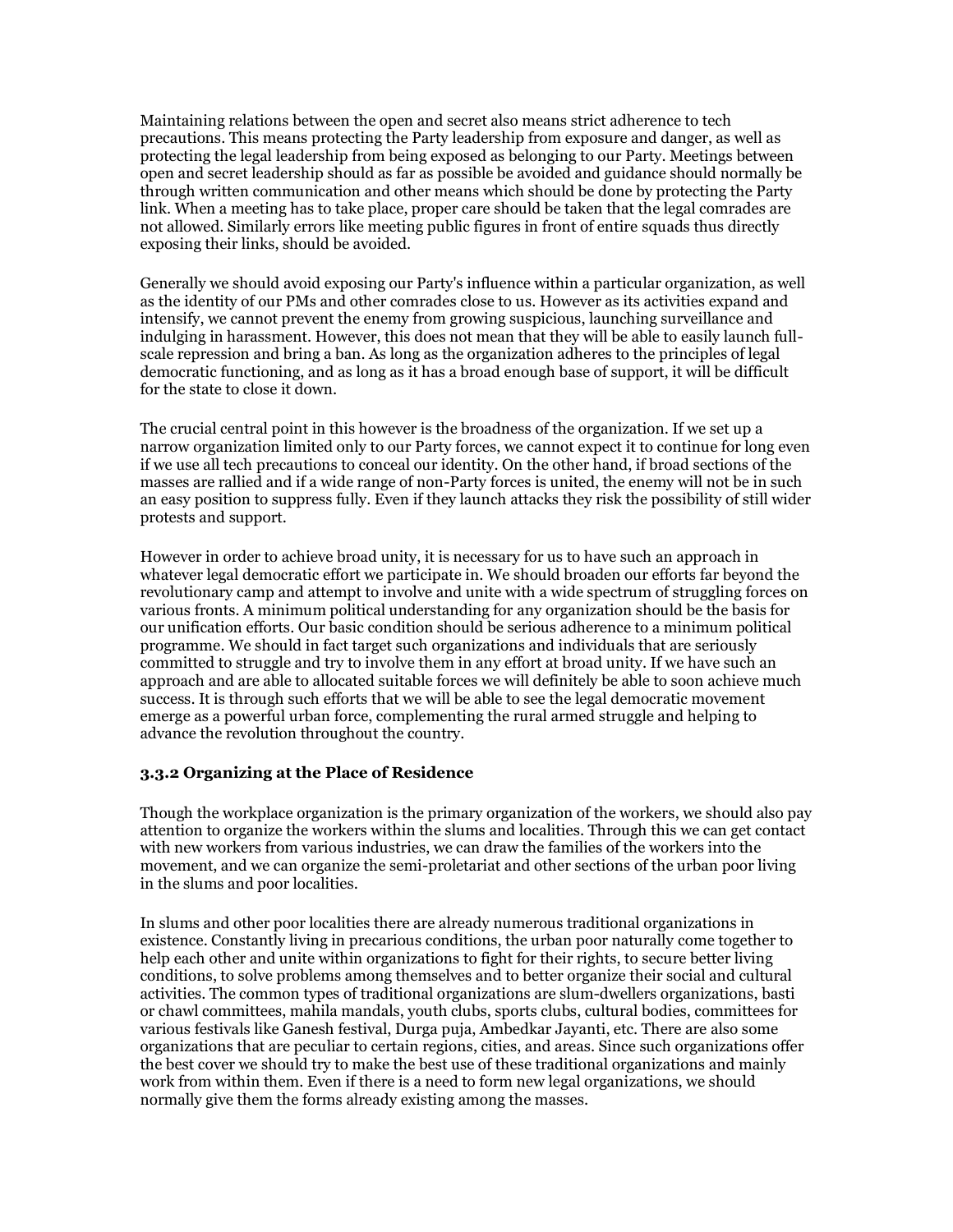Struggle issues are a regular feature of locality work, particularly slum work. Fights for basic amenities like water, electricity, toilets and sewerage, against corruption and exploitation of ration shop owners, adulterators and black marketers, against slumlords, goonda gangs and other lumpens, and against demolitions are some of the regular issues. We should organize the struggles on these issues through the local committees and the slum-dweller organizations. As women and unemployed youth play a leading role in most of these struggles, the mahila mandals and youth clubs should also be involved and struggles can even be led under their banners.

Besides the above struggle issues and organizations, we should also pay attention to the welfare and cultural needs of the masses. We should make use of cultural bodies to promote democratic culture. We can also initiate the setting up of libraries and reading rooms that can provide progressive education. We should also pay attention to solving the contradictions among the people. Traditional forms like panchayats should be transformed and rid of feudal and exploitative practices.

We should always propagate and educate against the activities of the Hindu fascists. In areas prone to communal tensions we should set up permanent all community peace committees and open self-defence teams. Similar suitable steps may also be taken up in areas of caste or nationality based tensions. Self-defence should also be organized against the goondas and lumpens. If such teams are well organized, they can even play a role in leading the mass resistance at times of demolition.

A problem peculiar to slum work is the problem of imperialist funded NGOs. They are today in existence in almost all the slums of the main cities of the country. We should educate the slum masses and particularly the activists about the sinister role of such organizations and the agencies financing them. We should particularly expose them when they stand in the path of the people's struggles. However if such organizations come forward for struggles we can have issue-based unity with them. In situations of repression we can also work within them.

Through the traditional mass organizations, we can and should organize political propaganda, but it will be of a limited nature. For higher level of propaganda and mobilization we should use the legal democratic organization banners or can even affiliate some of the traditional organizations to these legal democratic organizations. Thus the issues of the slum can be broadened and linked to the broader fight against globalization and imperialism.

For propaganda on direct Party positions however we should use secret organizations like the secret revolutionary workers' organization and the secret revolutionary youth organization. They should however only be used while keeping in mind the precautions to prevent exposure of our locality work. Thus if the slum and locality work is very small and narrow, we should avoid propaganda by the secret organizations in such

#### an area.

We should consolidate the activists emerging from the struggle first into basti activist groups and then into Party candidate cells and full cells. The basti activist groups, the Party cells and the basti Party committees are the cores for planning and leading all the activities and struggles in the bastis, for political propaganda and education, and for recruiting new members into the Party.

The situation of the urban poor in the slums and poor localities is worsening continuously. The slum population of India today stands at 4.1 cores, spread in 607 towns. The largest mega city, Mumbai, has 49% of its population in the slums. Our Party has so far paid limited attention to the organizing of this section. Other revolutionary parties, particularly the Peru Communist Party (PCP) have been particularly successful in this respect. In fact the shantytowns of Lima have been the strongholds of the revolutionaries for a long period. We too should work at creating such strongholds in India's major cities.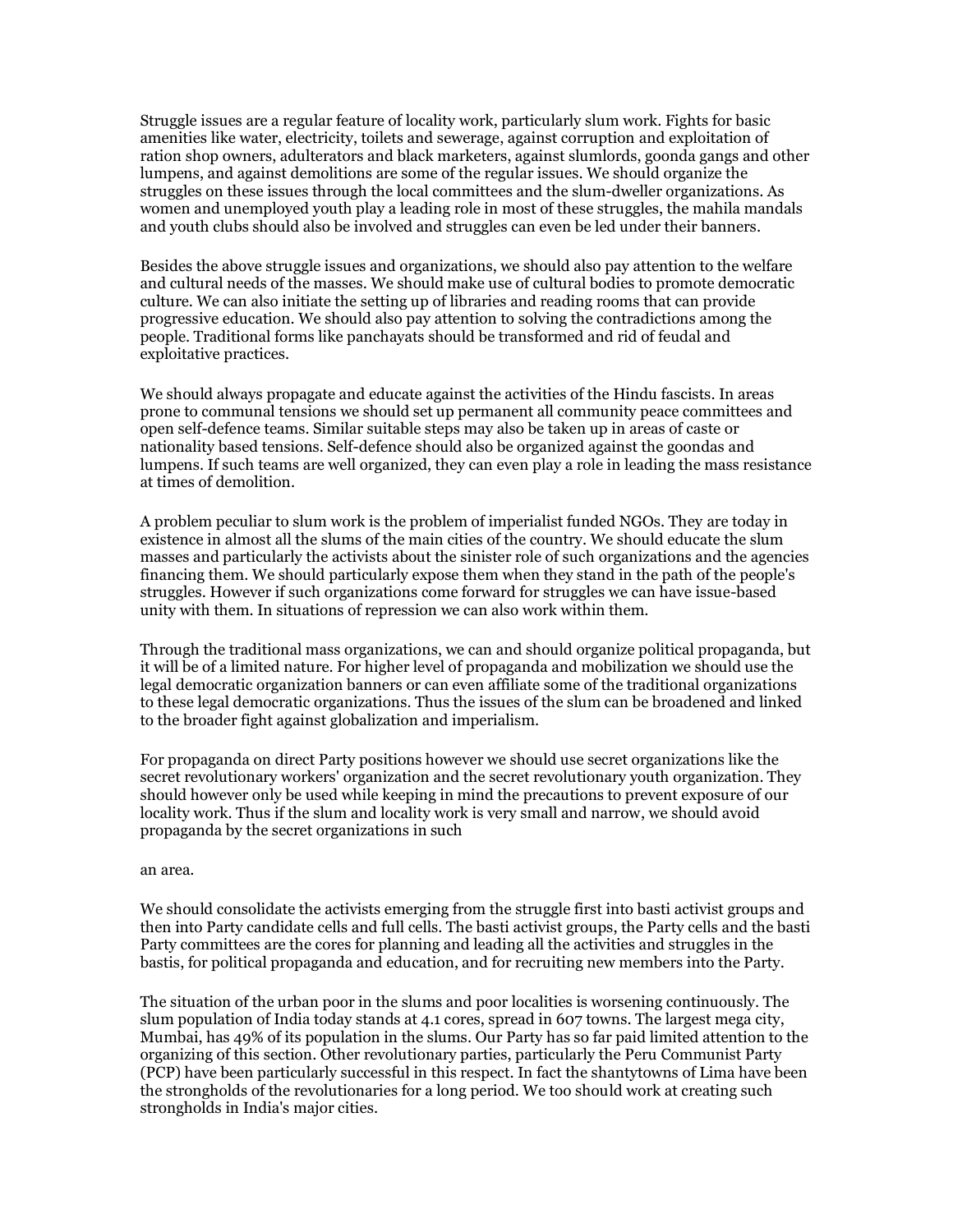# **3.3.3 Party-Building**

Mass struggles and mass organizations are absolutely necessary for preparing the masses for revolution. They however are not sufficient by themselves without the conscious consolidation and development of the vanguard - the Party. Thus the best elements that emerge through the struggles should go through a process of politicization in struggle, ideological and political education in activist groups, study circles and political schools, and consolidation into candidate and party cells. This process is relatively a slow painstaking process as compared to the spontaneous sweeping element of the mass movement. Consolidation cannot emerge by itself spontaneously without a conscious programme for it and consistent monitoring and implementation at all levels. In urban areas the Party cell is the crucial body for systematic and serious Party building. However all higher bodies must constantly follow-up and pay attention to this task

In the urban areas the main concentration has to be on the consolidation of the vanguard elements from the industrial proletariat class. This is doubly important considering the present weak working class composition of our Party. We have to thus concentrate on the struggles and organizations of the working class, both at the work place and in the bastis, and have a target of drawing the largest numbers of the best members of the working class into the party. Besides the working class, we should give importance to the consolidation from the semi proletariat, the students, the intellectuals and other sections of the petty bourgeoisie.

# **[3.3.3.2](http://3.3.3.2/) Activist Groups**

The secret activist group is a crucial unit in the Party-building and recruitment process. It is the preliminary organizational form for consolidation of the most active and sincere elements emerging from the class struggle. It is the unit through which the activities of its members are given political direction, through which they receive ideological and political education, through which their life decisions are politicized, and through which they are chosen to become members of the Party.

The activist group may be formed at the workplace - factory, mine, industrial estate, shift, department, section, office, branch, or any other level which is a unit for organizing; it may be formed at the place of residence - the slum, chawl, street, society, or any other level which is a unit for organizing; it may be formed in schools, colleges, or other institutions; and where the organizing is based on a particular section, the activist group can be formed at the level suitable for that section.

The main basis for selection into the activist group is activity. All activist group members should be regular, or prepared to be regular, in activity. Other criteria are broad sympathy to revolutionary politics and steadfastness to the cause and interests of the section of the masses who are being organized.

The activist group will be built from the advanced elements within the masses. It should be formed as soon as possible after a certain level of activity. Depending on the concrete situation the group can consist of 3 to 7 members. Normally at least one capable PM should be given the responsibility for leading a particular activist group. This however should normally be without disclosing his/her identity as a PM.

The tasks and responsibilities of an activist group will differ concretely according to the field of work. However for all organizing among the basic masses these responsibilities can be broadly divided into 3 categories. **Firstly** there is the task of guiding and transforming the organizations of the masses into bodies genuinely representing the masses interests. If no mass organizations exist it should try to form such organizations. **Secondly** the group should be given the task of politicizing the broad masses. **Thirdly** it should organize their self-defence. These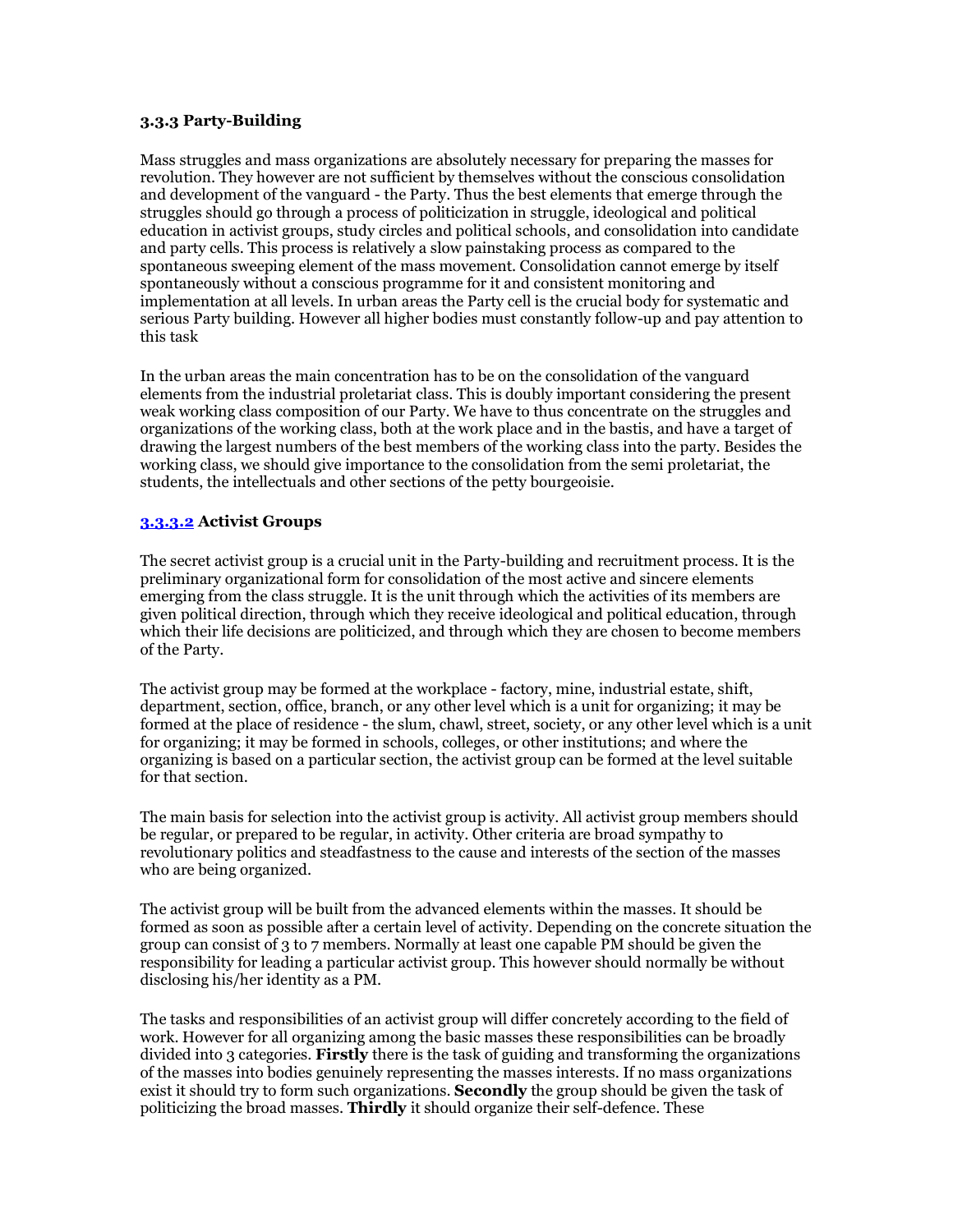responsibilities should be discussed in the activist group and concretely allocated among the members.

While leading the group in the above responsibilities, it is the task of the PM in charge to conduct the ideological and political education of the group. While classes and joint study should be conducted, great importance should also be given to other more flexible methods like informal discussion, films, individual reading, etc. As the group develops, where feasible, there should be collective discussion on personal and family problems and this should be used to help the members to take political decisions in their personal life.

Through the above process some or all or even none of the activist group members may develop to become candidate members and members of the Party. This will lead to the formation of a cell in the same area where the activist group had been operating. Once such a cell has been formed, the activist group should be dissolved or reconstituted without exposing the cell-formation to the non-PMs. As far as possible an activist group and party cell should not simultaneously exist having parallel responsibility for the same unit at the same level - e.g. there should not be an activist group and a cell simultaneously for the same department within a factory, though there may be a cell for the whole factory and an activist group for the department at the same time.

Thus the activist group is a transitory form of organization. Its purpose is to facilitate the consolidation of the advanced sections of the masses and build them into the vanguard. If it is conducted in a systematic and planned manner it can play a crucial role in the Party-building process.

# **[3.3.3.3](http://3.3.3.3/) Political Education**

Urban work activists and cadre function within the areas dominated by the enemy and are thus faced much more by alien class trends and the ideological influence of the bourgeoisie. Being normally distant from the zones of armed struggle there is a tendency to swing to extremes, deviating from our basic line. In situations when the urban movement is low there is the tendency towards despondency and lack of confidence in the revolutionary line. When the urban movement is on the upswing, there is the scope to overplay the importance of urban work and give less importance to the rural armed struggle. Such deviations can be prevented and rectified through continuous ideological and political education. There

is thus always the need for solid and systematic education in Marxism- Leninism-Maoism and the line of protracted people's war? This is necessary not only for advancing the movement but also for fighting off the degenerative influence of the reactionaries.

Despite this need, political education in the urban Party is a much-neglected area. Independent organisers who remain for long periods out of the contact of the higher committees mostly conduct urban work. In the absence of systematic planning and follow up, the task of political education is thus left to the capabilities and initiative at the lower level. There is also thus a greater possibility of being caught up in the urgencies of the immediate practical work and neglecting the long-term ideological requirements. Another problem is the tech problem of conducting classes and schools in the city. While risks from the state can be reduced by better secrecy methods, there still remains the problem of conducting numerous small batches to prevent exposure of comrades working in different areas. Mixing comrades can sometimes reduce this problem of exposure from distant towns or even from different states, but this cannot always be the solution.

All this however implies that political education tasks in the city cannot be fulfilled without the active intervention of the higher committees. Courses, methods of conducting schools and taking classes, tech methods, training of teachers, plans for education at different levels - all require the personal attention of the higher committee members.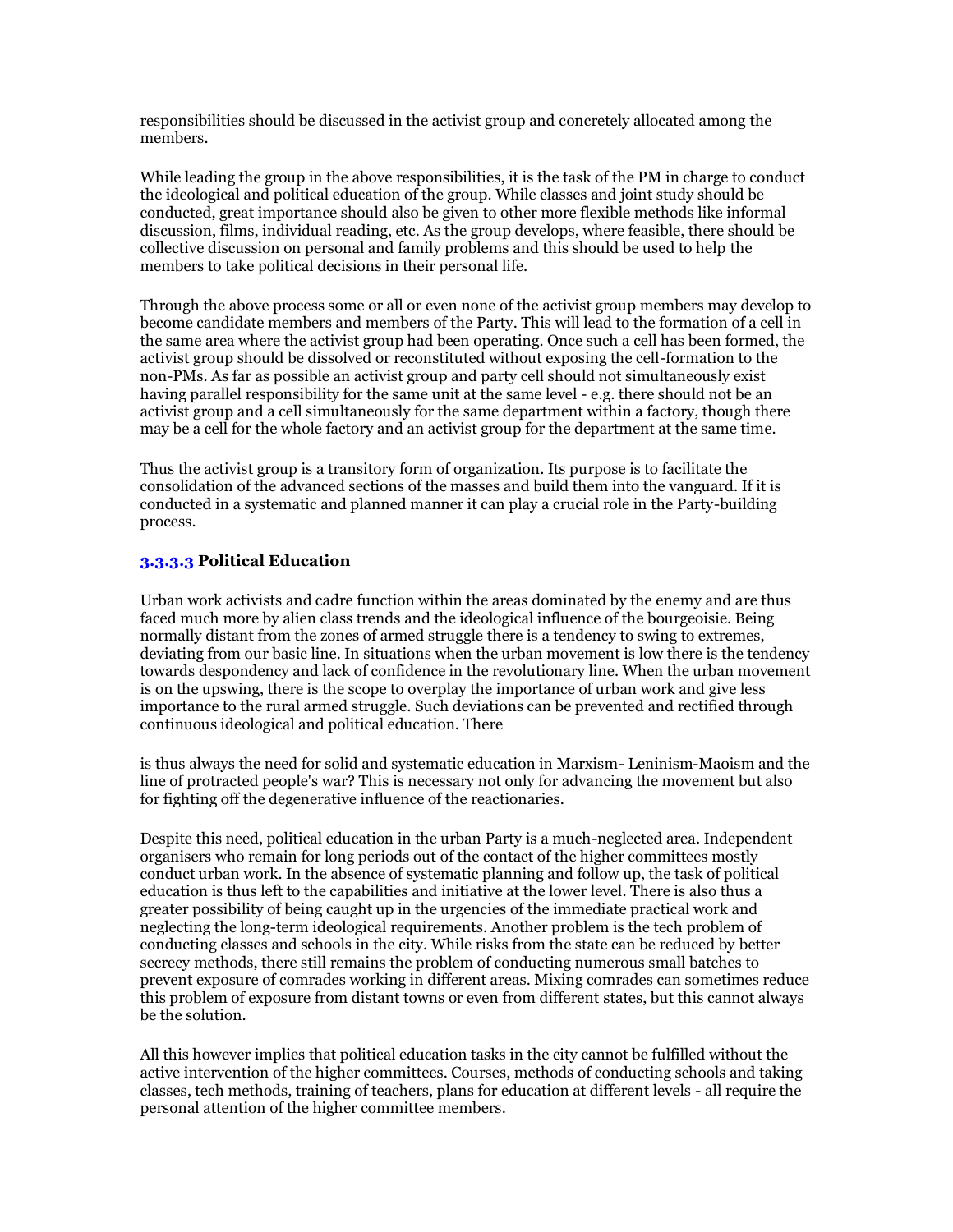At the higher levels of AC and above it would be necessary, for the present, to systematically implement the programmes and courses decided by SCOPE. However in the future it will be necessary to develop special courses and training to particularly cater to the needs of urban work. One constant need, peculiar to urban work, would be that of developing the numerous teachers to take the number of small batches that urban work requires.

While thorough and continuous political education at the higher levels is the key to proper Party leadership, political education within the mass organizations and at the cell level is necessary to provide a sound foundation. The task of political education at these levels is all the more important in the urban areas because the normal area of activity for such comrades are the fractional and cover mass organizations where they cannot disclose their identity and where they have to constantly function among non-party forces and even ruling class elements.

Mass organizational education should use open forms of mass education for all topics permissible without attracting the attention of the state. We should try to adopt and adapt all locally prevalent forms used by the ruling classes and other classes. These can be like libraries, street corner reading posts and other such means which can be used to disseminate progressive literature among other general books; lecture series during festivals, debate competitions, elocution competitions, etc. where our comrades express progressive views; public speaking courses, personality development courses, etc. with political topics included in the syllabus; mass organization training camps, and the like. The level of political education possible through such methods will of course be very low, but it is very essential to be conducted on a regular basis to keep up a political atmosphere among even the more backward sections within the mass organization. For the more advanced sections we have of course to use different forums and methods - e.g. the activist group.

Political education for the activist group, candidate cells and party cells, will have to be planned at the level of the responsible committees. While education materials provided by SCOPE should be the basis, the committees should also select materials, which will suit the local urban conditions and also the particular sections being educated. While planning it must be kept in mind that the urban education system needs to be as decentralized as possible. This means that the courses and materials should be such that they can be easily implemented and used by the responsible organizers and PMs who will finally be performing the task of teachers. Where necessary they have to be given the attention and help to enable them to put the plan into implementation.

A well planned decentralized political education system, with sufficient teachers and regular follow-up from the committee is thus what every urban area requires.

# **3.3.4 Party Structure**

The question of the Party structure in the urban areas presents quite different problems from that in the rural areas where our Party is based. These relate to the problem of building and running stable structures, the continuity of party leadership, the coordination between open and secret work, between lower and higher bodies, and between the city organization and the leadership based in the rural areas. We cannot resolve these problems without the close attention and study by the higher-level bodies and the development of concrete and practical solutions. We also require however a broad common approach on the objectives, tasks and methods to be adopted for building and advancing the urban Party structure.

The essential principle forming the basis of our Party structure, particularly in the urban area, is political centralization combined with organizational decentralization. This means that all PMs and all bodies, particularly at the lower level, should have solid ideological-political foundations, so that they are able to independently find their bearings and take the correct organizational decisions according to the political line of the Party. This is particularly important in the urban areas because of the technical difficulties of maintaining close and constant links between the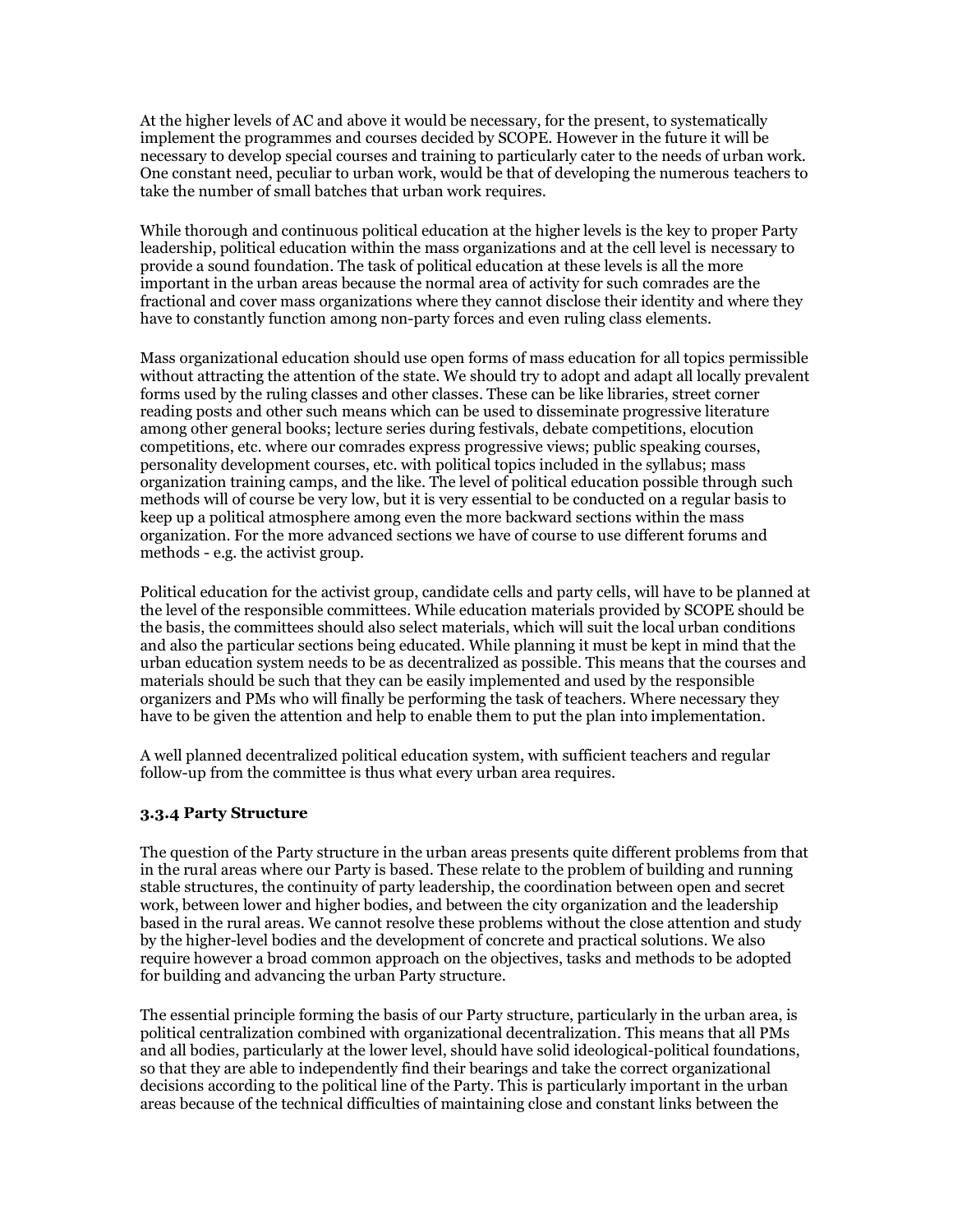secret higher bodies and those at the lower levels engaged in direct open work. This is also important because urban work often demands immediate and quick responses to the events of the day. With rapid advances in electronic communication and media, delays of days and sometimes even hours in politically reacting to major events can hinder the impact that our Party can have on the urban movement. This thus depends on the strength of the bodies that form the foundation of our urban Party structure - the cells and the lower level committees - as well as on the Party fractions that link the Party with the mass organizations.

# **[3.3.4.1](http://3.3.4.1/) Party Cell**

The urban Party cell can be formed on the basis of unit of production

- for workers this could be factory, shop, department, section, shift, production line, industrial estate, etc. for students and middle class employees it could be the college, school, institution, office, etc.; the cell can also be formed on geographical basis (i.e. the place of residence) - this would be the slum, chawl, street, society, etc. Wherever the number of PMs in a particular unit (e.g. factory) is less that three they can be combined with adjoining units to form a cell. However this should not be done indiscriminately in the urban areas as this would lead to unnecessary exposure. Where the work is integrated a common cell may be formed. In other cases it is better to wait for further recruitment before formation

#### of a cell.

The cell is the body leading all other organizational units within its sphere of responsibility. It performs its basic tasks under the leadership of the next higher committee. **The basic tasks of the urban cell include organizing the masses, politicizing them, educating the advanced elements and recruiting them into the party, and preparing its members and other activists to go to the countryside to work for the success of the agrarian revolution.** 

The cell should develop its own secret network of shelters and meeting places. As far as possible meetings should not be held in the areas where the members do their political work among the masses. Generally cell members should not be transferred from cell to cell as this would lead to unnecessary exposure.

Where there are at least three PRs functioning in an area and are known to each other, a Professional Revolutionary Cell (PRC) may be formed. The PRC however should not play the role of a Party committee and become a centre for planning the activity of the areas of all the PRs. This would result in unnecessary exposure of various structures and areas of work and could lead to losses. For the purpose of work planning, each PR can be a member of the cell responsible for his/her area of work. Where this is not possible, the planning should be done with the concerned organizer or committee member. The main function of the PRC is to provide the political training and development to the PR, which would not be possible within the time constraints and other limitations of a part timer cell. Longer political education programmes, collective study and debate, and other similar activities can be conducted through the PRC. Thus it can play a positive role in rapidly developing the future Party leadership. This advantage however should be balanced against the risks of exposure and losses in urban work. Thus if a PR is functioning in an unexposed area, or if he/she shows signs of vacillation, he/she should not be included in a PRC.

### **[3.3.4.2](http://3.3.4.2/) Part-Timer Party Committees**

Wherever there are two or more cells functioning in a particular locality or unit of production we should take up the task of forming the Factory/Industrial Area Party Committee or Basti Party Committee or College Party Committee as the case may be. These may be composed completely of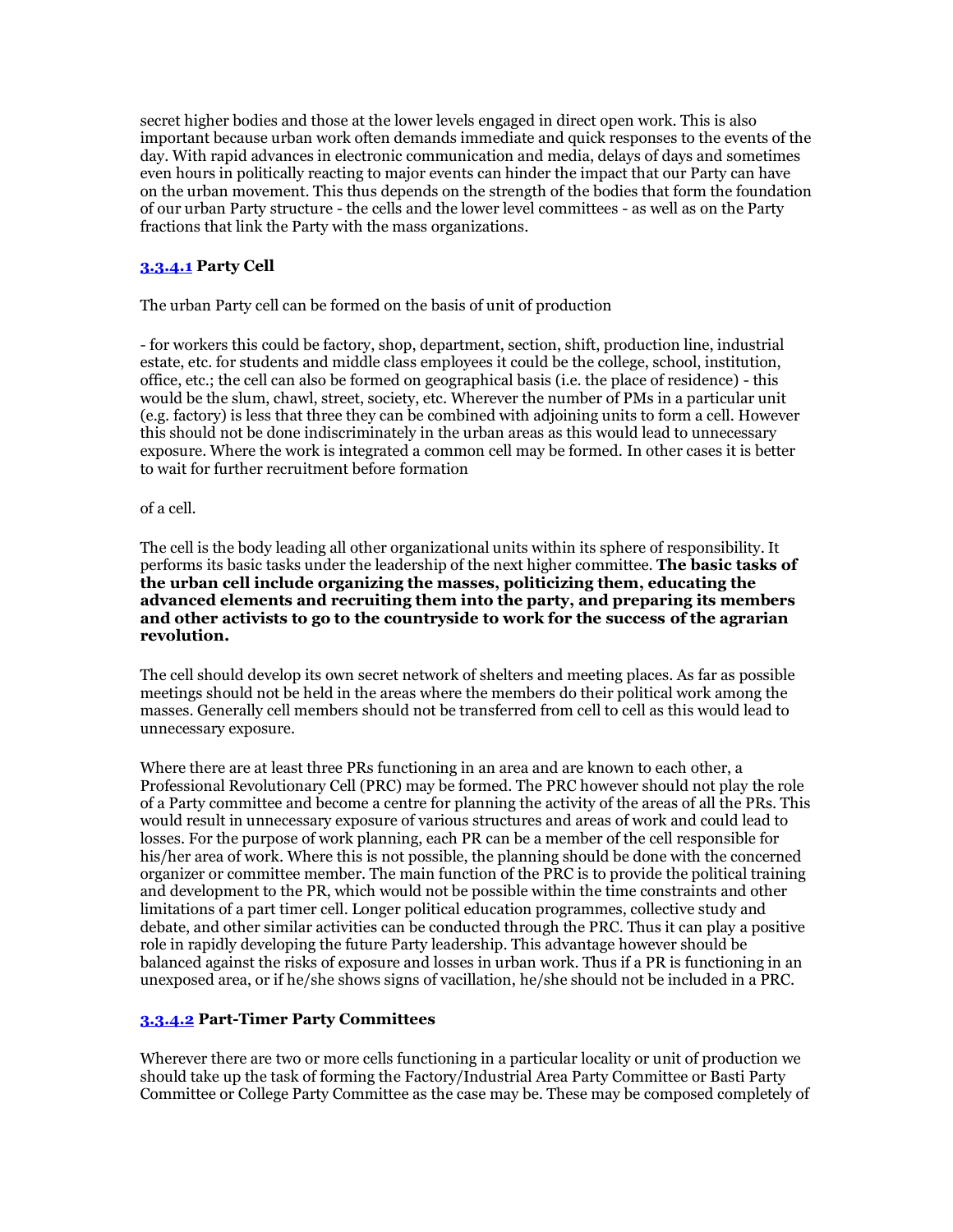part timers, or may include PRs or may in come cases include organizer level comrades. This is the level of Party Committee between the Area Committee/Organizer and the cells. It is the body that leads and guides all the cells, candidate cells, party fractions and other bodies within its field of responsibility. It is the body that ratifies the recruitment of candidate members and decides their full membership.

The Factory/Basti Committee is a very important layer in the urban Party structure. It improves Party functioning by providing more day-to-day attention to the functioning of the party cells and other lower level bodies. It also reduces the risk to higher-level committees by providing another layer and eliminating the need for the higher committee member to always meet all the cells. Despite its importance we have not paid sufficient attention within our Party to developing this layer in the urban areas. We have as yet very few areas where such committees have been created and our experience is thus very limited. The main aspects we should concentrate upon while setting up these committees is proper selection of reliable committee members, stress on setting up a proper secret network for shelters, communication and meetings, and extreme care not to expose the identity of the committee members to all the PMs. Where necessary, precautions may also be taken while reporting, so that the actual identities of PMs and activists are protected. Generally we should adopt a long-term approach towards building such committees and sustaining for a long period of time. A proper network of such committees can considerably improve the functioning of our urban Party structure.

#### **[3.3.4.3](http://3.3.4.3/) Party Fractions**

Besides the cells and the Party committees, the Party sets up fractions in various non-Party organizations in order to ensure that members functioning within these organizations express a single will, pursue uniform tactics and act in harmony. They are the agencies through which the Party exercises influence over these organizations and carries through its policies. Since most of the work in the urban areas is done through non-Party organizations, properly functioning fractions are a very important part of the urban Party organization. They are necessary for uniting and coordinating the Party forces within the non-Party organizations and ensuring that they play a leading role.

The relevant Party committee may form fractions in any organization or executive body where there are at least three PMs. Where all the PMs are from a single cell there is no need to form a separate fraction as all the functions of the fraction can be performed by the cell. Similarly, if the main forces within a particular organization or executive are in one cell or Party committee, or due to some other practical considerations, the Party committee may decide not to form a fraction. However wherever the members are from various forums, or where the work of the organization is substantial, it is advantageous to form a fraction.

The fraction functions under the guidance and supervision of the relevant Party committee. Thus the fraction within a factory trade union committee will function under the Factory Party committee, whereas the city level trade union fraction will function under the Party City committee. The relevant Party committee decides to form the fraction with all or some of the PMs in that area. It also has the right to send PMs to the fraction and to recall any members of the fraction. Urban work may sometimes require that PMs who are very exposed and under surveillance be not included in the fraction forum, though they are playing a prominent role in the organization. This may also be necessary sometimes to protect the Party identity of a comrade. In such cases the Party committee should devise special means and methods of coordinating with such comrades and seeing that they function in unison with the fraction and according to the direction decided upon.

The Party fraction guides the work of the organization in which it operates. All questions coming up in the organization in which it is perating are discussed in the fraction. All PMs must speak and vote within the organization in accordance with the decisions taken by the fraction. Similarly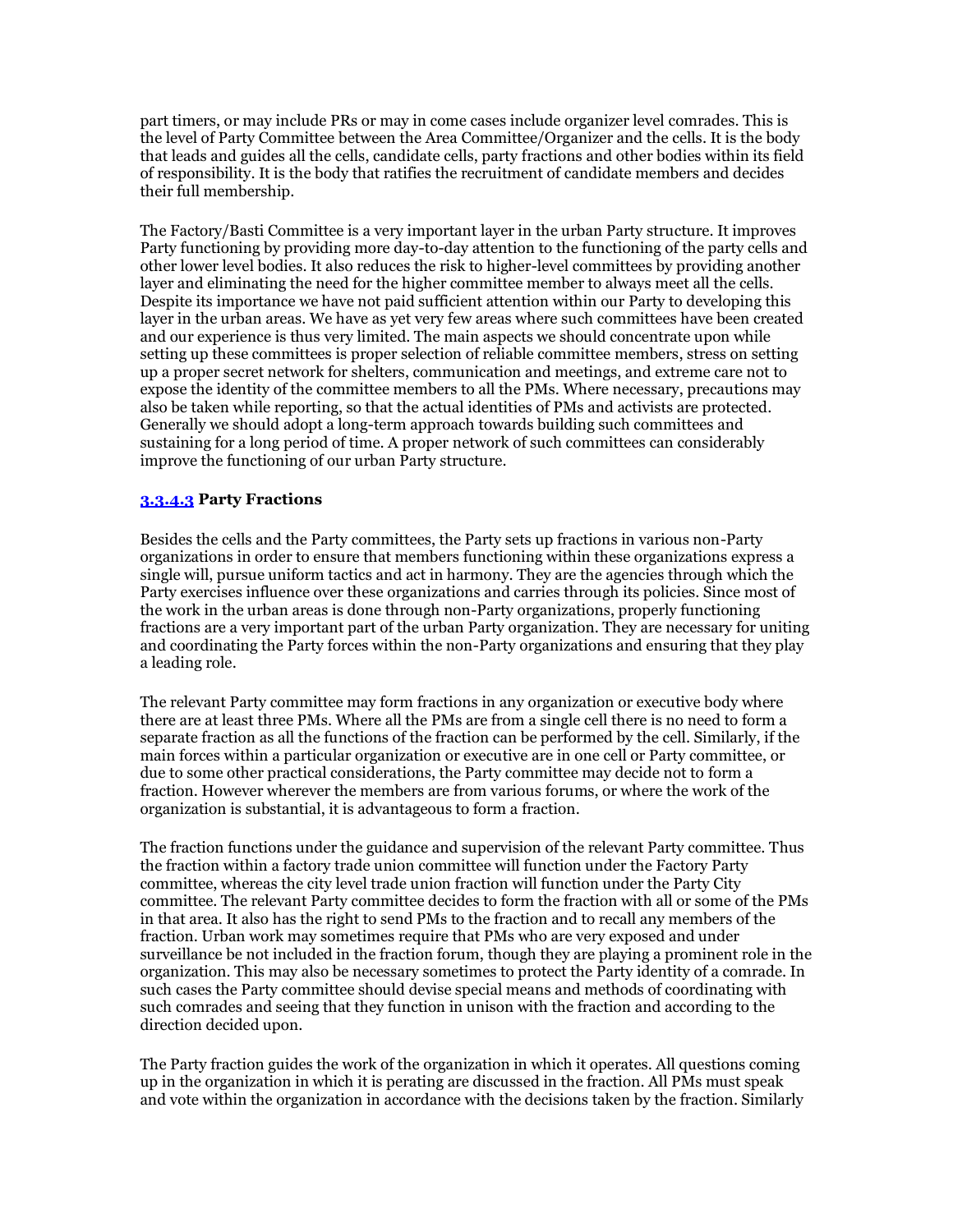it is the responsibility of the Party committees to work through the fractions to see that the whole organization is guided according to a single policy and plan.

# **[3.3.4.4](http://3.3.4.4/) Layers**

Layers refers to the various levels in the urban Party organization like city committee, area committees, factory/basti/college committees, cells, candidate cells, as well as the links to the mass organizations like activist groups and fractions. Due to greater enemy threat in the urban areas it is always necessary to maintain a number of layers from the lowest to the highest levels, and it is important to work through these layers without bypassing them.

We have since some years now been stressing in our documents the need and the importance of functioning basically through layers. We have however not achieved much progress in this regard. Most city organizations have not concentrated on building sufficient layers, and even where some layers exist there is a tendency to deal directly with the lowest levels in order to obtain quick results. We must quickly get rid of such wrong notions and practices and develop a system of layers in every city.

The core question for functioning through layers is to see that each layer is trained and developed to independently perform the functions at the particular level. This requires the close guidance and follow-up of the next higher level. The guidance should be directed to developing the independent capabilities of the comrades at that level as well as the team functioning of the committee. This is the key to decentralized organizational functioning according to a centralized political line and policies. It is the only long-term approach to building a party structure that will preserve our cadre and leadership and develop the forces for the future.

# **[3.3.4.5](http://3.3.4.5/) Coordination and Links with Other Party Structures**

Most of our city work, particularly in the guerilla zone areas, is coordinated and led from the rural areas. Even the DCM leading the city work is often based in the rural areas and periodically has to call the city comrades to the squad areas for discussing and planning the urban work. This results on the one hand in serious exposure problems, and on the other hand to insufficient guidance, without a deep understanding of the actual problems of the urban work.

Coordination therefore is best done through a Party structure of at least DC level that is based in the urban areas itself. In cities which are large enough and where the extent of work and the Party structure warrants it, the DC can be built in that city itself. In some states where the coordination problem is particularly acute due to repression, it can be done through a special sub-committee for urban work formed under the SC. Where the suitable leading comrades are very exposed, they could be allocated far away from their earlier areas, or even to other states. Another problem related to the urban Party structure is the links with the rural party organization as well as the functional departments of the higher Party bodies. There is often a need of urban help of various types, for which the urban organization involved in day to day mass work are regularly used. Such links on a regular basis is dangerous for all involved, as well as affects the regular functioning of the urban organization. Therefore it is important to put a stop to such short cut methods immediately. Separate structures not linked to the running urban organization should be set up in the cities for this purpose. Comrades can be transferred out of the urban organization and allocated these tasks.

Here too what is basically required is a long-term approach. We must realize that it is only through the implementation of systematic and long-term plans that we can build the different structures required, to mobilize the urban masses, to provide logistical and other help to the rural work, as well as for other requirements.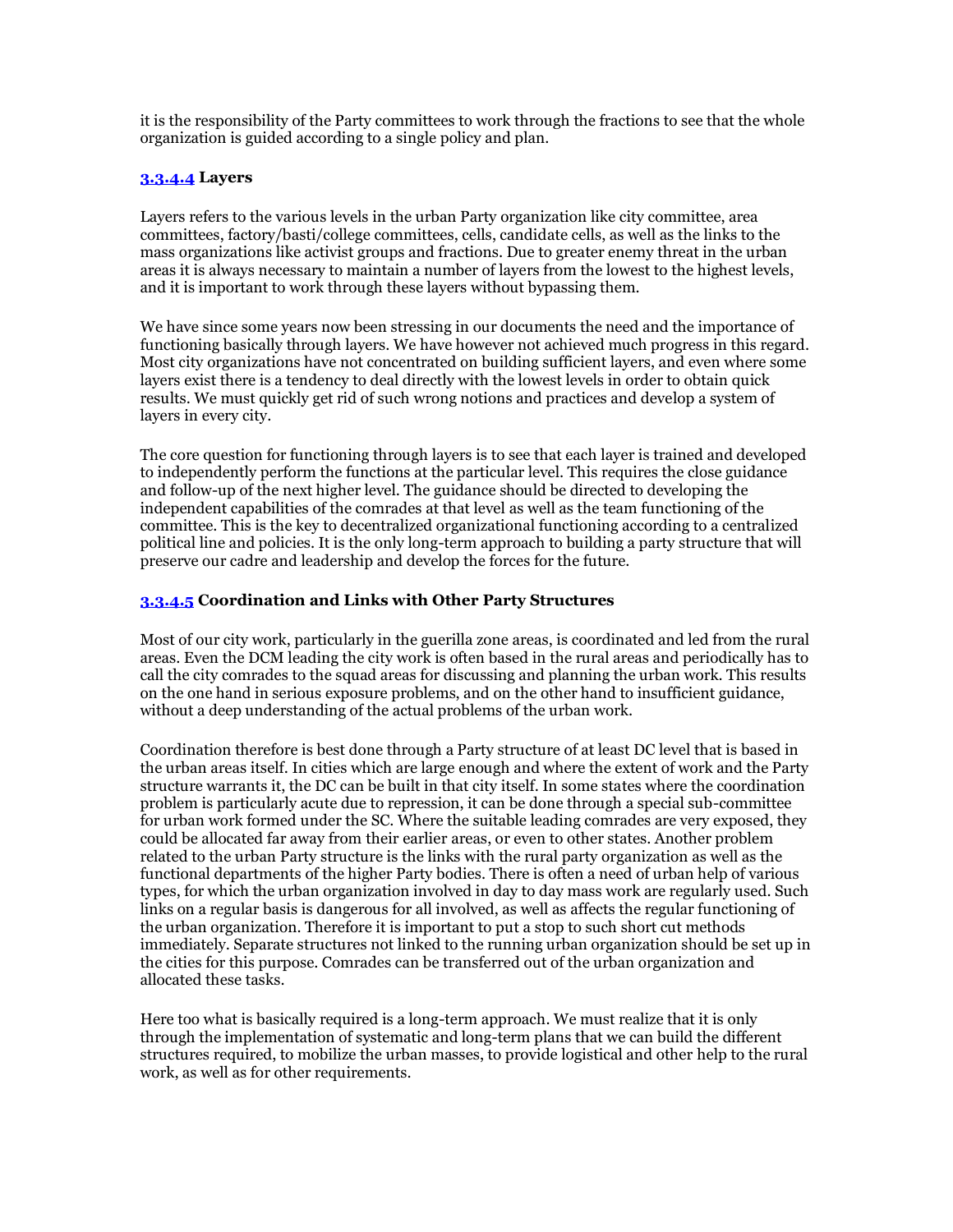# **3.4 United Front**

The urban areas are the centres for struggle by various classes, under the leadership of several organizations representing them. It is essential that we unite with such struggling organizations and build up broad struggles against the ruling classes Thus a significant part of the party's work in the urban areas concerns joint front activity. This includes the formation of various tactical united fronts, as well as building the worker peasant alliance, which is the basis of the strategic united front. This extends from the task of building basic working class unity, to solidarity with the peasantry, to unity with the other revolutionary classes like the semi-proletariat and petty bourgeoisie, right up to maintaining relations and even joint activity with national bourgeois and even ruling class organizations. Let us look at the main forms of such united front activity.

### **3.4.1 Working Class Unity**

The working class is the main focus of concentration of our work in the urban areas. Since the working class is in an extremely divided state today, a crucial Party task is to build the broadest possible unity of the class. This task of unity is at two levels - one is to organize and unite the maximum possible numbers from the workers under genuine organizations that follow the democratic line and programme, the other to build a broad workers' united front against the present assault of the imperialist backed bourgeoisie on the rights and economic conditions of the working class. This means taking the initiative, or joining in other initiatives, to build united struggles on various issues like contract system,

change in labour laws, privatization, exit policy, etc. It also means working

towards building united organizations with all genuine forces within the working class movement who are ready to work for a broad anti-imperialist, anti-feudal programme.

Joint trade union fronts are important for increasing the fighting strength of the working class. These joint fronts may be issue-based or based on a minimum political understanding and programme. They may be organized at various levels - industry, area, city, region, all-India, and international.

Our policy is to be ready for issue-based unity with even the reactionary and revisionist unions, if they have a mass following and are ready to participate in the struggle. However a decision for temporary unity should not only be to serve the needs of the moment, but also to advance the long-term aim of drawing the mass of workers towards the revolution. The legal democratic working class joint front organizations can play a very useful role in achieving this long-term objective. It is such organizations that form the democratic nucleus within the broader unity with the reactionaries. If these organizations function effectively they can rally around larger sections of the working class on a democratic programme. They can play the leading role within the broad issue-based united fronts. They can utilize the temporary alliances with the reactionary unions to serve the interests of the democratic programme. They can inspire, mobilize and unite the other revolutionary classes in the urban areas on an anti-feudal, anti-imperialist programme.

### **[3.4.1.1](http://3.4.1.1/) Industry-Based Unity**

Due to the multiplicity of unions in India, in most industries there is very low possibility of achieving the 'one industry, one union' principle. In such a situation we should work for or support the next best option of forming co-ordination committees of the unions within a particular industry. We should try to draw all the unions with significant membership into such bodies. Such unity can start on issue basis and can later advance to a more permanent minimum understanding.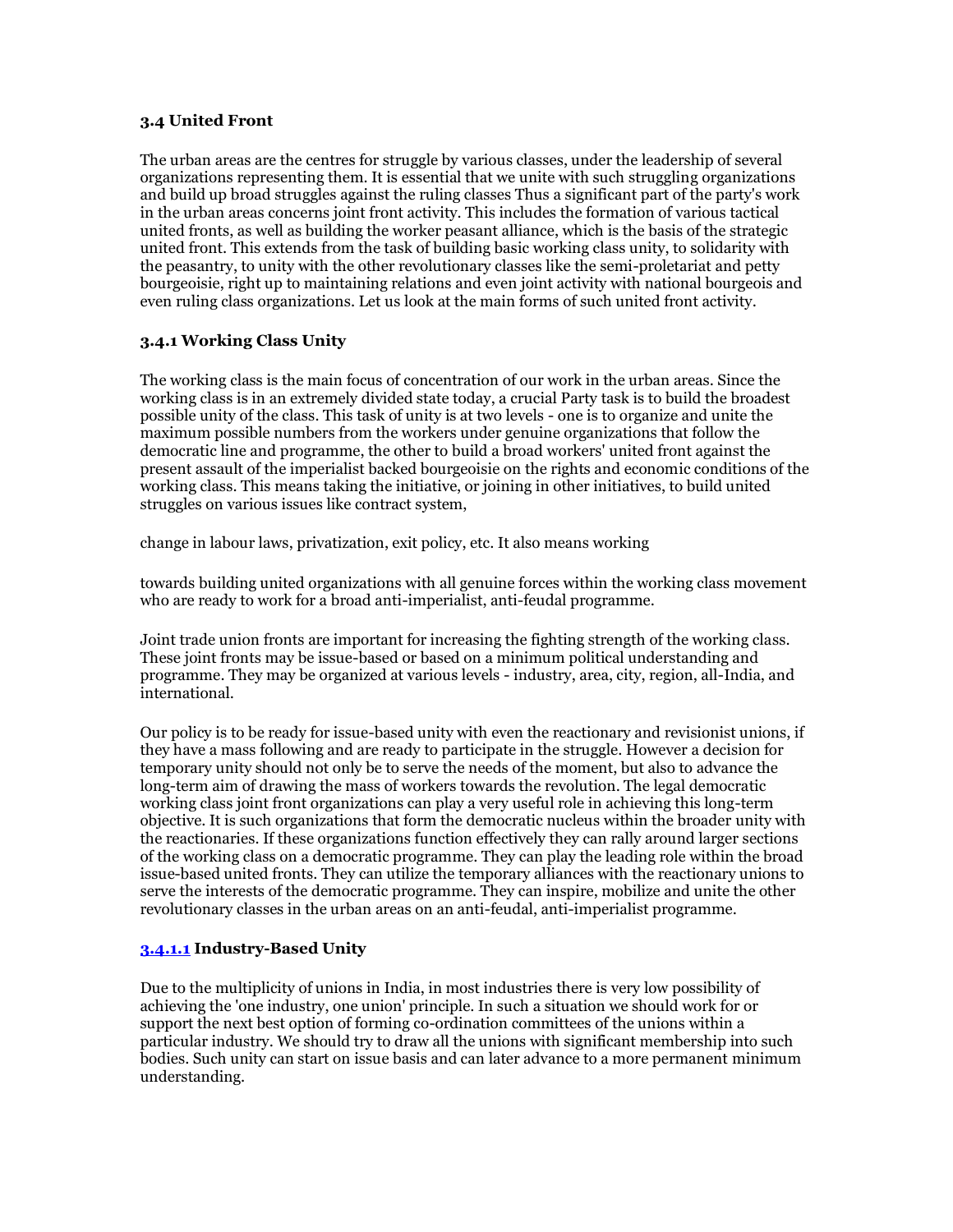Similarly it is necessary to unite the various factory level unions within a particular company. Such unity can start at the co-ordination committee level or be formed as a federation.

In the present globalization scenario where the production in one country is easily transferred across international borders, international workers' unity is also very important and necessary. Such unity is today very weak. We should however support initiatives for building the international unity of workers within a single multinational or within a particular industry. Even where it is not possible to give the unity an organizational form we should push for solidarity struggles and strikes and do propaganda in this regard.

# **[3.4.1.2](http://3.4.1.2/) Issue-Based Unity**

These are joint fronts of various unions and political organizations formed to oppose particular policies or actions of the government or to take up particular trade union, social or political issues. Our approach in such joint fronts is to build the broadest possible struggling unity of all organizations that have a minimum common stand on the issue. At the same time there should be no compromise on basic principles. Very often joint front bodies tend to become ineffective topheavy bodies, or forums for endless debate. Our approach should be to see that the joint front builds the broadest possible unity of the masses and is not merely the joint front of a few leaders. The attempt should be to take the masses forward in militant struggle and politicize them in the process.

We should within these fronts pay due attention to both unity and struggle. While the requirements of unity require some level of adjustment

with the reformists, revisionists, and reactionaries, in the formulation of demands, we should constantly prepare the masses and struggle against any attempt by them to betray the struggle.

When there is a wide range of different political forces within a joint front, we should establish coordination with those who have a closer common understanding so as to act in unison with a common approach and line of action. Such co-ordination can be on the basis of relations with other parties of the communist revolutionary camp or through existing legal democratic organizations having a common programmatic basis or on any other basis.

### **[3.4.1.3](http://3.4.1.3/) Area-Based Unity**

This unity can be for an industrial area, town/city, region, state, all-India etc. Unity in a particular industrial area or locality may be restricted to only putting up a common front against problems faced by the workers of the area like goondas, transport, sanitation, water, etc. However area unity at higher levels is normally based on some minimum political understanding. It is the unity of like-minded unions and other bodies, who agree to struggle together to achieve a common set of demands or issues or stand by common political goals. This is thus the most common type of legal democratic workers' organization.

We should give considerable importance to such type of unity. In the present struggles against globalization the scope and need for such unity is constantly growing. We should direct our efforts to make this unity as broad-based as possible by pushing for the regular and wide mobilization of the masses. At the same time we should pay simultaneous attention to consolidating the activists emerging from these mobilizations. We should thus while planning at the local level allocate forces both for leading such fronts and organizations, as well as for the tasks of consolidation and party building within the movement.

### **[3.4.1.4](http://3.4.1.4/) Workers' Platforms**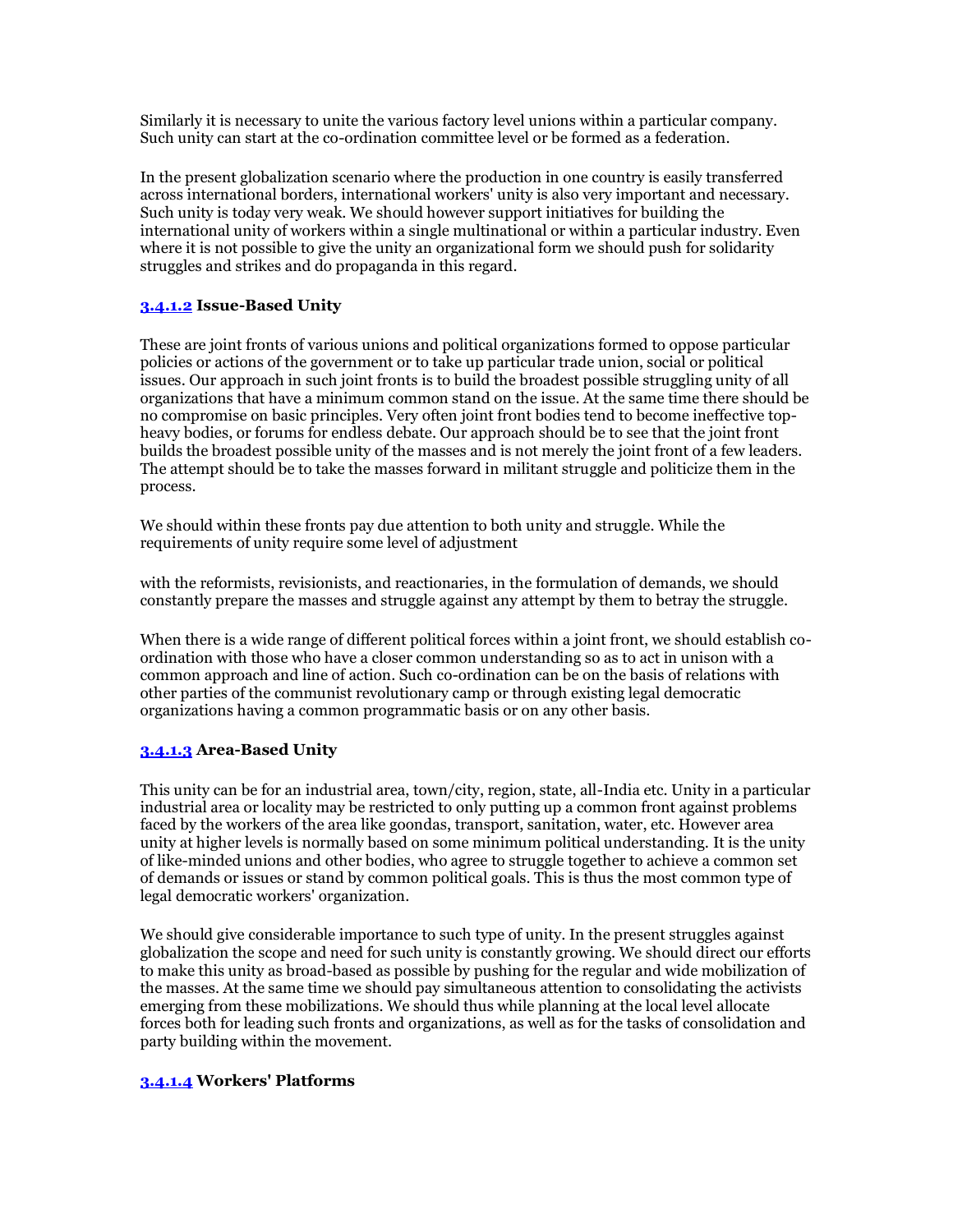Another form of uniting the working class on a political basis is to directly form legal democratic workers' organizations as forums or platforms with a minimum workers' programme. Such platforms do not principally attempt to unite the unions, but target the worker activists of various unions and attempt to rally them politically. Such bodies use meetings, demonstrations, talks, seminars, cultural programmes and various means of propaganda to draw the advanced sections from among the workers on a political basis. They should also mobilize for agitations and struggles on political and other issues. The aim should be to draw the widest possible non-Party forces who can be united around the programme.

Another variation of this form is to use the banner of a workers' cultural organization or workers' magazine as a platform for unity. Here the programme of the platform is widely propagated and worker activists encouraged to perform cultural programmes, or to write articles and reports for the magazine, to distribute it, etc. and to participate in preparing and mobilizing the masses in struggles.

There are thus several various forms of uniting the worker masses. We cannot of course attempt to implement all forms in a particular area. The relevant committees should therefore decide on the suitable methods depending on the objective situation in their area and the subjective forces available. What is important however is to recognize the importance of this ask, particularly during the present upsurge of workers struggles and therefore to allocate necessary forces for it.

# **3.4.2 Worker-Peasant Alliance**

This is the basis of the four class strategic united front and we should therefore work towards building and strengthening this alliance right from the very beginning. The aim is to generate workers' support to the peasant struggles and build up the closest possible links between the two most important classes of the democratic revolution.

The work of building and strengthening the worker-peasant alliance should be taken up from all areas of our working class work. The stress on particular aspects may however differ according to the area of work. Thus in metropolitan cities somewhat delinked from the rural areas and from the agrarian struggle, a major concentration will be on continuous education and propaganda to raise the consciousness of the workers. In the towns in and near the guerrilla zones where the worker and peasant masses are closely linked, the focus can be on concrete issues and practical help to the movement. Various organizations too perform different roles.

The revolutionary workers' organization has a particularly important role to play. It has to take on the main responsibility of propaganda and agitation regarding the agrarian war. Constant and continues propaganda regarding the progress of the rural movement, the victories achieved, and the repression it faces, and the need for solidarity of the workers with this movement should be an essential part of the work of this organization. Since the organization has to normally function secretly it will not be possible to organize open solidarity demonstrations by the workers. However the revolutionary organization activists can use the method of secret shock actions for propaganda purposes to highlight issues concerning the agrarian struggle.

The legal democratic worker organizations can be the forums through which open mobilizations of the workers are organized. Forms of such mobilizations can extend from signature campaigns to solidarity demonstrations and protest actions. These should be organized in support of the revolutionary movement as well as the peasant struggles led by non-revolutionary organizations. We should however not organize open demonstrations in support of our movement if we expect the mobilization to be low, as it will only result in the exposure of our forces. We should in fact plan such actions in order to mobilize non-Party forces in large numbers. Another type of programme, which can be taken up through the legal democratic organizations, is large joint mobilizations of workers and peasants on common issues like WTO, state repression, etc.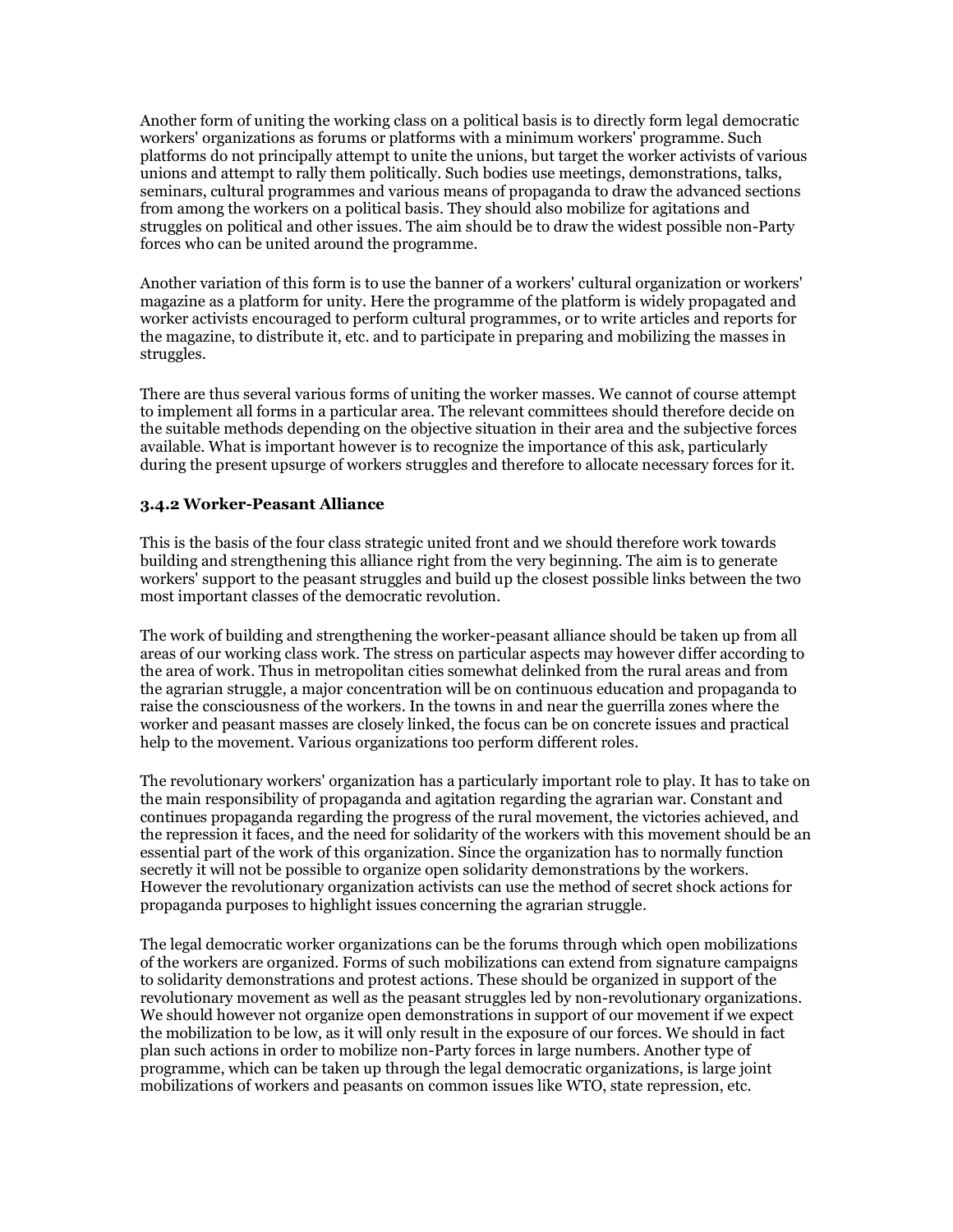Worker-peasant alliance work can also be taken up through the trade unions. Where possible they can mobilize and participate in the programmes of the legal democratic organization with or without its own banner. Depending on the cover other programmes can also be taken up - like education regarding the exploitation and repression in the backward rural areas, aid teams during disasters, support statements to peasant struggles of various organizations, etc.

The industrial Party committees should regularly pay attention and follow up the implementation of such tasks. Depending on changes in the situation, new and more creative methods should be worked out. Party statements and calls to the workers should be issued when the situation demands. However, whatever be the level of worker-peasant alliance activity possible, it holds central importance in our united front tasks. It should not be neglected, given secondary importance or subordinated to the other united front tasks in the city.

# **3.4.3 Unity of the Urban Exploited Classes**

Besides the working class, the other exploited classes and sections of the urban areas include the semi-proletariat, the urban poor concentrated in the slums, the students, teachers, employees, and other sections of the middle classes, etc. The Party sends its cadre to organize and lead the mass organizations of all these classes. This however is not the only way by which the working class and its Party unites and provides leadership to all these classes. Solidarity struggles and united front activity are the important means by which the working class inspires and leads all other classes in struggle.

Propaganda and agitation on issues and incidents of repression on various other urban classes are the main means by which the working class and the Party expresses its solidarity with the affected sections. Issues can be of several types - the eviction of hawkers, demolition of slums, suppression of student rights, funds for teachers' salaries, etc. While it may not be possible to hold a solidarity action on every such issue, the Party should be ever alive and respond in whatever manner possible - propaganda pamphlet, poster, press statement, or dharna, demonstration, or some more militant action. Our main effort however should always be to draw the masses of workers out in solidarity.

The other medium through which the urban united front is built is through joint fronts on various issues concerning the general mass of the urban population, like price rise, corruption, closure of a key industry or many industries, or various urban problems like water shortage, commuter problems, sanitation issues, etc. Such issues unite all classes but mainly involve the exploited sections. The joint fronts on such issues may be issue-based or may built as legal democratic organizations on a political basis linking the issue to the democratic programme. Such tactical united fronts draw larger sections of the urban masses closer to the revolution and pave the way for bringing them into the purview of the strategic united front.

### **3. 4.3.1 Unity with the Semi-Proletariat**

The semi-proletariat, living in extremely poor conditions, is the urban class with the greatest potential for unity with the proletariat. In recent years the new economic policies have led to a steep rise in their numbers. Many workers are being thrown into the ranks of the semi-proletariat and many rural migrants who come in search of jobs end up in petty trades or in doing sundry odd jobs. Because of their dispersed nature they are not as well organized as the proletariat. It is therefore the task of Party to organize this class and build about its close unity with the industrial workers.

**a) Trade Unions of the Semi-Proletariat:** In many towns and cities these sections remain completely unorganized. According to our subjective forces and town plan we can take up the task of building their organizations. Hawkers' unions, head-loaders and hamal unions and panchayats, rickshaw pullers unions, auto-rickshaw and taxi drivers/ owners unions, rag-pickers unions, are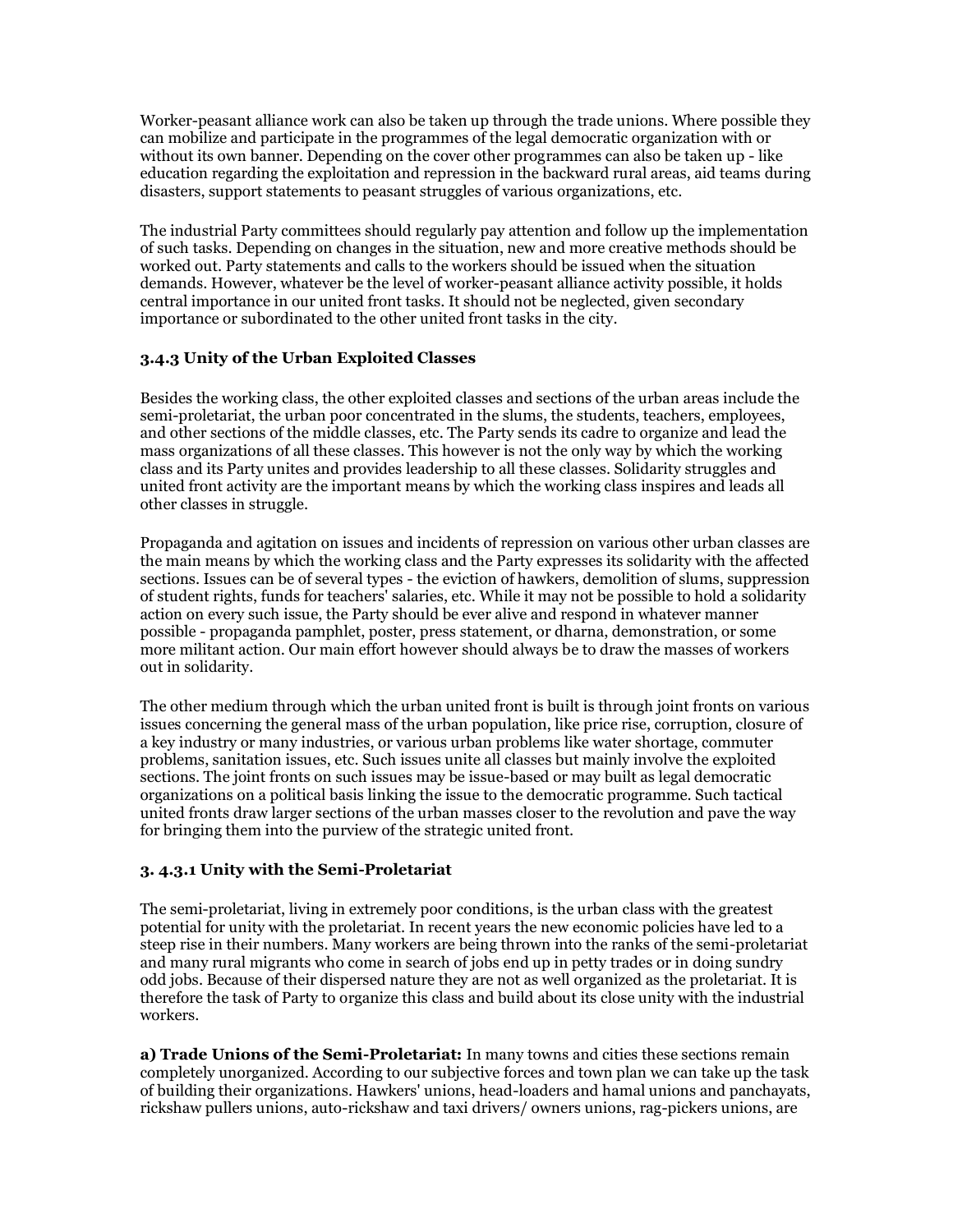some of the organizations that can be formed. Since the capitalist class does not directly employ the semi-proletariat, the enemy is normally the state through the various government authorities, municipal bodies, etc. Issues concern harassment and corruption of officials, imposition of unjust taxes, fights for increase in rates, fight against eviction, etc. Some sections like market hamals and rag pickers have demands directed against particular groups like traders, scrap dealers, etc.

Due to the dispersed nature of the workforce and the lack of a proletarian sense of organization, building the unity of these sections is a painstaking and full-time task. However once organized they prove to be militant fighters.

In most towns and cities where these sections remain unorganized, work in these sections will involve the setting up of cover unions. In the large cities where they are already organized we can take up fractional work.

**b) Solidarity with the Semi-Proletariat:** In many large cities, particularly those aspiring to become 'global' cities, some major sections of the semi-proletariat are under heavy attack. Hawkers particularly face intensive eviction drives and harassment of officials. Auto-rickshaws and taxis are accused of pollution. The courts, anti-people environmentalists and the reactionary media are also targeting them. They are accused of obstructing the drives of these elements for 'clean and green' cities. Though they fight militantly they are often isolated in their battles. It is therefore of utmost importance that the workers' unions should express solidarity with hawkers and such other sections. The legal democratic workers' organizations too should organize campaigns in their support and expose the anti-poor urban plans of the development authorities and imperialist agencies.

Another area of unity of the workers and the semi-proletariat is in slum work. These two classes are the main sections of the urban poor who live in the slums and poor localities. Besides the basti struggles where both classes fight side by side, the trade unions and other workers organizations too should organize solidarity actions.

Where possible, alliances to oppose the current reactionary trend of urban development should also be set up, involving slum dweller associations, hawkers organizations, trade unions, and even groups of progressive professionals and intellectuals. While uniting all directly affected sections they should also aim to educate the middle class sections who are inclined to get misled by the 'clean and green' propaganda of the ruling classes. The aim should be to build broad unity of all exploited sections against the anti-people programmes of globalizes.

### **[3.4.3.2](http://3.4.3.2/) White-Collar Employees**

The rapid spread of computerization and automation in modern industry and increasing share of the services sector in the economy has resulted in a significant increase in the number and proportion of white-collar employees. A large number of them are in the public sector and they are mostly unionized. Examples are the unions of the banks, insurance companies, teachers, government employees, etc. There has also been a more recent growth of unions and associations of higher level employee professionals like electricity, telecommunications and other department engineers, resident doctors, pilots, etc. Many of the above unions are powerful and have shown their ability to hit and paralyze the economy.

While all the white-collar employees are reliable allies of the working class and the revolution, certain sections sometimes tail the bourgeoisie and become victims of reactionary propaganda. It is therefore necessary for the industrial proletariat to always maintain close links with the employees' section and lead it away from vacillations in the class struggle. In all industries and enterprises we should therefore always struggle for unity of both white collar and blue-collar sections into one union. We should generally oppose the backward practice of having separate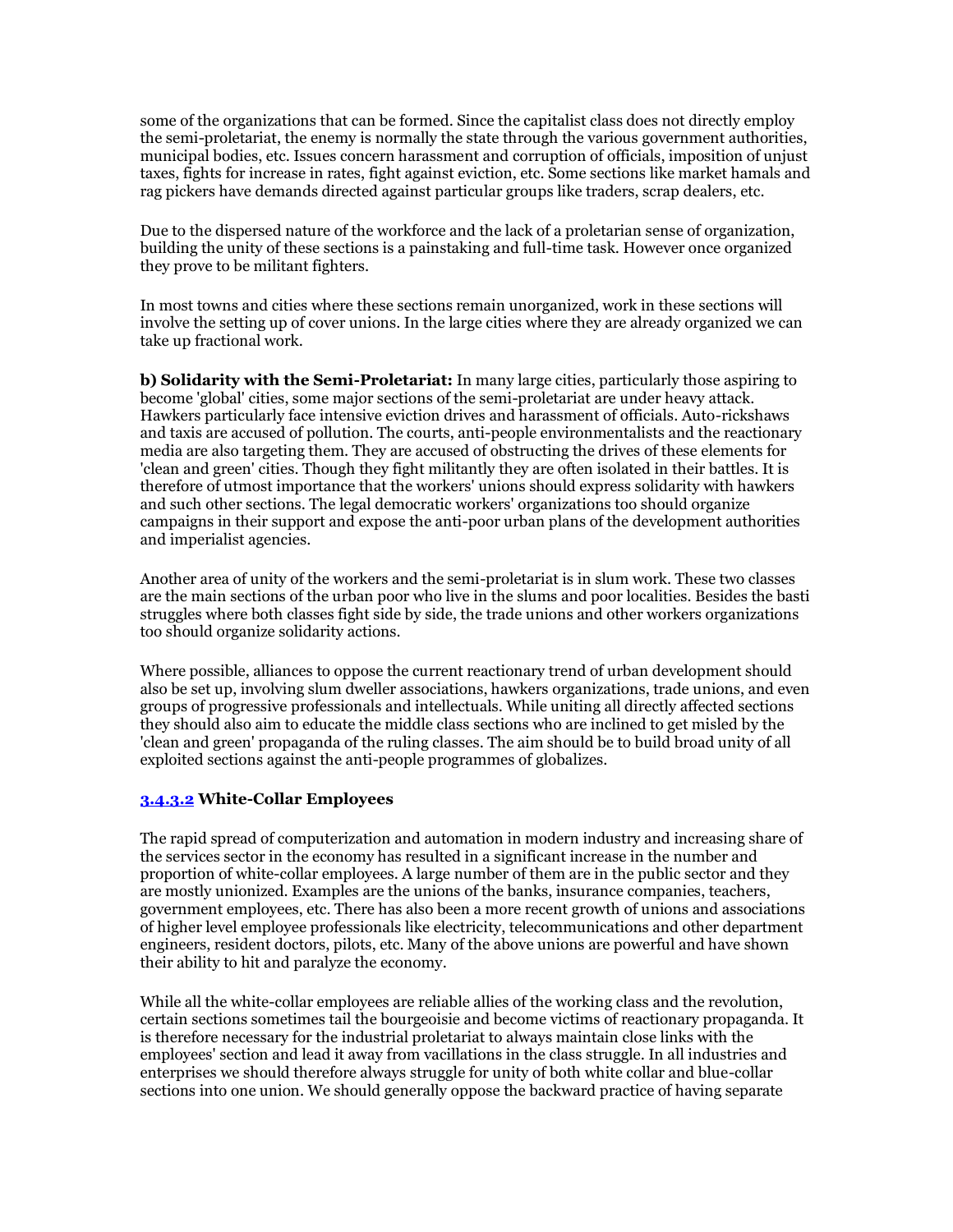'workers' and 'employees' unions. Where separate unions exist however, we should, where possible, allocate forces for fractional work within them.

In the globalization period the ruling classes have launched a concentrated propaganda attack against this section as an overpaid, under worked section whose salaries and numbers should be reduced. Thus some sections are being forced to agree to very meager rises in salary and cuts in earlier allowances. They have also been the target of various privatization and VRS schemes. Though they have been struggling continuously they often do not receive the sympathy and support of other sections. Our workers' unions, legal democratic and secret workers organizations, and sometimes even the Party should make it a point to express solidarity in various ways with the struggles of the bank employees, teachers, journalists, etc. When joint trade union bodies are formed at the town/city level we should try to draw in all the local branches of the employees unions. This can help in organizing joint programmes and mutual solidarity during times of repression and struggle.

# **[3.4.3.3](http://3.4.3.3/) Other Sections of the Petty Bourgeoisie**

Some section or the other of the petty bourgeoisie is often in struggle. The students come out in agitations, the lawyers resort to strikes; the shopkeepers also have their protests and bandhs. When these struggles take a militant turn they face the attacks of the state. The working class should be alive to the struggles of these sections. We should, through the trade unions, legal democratic organizations and even the Party, express solidarity. Where possible we should not restrict ourselves merely to statements of support. During major struggles and repression we should make all attempts to mobilize the workers in large numbers to come out on the streets in support. Where there is sufficient support we should attempt to widen the scope of the issue and involve as many sections as possible in support.

Among the urban petty bourgeoisie students and youth constitute important category. They react to the events and historically from the anti-British movement they played a significant role. In the wake of Naxalbari their role is exemplary. Our party has good experience in organizing them. While working in urban areas, we must pay necessary attention to organize them.

There is need to emphasize the necessity of uniting with intellectuals. We need to allot sufficient cadre to work among them and some special effort be put in to unite and organize them.

### **3.4.4 Relations with the National Bourgeoisie**

Due to the vacillating and exploitative nature of the national bourgeoisie, its wide participation in the strategic united front generally takes place only at later stages in the revolution. However there is scope in the urban areas, for supporting or uniting with various sections of the national bourgeoisie in tactical united fronts.

A large part of our working class work is in the small industries of the national bourgeoisie in the unorganized sector. They are often the immediate enemies of the workers that we organize. It is thus often difficult for the mass of workers to accept the concept of support or unity with these exploiters and 'enemies'. It is however a reality that the national bourgeoisie is coming out in struggle against the government, imperialism and the CBB. We should render all support to them in this struggle and wherever possible even unite to wage common battle against the ruling classes.

A normal method of uniting with the national bourgeoisie is for the Party to directly or indirectly through some mass organisation declares support to the demands and struggles of the national bourgeoisie against the government, imperialism or/and the comprador bourgeoisie. These can be on various issues like reduction of taxes, cut in electricity rates, anti small industry policies and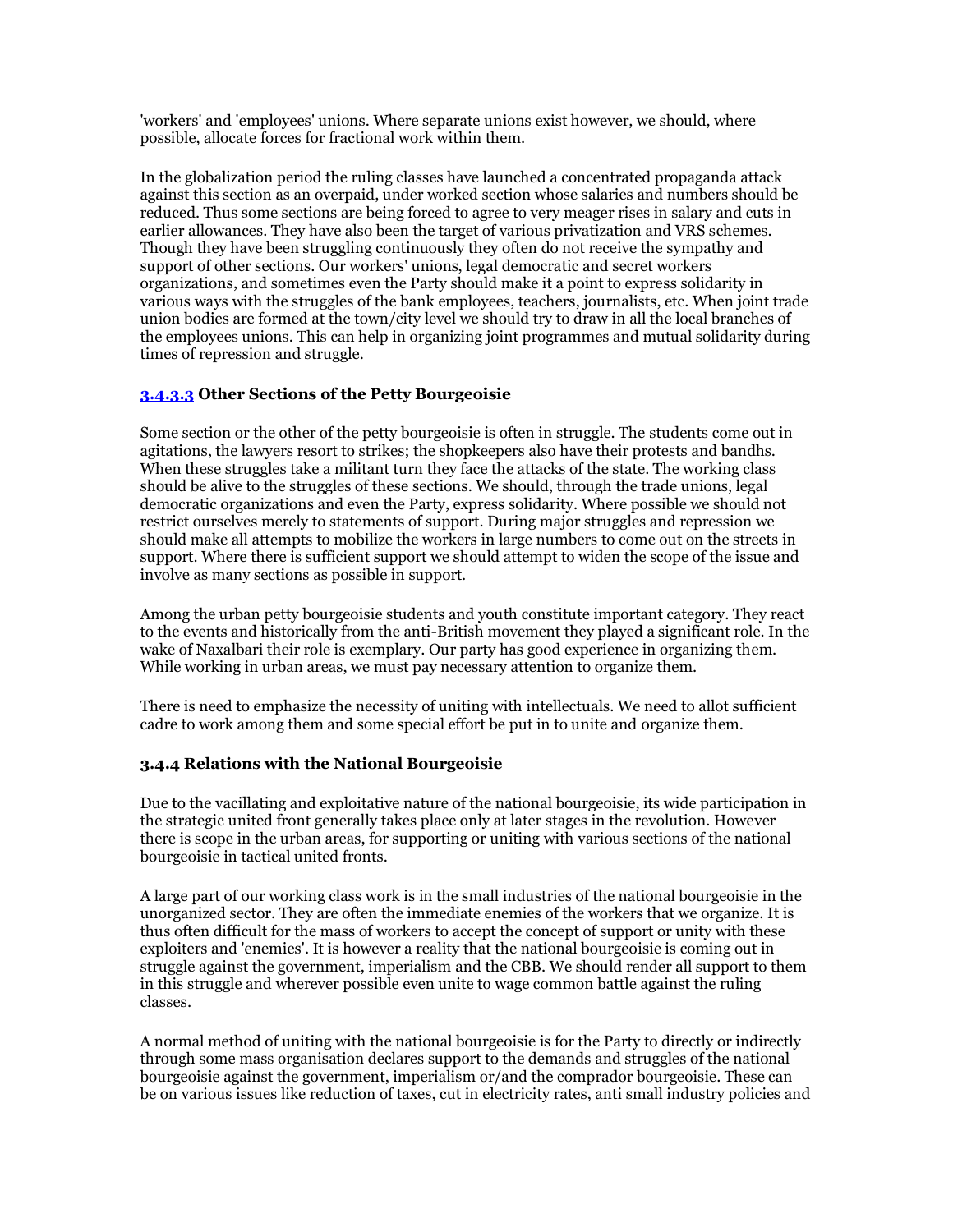court decisions, protest against entry of multinationals and foreign goods, exploitation of ancillary producers by big industry, etc. Our support can take the form of propaganda or even extend to militant mobilizing of workers on the issue.

Another mode of unity could be through joint front bodies with national bourgeois organizations. Mostly such unity will be issue-based like preventing relocation or closure of industries, opposing anti small industry laws and tax increases, etc. However as the anti-globalization and anti-WTO movement picks up we will have to try our best to draw the more progressive sections and organizations of the national bourgeoisie into the movement

While making efforts in bringing the national bourgeoisie in opposing and imperialism, such unity can on no account be achieved at the cost of the basic classes within the united front. Thus while uniting with the national bourgeoisie we should never lose sight of the struggle aspect of our relationship with them. We should not have any misconception that unity with the national bourgeoisie implies concessions in trade union struggles with these sections. All such issues will be decided according to the normal principles of trade union struggle and will basically depend on the relative strength of the contending forces and the overall conditions of the industry where the struggle is taking place. It is the strength of the working class and not its weakness that will be the force attracting the national bourgeoisie to the front.

The ceaseless attacks of the imperialists and their Indian agents are daily pushing the national bourgeoisie into more conflict with the ruling classes. Thus today the practical possibilities of unity from below are growing. These possibilities are greater in cities with a stronger national bourgeois presence like the Delhi belt, the Coimbatore-Erode belt in Tamil Nadu, Surat in Gujarat, etc. Local party organizations should where possible utilize such opportunities, while keeping in mind the above principles.

# **3.4.5 Front Against Repression**

The PR and POR adopted by the Ninth Congress have given the call to mobilize the masses against the fascist repression of the ruling classes and against the black laws. All sections of the masses in the urban areas face the brunt of this repression and stand opposed to it. It is therefore the task of the Party in the urban areas to unite all forces that are ready to wage militant struggles to oppose these policies and build a broad democratic movement against repression.

The organizations that most consistently oppose state repression and black laws are the various civil liberties organizations active in different parts of the country. We can work to some extent through them. They however have a poor mass base and limited political programme. Thus, while we should work to broaden and strengthen such organizations they cannot be the only forums for building the front against repression.

Fronts against particular black laws like POTA have the potential of uniting the widest sections. We should initiate or may join such fronts with our own programme. Since such fronts are formed at various levels we can intervene in different fronts through separate cover organizations suited for such work. Some of these fronts however have various ruling class forces and parties with a long record of suppressing people's movements. We should therefore decide on our participation only if we are able to conduct vigorous exposure of such opportunist forces. Since such exposure is normally only possible at the lower levels we should not participate at the higher levels where we would only become a pawn of such forces.

Another excellent form of building broad fighting unity against repression is to take up particular cases of brutal state repression and immediately mobilize all sections of the masses in militant struggle. Police firings, lock up deaths, rape by security forces, are some of the examples that can be used to rouse the masses into open battle. There have been many instances like the Rameeza Bee case and others, where such incidents proved to be the turning points for building not only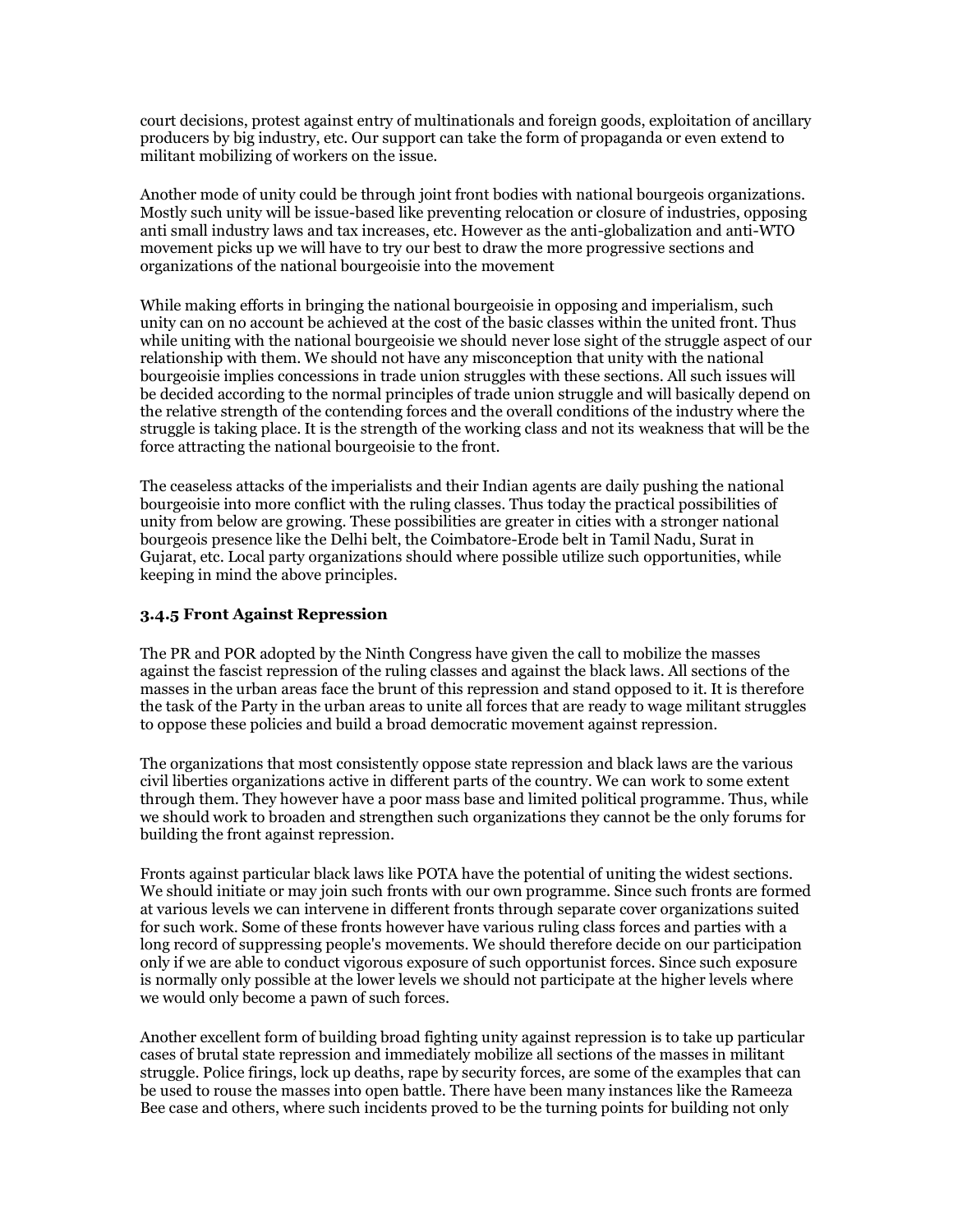militant struggle but also much broader democratic movements. In some cases where the above methods lead to broad movements we can work with others for the formation of organizations of a more long-term nature with a broad anti-fascist repression programme.

# **3.4.6 United Front Against Hindu Fascist Forces**

An important call of the Ninth Congress is to build a broad UF of all secular forces and persecuted religious minorities such as Muslims, Christians, and Sikhs against the Hindu fascist forces. Since a large proportion of the minorities are urbanized and since the attacks of the Hindu fascists are as yet mostly concentrated in the cities, this UF has basically been the responsibility of the urban organization. This task has appeared in our documents now from many years, but very little has as yet been done. One of the explanations for this failure is the weakness of our urban organizations, but the other more important reason is our neglect of work among the minorities.

The above UF cannot be built merely by uniting some secular individuals on the basis of a political programme. In order to be effective it has to involve the masses, particularly the masses from the minorities. This therefore means that we must have substantial grassroots work among the minorities, particularly the Muslim masses who are the most numerous and the worst victims of the Hindu fascists' atrocities. However due to extreme ghettoisation in almost all Indian cities, this is only possible if we take a conscious decision to shift out at least some forces from Hindu dominated areas and base them in the slums and localities inhabited by the Muslim poor. This would be the first step to building any united front..

The actual UF organizations would generally be in the form of legal democratic bodies uniting various genuine secular forces as well as organizations of the persecuted minorities. Such organizations should have a programme basically targeting the Hindu fascist organizations and aiming to unite the masses of all communities. We should on this basis conduct propaganda and agitation among both minority and majority sections and attempt to unite the many to isolate and defeat the few Hindu fascist diehards. Booklets and other propaganda aids explaining the organizations' stands and exposing the fascist organizations' positions should be used. In areas with a history of communal conflicts, genuine peace committees, mohalla committees, and allcommunity protection teams should be set up.

Issue based joint front organizations can also be built. These could be to fight for the punishment of the perpetrators of pogroms on the minorities, to oppose Hindu communal legislation, to fight against the saffronisation of education, etc. These fronts too should have a mass approach and attempt to widely mobilize secular sections, as well as those most affected.

As the Hindu fascists push ahead with their agenda, the task of building this UF becomes all the more urgent. All urban organizations should plan concretely to bring this into practice.

# **3.4.7 Front Against Globalization,**

# **Liberalization and Privatization**

This too is a call of the Ninth Congress whose implementation requires considerable efforts by the Party organization in the urban areas. As the globalization policies are impacting all sections of the urban masses, discontent is growing and there is great potential for the urban areas to become powerful centres of anti-imperialist struggles. Though the struggles have not yet reached the heights of the anti-capitalism and anti-globalization protests in many cities around the world, the movement in India too is growing. The industrial working class is the leading force in these struggles, with numerous demonstrations, rallies, bandhs and long drawn out strikes, against privatization, changes in labour laws, contract system, exit policy, and other aspects of the globalization policies. These struggles, which took an upturn from the year 2000, have not only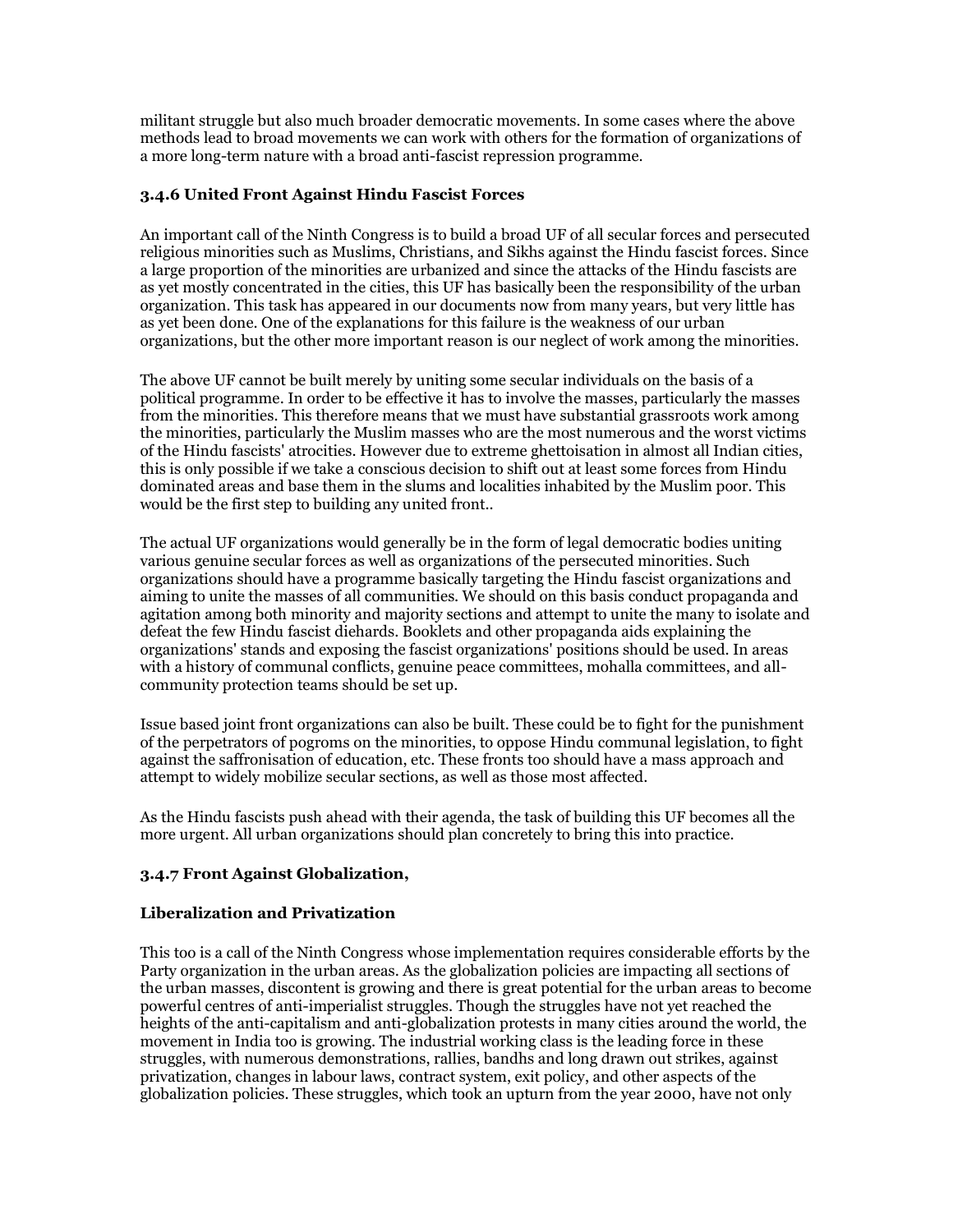been increasing in size and intensity, but also been taking clearer political positions against the WTO, against globalization, and even against imperialism.

The line of action for building anti-globalization fronts should thus rely primarily on the working class, while rallying around all other sections in the struggles against the imperialist policies. Thus we should aim at drawing the different working class fronts against the various anti-worker policies into the front against globalization. Similarly the anti globalization fronts should consciously give importance to workers' issues in their programmes.

Other classes and sections of importance we should try to draw into the anti-globalization front are the peasants' organizations and the farmers' bodies, slum bodies, students organizations, intellectuals, writers and cultural activists, pro-people environmental groups, teachers and other middle class employees associations etc. The scope of the anti-globalization movement is so large that it includes practically all classes who are part of the strategic UF. While the separate organizations formed by these sections against various aspects of globalization objectively form part of the movement, we should nevertheless try to draw all such organizations into common united struggle on a common anti-imperialist programme.

Reactionaries like Swadeshi Jagran Manch, revisionists like CPI, CPI (M) and foreign funded NGOs- are some of the forces involved in anti-globalization movement. These forces are linked to the ruling classes or part of them. We must keep away from the reactionaries in any joint front. With regard to the revisionists who are part of ruling classes, we our selves should not invite them into any joint front, but if they are part of a front called by others, we need keep away because of their presence. The revisionists and foreign funded NGOs may participate to some extent but there is always danger of them attempting to sabotage the movement at higher levels of struggles. We must alert to this danger.

The front against the globalization has the potential to encompass a wide range of forces. The urban Party organization should thus plan concretely to participate most effectively in this movement.

### **3.5 Military Tasks**

As explained earlier, the urban movement plays a secondary and complementary role in the military strategy of the revolution. While the PGA and PLA in the countryside perform the main military tasks, the urban organization too performs tasks complementary to the rural armed struggle. Due to the spread of urbanization, the growth of a number of mega cities, and the sharper division of the cities into rich and poor sections, the possibility and importance of urban military operations increases. These however yet remain second to the rural military tasks. The varied military tasks performed in the urban areas relate to, 1) the defence of the urban movement, 2) help by the urban organization to the rural armed struggle, and 3) direct military operations conducted under central direction. These thus form the main categories of military tasks and forms of organization in the urban areas.

### **3.5.1 Defence of the Urban Movement**

The nature of urban work being primarily legal and defensive, the military tasks directly related to the urban movement are basically defensive in nature and will remain that way till the final period of the evolution. However even a defensive urban movement requires the military type organization of the armed defence of the urban masses against the peoples' enemies. These enemies are of various types - goonda gangs acting in the service of the ruling classes, Hindu fascist organizations and their militias, vigilante gangs specifically organized by the state to attack activists and sympathizers of our movement, state forces themselves, etc. Without standing up to such forces it would not be possible for an organization to survive and develop. While we cannot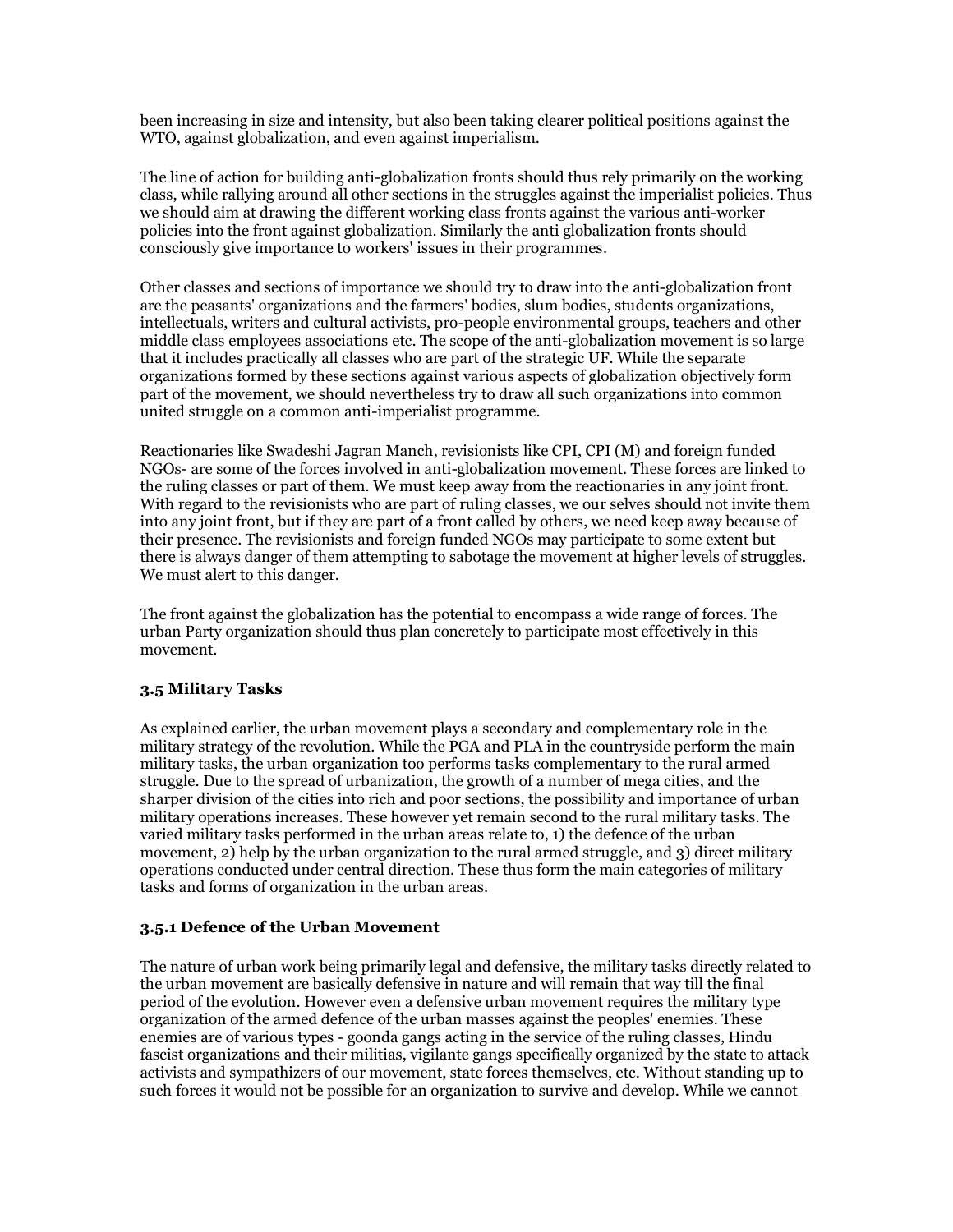and should not, at this stage, organize for armed offensive confrontation with the state, we should definitely build such defence organizations as are suited to the concrete situation.

### **[3.5.1.1](http://3.5.1.1/) Open Self Defence Teams**

Wherever necessary the legal organizations should organize defense against the local enemies. Examples of such self-defence teams are union self defence against lumpen strike breakers, basti self defence teams against goonda gangs, mahila organization self defence teams against eveteasers and molesters, mohalla all-community self defence during communal riot situations, mass self defence against slum demolition, etc. Open self-defence teams should be organized in such a way as to mobilize sizeable sections of the masses in this task, particularly motivating the youth to participate in large numbers. When such defence is organized systematically involving the broad masses, it greatly strengthens the legal organization, gives confidence to the rank and file and the local leadership, and releases the creative energies of the masses. If such activity grows in an area it gives rise to new creative forms of militant mass fighting. Conversely, it demoralizes and paralyses the enemy, and prevents him from using his old forms of repression.

Often such open self-defence is organized on a temporary basis for a particular situation or period. However wherever possible we should plan and attempt to give this mass self defence a permanent form and structure, allocating specific responsibilities, and linking with the mass organizational committees. Such bodies can run vyayamshalas, martial arts centres, sports clubs, etc.

# **[3.5.1.2](http://3.5.1.2/) Secret Self Defence Squads**

Secret squads are necessary to supplement the open defence teams, or where, due to repression, it is not possible to form such teams. They too are formed with the broad objective of defending the urban mass movement. However they take up different tasks, without exposing themselves. One significant form of activity is to participate along with the masses and give them the confidence to undertake militant mass action. Other tasks are to secretly hit particular targets who are obstacles in the advance of the mass movement.

The secret squads require proper military training, and military and political education. The extent and depth of the training will depend on the facilities available, but we must make the best efforts to ensure that the squads are properly trained and armed. The arms used will depend on the situation in the area. As far as possible arms which are not normally used in the area should not be employed.

Due attention should be paid to the discipline of such squads. Selection of members should not be merely on the basis of military abilities, but should consider the political level and discipline of the comrades. All squad members maintain their jobs or other responsibilities and only combine for the purpose of training or actions. They disperse again immediately after that.

The squads should function under direct and strict party control, with each squad functioning under a responsible Party comrade. As far as possible no two squads should be combined for performing an action. The knowledge of existence of such squads too should be as restricted as possible. Each squad is a separate entity and there should not be any separate line of command within the self-defence squads. All State committees should periodically review the activities of such formations and give guidelines to the committees immediately responsible for them.

### **[3.5.1.3](http://3.5.1.3/) Urban Militia**

At this stage of the revolution all the open and secret organs of people's defence will maintain a separate identity and the Party will be the only body coordinating their activities. Today there is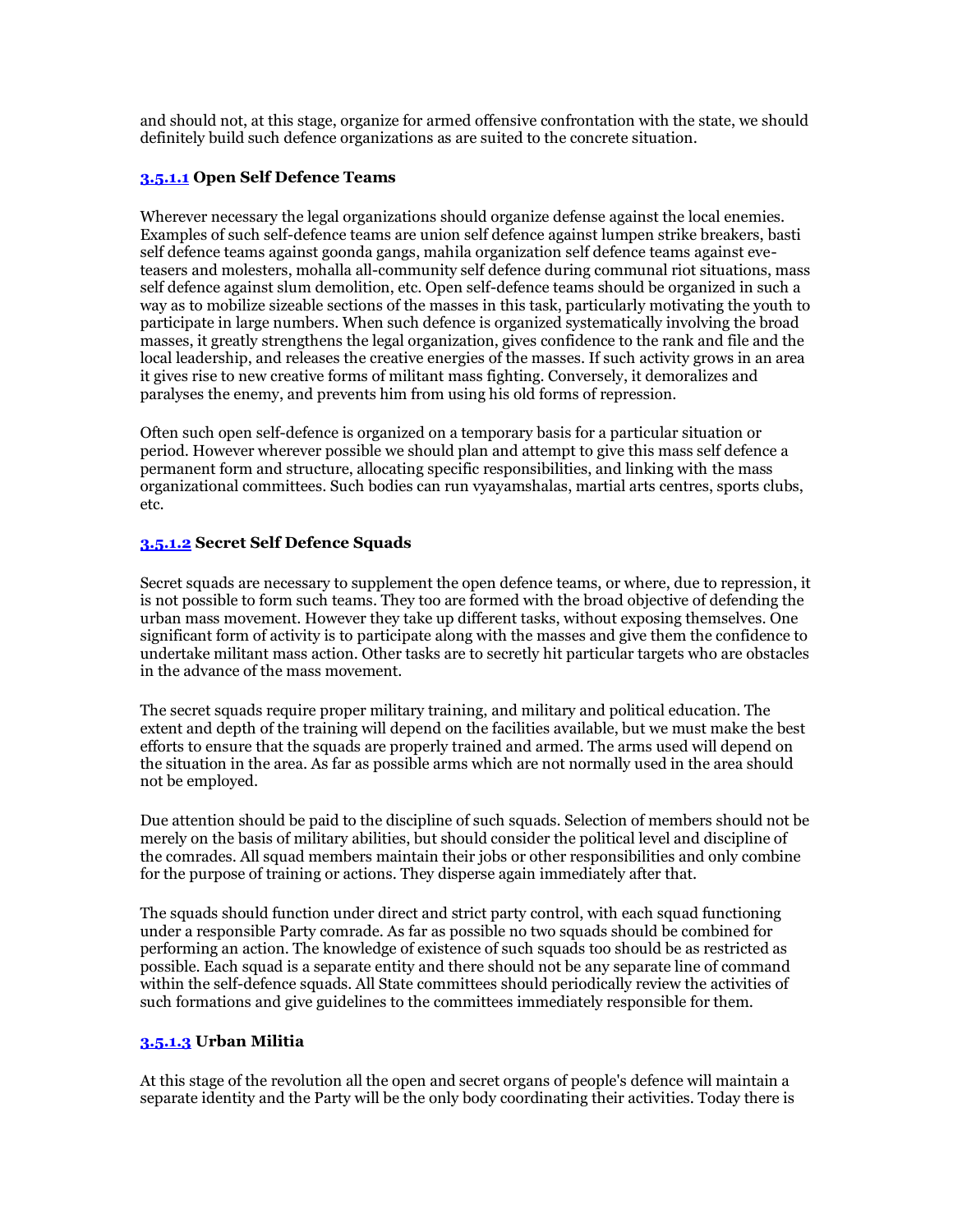no scope for bringing together all or many of the self defence teams and squads under a single organizational mechanism to form a militia. This may be possible during certain periods of upsurge when significant sections of the urban population are ready to take up arms either against the fascist militias or against the state. At such times the Party should take immediate initiative to launch urban militia without exposing all its forces. The concrete organizational form of such an urban militia would however depend on the particular situation and the specific forces operating at that time.

# **[3.5.1.4](http://3.5.1.4/) Local Intelligence**

Intelligence is a much-neglected function in our Party. Very often we suffer severe losses, or lose good opportunities due to the absence of proper intelligence. In the urban areas intelligence is also very necessary to protect and preserve the urban Party as well as the mass movement. Thus the task of information collection and analysis should be taken up from the beginning itself and responsibility should be allocated accordingly. As the organization grows this task and responsibility should exist at all levels and should be integrated into the functioning of the organization.

The objectives of our intelligence work should be to learn about and study the tactics and plans of the enemy forces in the area, to study the activities of informers, to prevent infiltration into the organization, etc. The methods and structure, particularly at the lower levels, should be as simple as possible and should utilize to the maximum the forces available to us from among the masses.

# **3.5.2 Help to the Rural Armed Struggle**

There are numerous ways through which the urban movement can assist the rural armed struggle and particularly, the base areas and the guerilla zones. Some involve direct and immediate help in terms of materials and personnel; others involve the long-term preparation for the decisive battles in the later stages of the peoples' war.

# **[3.5.2.1](http://3.5.2.1/) Work in Key Industries**

Some industries like transport, communications, power, oil and natural gas, defence production, etc. can play a crucial role in the peoples' war. Disruption of production in these industries has an immediate impact on the enemy's ability to fight the war. If struggles in such industries are coordinated with developments in the peoples' war they can provide direct assistance to the PGA/PLA. Party led units within such industries can also perform industrial sabotage actions, which would provide effective assistance during certain points in the war. It is thus the responsibility of the urban organization to establish a presence and influence in such key industries.

Such operations will normally be necessary at later stages in the war. However we have to make long term preparations from today itself so that the workers in such industries can be sufficiently politicized to play such a role. This means that we have to give importance to allocation of cadre for such industries right from the beginning.

The key industries have normally been in the public sector. Now however with the policy of privatization, many of the old units are being privatized and new units are being set up directly in the private sector. Thus some of these industries, like the electricity boards and telecommunications department, are experiencing many militant struggles

in opposition to the privatization policies and there has been a significant revival of the trade unions. In the context of the general upswing of the workers' movement, the workers of other key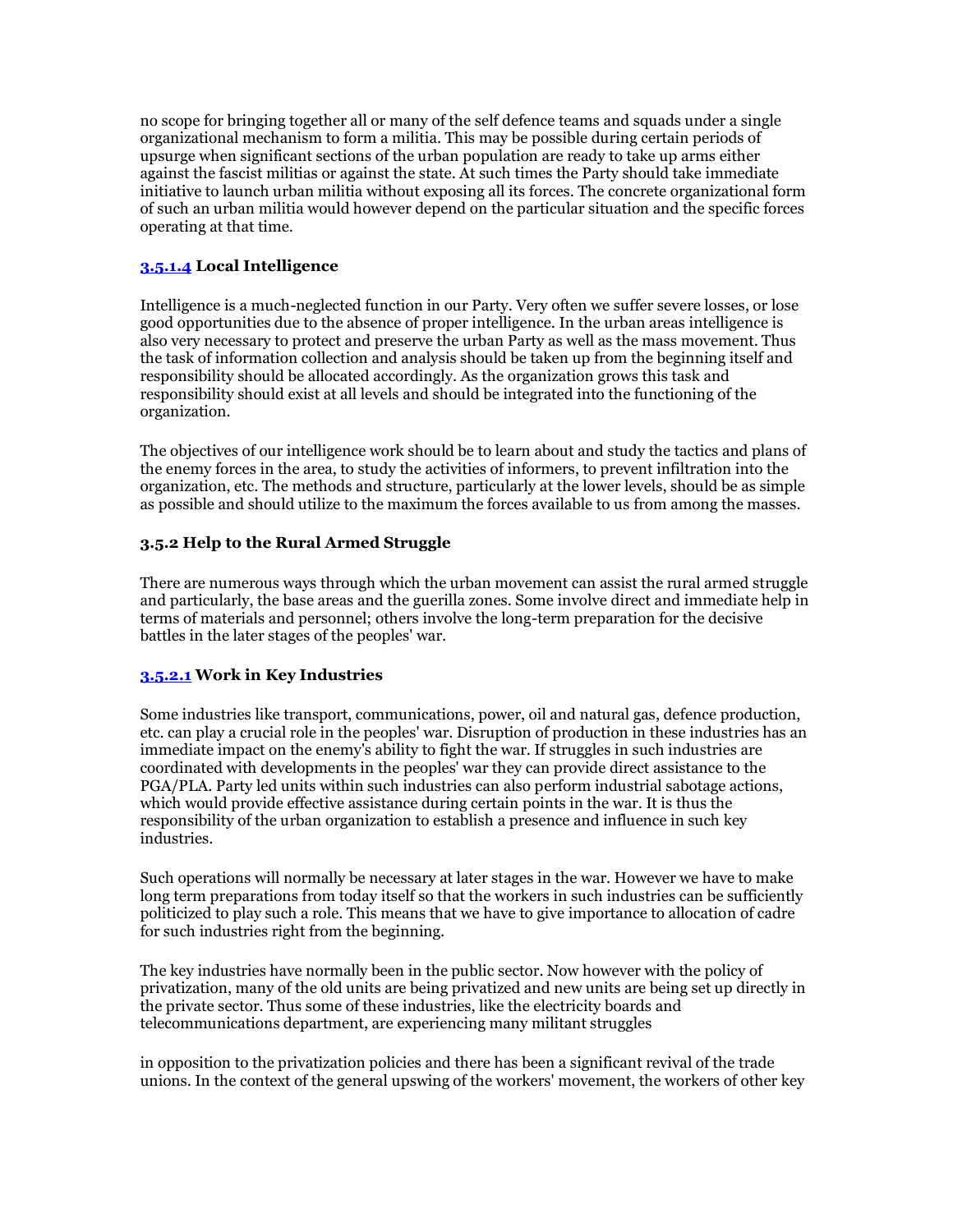industries too are resorting to struggle. We can therefore make use of this situation to try and influence the workers in these industries.

Our plan for the key industries should operate at two levels. At one level we can influence the workers in these industries from outside through various forms of propaganda, particularly during the struggles of these industries. This can be done through legal democratic workers' organizations, workers' magazines, and secret pamphleteering and even through Party statements. We can also mobilize in solidarity with them. This method can create some broad influence among the workers and a level of unity from above with the trade unions already operating within these enterprises.

At another level we should send comrades to secretly develop fractional work from within the industry. This work should be done with a long-term approach taking care to avoid exposure. The comrades doing propaganda and extending solidarity from outside need not know about the existence of the work being conducted from within. It is also not necessary to do work at both levels at the same unit.

Due to the critical character of these industries, the enemy too is very conscious of the need to prevent any revolutionary or other genuine struggling forces from entering such industries. We therefore have to be very guarded and careful while entering and working within such enterprises. All work in such places should be under cover of some sort. Fractional work is the normal method. The work in such industries should normally be separated from the other work in the area. Even reporting in committees should be restricted, particularly at the initial stages, before any base is established. Cadre allocated to such work should not be such as would quickly retreat. Once allocated they should not normally be transferred for a long period of time. PRs generated from such industries should as far as possible be maintained within the same industry, without asking them to leave their jobs.

Considering the present opportunities available and considering our neglect so far, we should plan to use our limited subjective forces immediately in the best way possible. Depending on our contacts and the quality of our forces we should decide on certain areas and industries on which we should concentrate. Since such work is not easy to start and maintain it requires the attention and guidance of the higher levels. Considering the importance of this task for the future of the people's war, the State Committees should pay attention to it.

### **[3.5.2.2](http://3.5.2.2/) Infiltration into the Enemy Camp**

It is very important to penetrate into the military, para-military forces, police, and higher levels of the administrative machinery of the state. It is necessary to obtain information regarding the enemy, to build support for the revolution within these organs, and even to incite revolt when the time is ripe. Other types of technical help are also possible.

The cities are the strongholds of the enemy and have a large concentration of enemy forces. It is therefore from the cities that attention must be given to this task. Such work can be done by following up contacts obtained from the civilian sphere, or by directly allocating comrades to penetrate the enemy ranks. Whatever be the method, the work is of a very special type, which requires a high degree of political reliability, skill and patience. Such work should be without the knowledge of the lower level committees and the details of the work should only remain with the comrades directly responsible.

Associated with this task is the need for a plan to work in the cantonment towns spread out throughout the country. Such work even among the civilian population of these towns can give us valuable information and openings for penetration in the enemy ranks.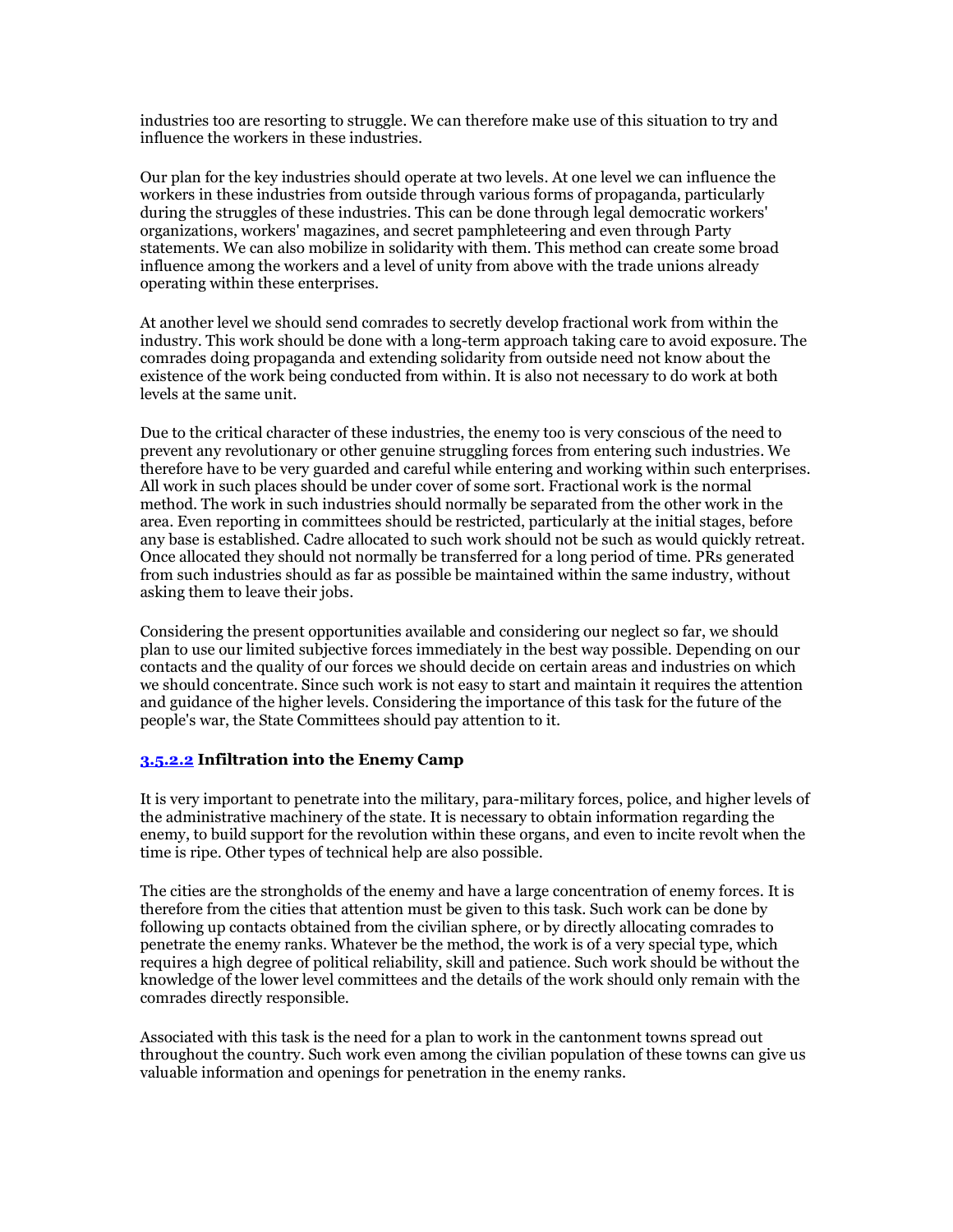# **[3.5.2.3](http://3.5.2.3/) Sending Cadre to the Rural Areas and the PGA/PLA**

A steady supply of urban cadre is necessary to fulfill the needs of the rural movement and the people's war. This is necessary for providing working class leadership, as well as technical skills to the people's war.

This then is the responsibility of the whole urban Party organization, from the cell upwards, which should inspire comrades to be prepared to take up rural responsibilities. The task of generating new cadre for the rural movement should always be before the various Party forums, which should send up such proposals for transfer of suitable cadre. It is the higher-level bodies, particularly the State Committees, which will however take the decision in this regard. Decisions of transfer of cadre should take a balanced account of the needs of the movement and organization in both rural as well as the urban areas.

To fulfill the need of recruitment from workers in large numbers and sending them to rural areas, we need to work in the unorganized sector where overwhelming percentage of working class is there. While we need to work in key industries, which are organized sector for the strategic reasons, we must mobilize and organize millions of workers who are in the unorganized segment. The working conditions are horrendous in this sector and militant struggles are bound to come up here. Most of the working class has live connections with backward rural pockets, in some of which already armed struggles are going on. If we work patiently we can get good recruitment that we can send to the areas of armed struggle zones.

### **[3.5.2.4](http://3.5.2.4/) Logistical Support to the Armed Struggle**

The enemy gets all its logistics support from the urban areas. The People's Army however relies as far as possible on the rural areas and the rural masses. However for certain crucial things there is need for support from the urban areas. Depending on its strength, the urban organization should make all efforts to provide such support.

Supplies or contacts for supplies of certain types are only available in the urban areas. Examples of such supplies are arms and ammunitions, spare parts, certain types of medical supplies, etc. Helping the People's Army to establish the supply lines in this regard is a task that the urban organization can perform. However once such a supply line is established it is best maintained by the rural organization. As the needs of the base areas and guerilla zones grow there will be even a need to establish a separate supply and transport wing in this regard.

Medical networks of sympathetic doctors and use of hospital facilities to treat PGA/PLA fighters are also necessary in the urban areas. This is necessary for certain cases, which cannot be treated with the facilities available in the guerilla zone areas. Here too the urban Party should always be on the lookout for sources and contacts to set up such a network in various cities. Once a network has been established however it should be separated from the Party bodies leading the urban mass work

Technical help in the form of repairs and maintenance of fighting, communication and other equipment of the PGA/PLA is another area where the urban organization has to provide assistance. Preparing comrades with technical, electrical, electronic and other skills to go and take up such responsibilities in the countryside best do this. It can also be done be sending city comrades to conduct training courses for the PGA/PLA. In some cases where necessary the repair of some equipment can be done in the urban areas. Providing the contacts to help set up a network for production of certain items in the urban areas is also another area of necessary help.

Development of new technologies for the People's War is another crucial area. With the daily advance of technology, there are numerous new devices that could be adapted in the service of the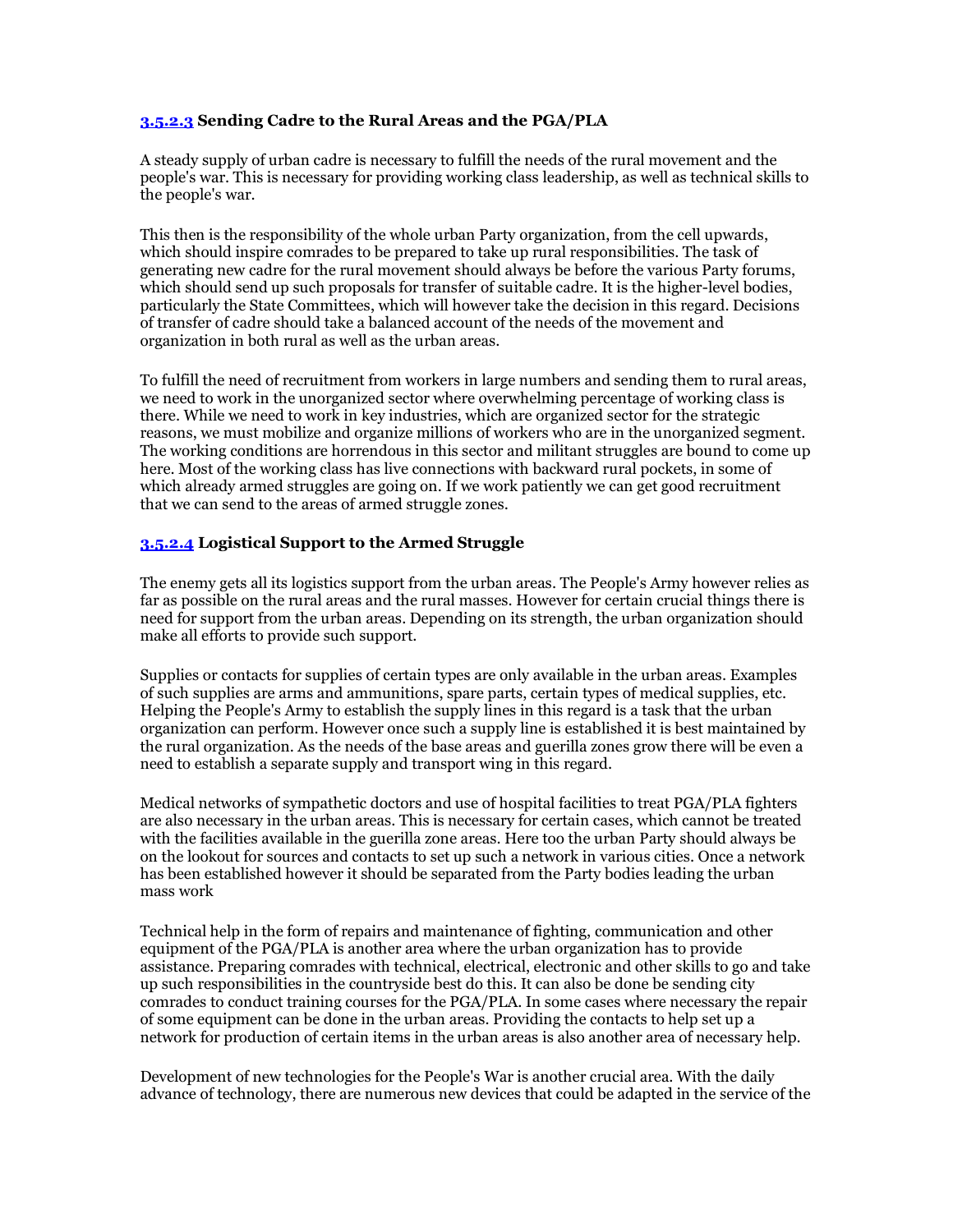people's war. Since the large metropolitan centres are the points where such technologies or the information regarding such technologies are obtained, it would be the responsibility of all comrades in such areas to be ever alert to any opportunity in this regard. Proposals and devices obtained or developed should be sent to the higher committees for consideration and implementation. Since it would in the future be necessary to set up separate research and development wings in this regard, it would be the task of the urban organization to developed suitable comrades for such work.

All the above logistical tasks can be implemented successfully only when all urban comrades are alive and alert to these needs and constantly present suggestions, proposals and contacts in this regard. And the wider and deeper the urban mass base, the better is the possibility of actually providing assistance to the rural work. However we must realize that this task cannot be performed spontaneously in response to emergency needs. Logistical networks should be established in absolute secrecy over a period of time. Separate comrades should be allocated for such work and once they are so allocated they should be released from other work and delinked completely from the mass work. It is only in such a manner that we can create networks that can serve the long-term needs of the people's war.

# **3.5.3 Urban Military Operations under Central Direction**

Though the countryside is the main area of operations of the People's Army, there are certain military objectives that need to be performed through operations in the urban areas. This even requires the setting up of permanent structures of the PGA/PLA in the cities and towns.

# **[3.5.3.1](http://3.5.3.1/) City Action Teams**

These action teams are small secret teams of disciplined and trained soldiers of the PGA/PLA who are permanently based in the cities or towns to hit at important, selected, enemy targets. Such targets may be annihilation of individuals of military importance or sabotage actions like the blowing up of ammunition depots, destroying communications networks, damaging oil installations, etc. These action teams, which form part of the main force of the PGA/PLA, perform these actions under the guidance and orders of their respective command. Thus these teams should have no connection whatsoever with the local urban Party structure. The selection of targets and timing of operations too would be based on the overall political and military needs of the people's war. However the secret team should have some broad understanding of the schedules and plans of the programmes of the open mass organizations. This could where possible help prevent problems due to clashing between the open and secret plans.

Details regarding the role, the Central Military Commission (CMC) should undertake tasks, training and education of the city action teams.

### **[3.5.3.2](http://3.5.3.2/) Central Intelligence**

Since the enemy is centred in the big cities, it is very important that our Party develops a network to obtain and analyze political and military intelligence at higher levels. Besides human intelligence, we can make use of the Internet and other modern electronic means for gathering information by entering the enemy's networks. For this it is necessary to allocate separate responsibility. Urban Party organization may provide contacts and individuals for this work. However once they are assigned to this work they do not maintain any links with the local organization. Such networks are led and directed by the highest bodies of the Party.

### **[3.5.3.3](http://3.5.3.3/) Cyber Warfare**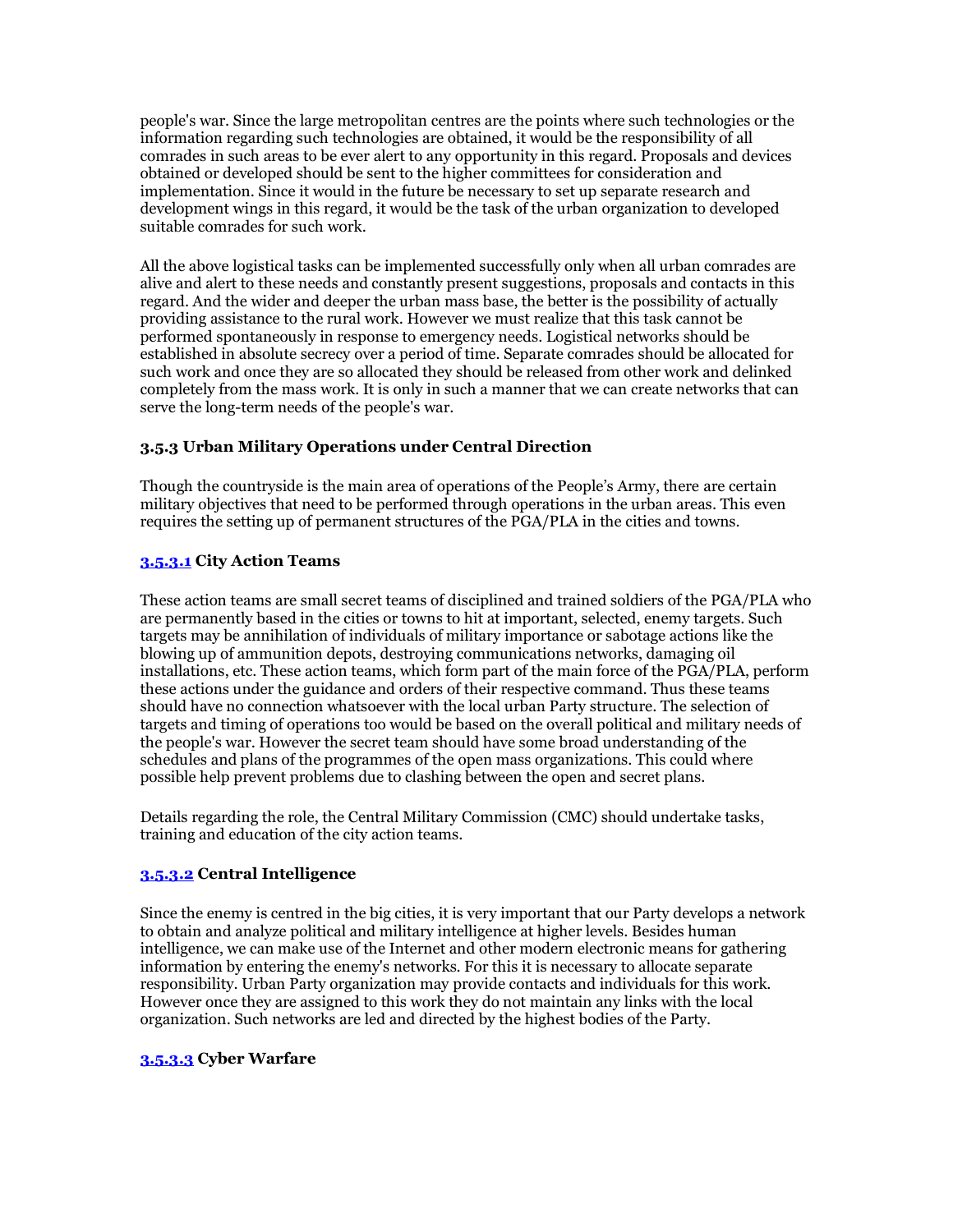We should, to the extent possible, make use of computers and the Internet network to further the military objectives of the revolution. Though we are today quite distant from this possibility, we should have the perspective of setting up units with the task of damaging the military and other important networks of the enemy. The possibility of setting up such a structure however depends primarily on the development of the urban mass movement and the ability of the urban Party organization to draw in and consolidate comrades with the required skills for such work.

# **3.6 All-India and State-Level Plans**

The above given policy and guidelines give the political and organizational orientation for our urban work. This is the basis on which our work in the various towns and cities should be reorganized. However it is not sufficient to only reorient our work at the level of particular towns and cities. Equally important is the task of giving a plan and direction to the overall urban work in a particular state, and in the whole country, based on the concrete objective conditions and situation of subjective forces. It is also necessary to relate and coordinate the tasks of the urban movement to the overall needs of the revolution in the country or in a particular state. There is also to some extent the need to coordinate the urban movement with our international responsibilities both at the South Asia as well as the global level.

The job of drawing up such plans and the committees at their respective levels should take up implementing them. We present here the broad basis for drawing up such plans.

# **3.6.1 Factors Governing All-India Perspective-Plan**

Drawing up the All-India perspective-plan means basically selecting the cities, industries or regions where we should concentrate and give priority. It can further mean the evaluation of the available subjective forces and deciding on suitable allocation.

The main factors for deciding on areas of concentration are:-

1) All-India perspective and plan for guerilla zones and base areas: Since the urban movement basically plays a role complementary to the rural armed struggle, the All-India plan for developing the armed struggle is a crucial factor for deciding on our pattern of concentration for urban work. We should give importance to cities and towns that can play a direct role in helping and strengthening our base areas and guerilla zones.

2) Concentration of the Working Class: The working class is the main focus of our efforts in the urban areas. We should therefore target such cities and regions, which have a high concentration of the industrial working class. We should judge the importance of a region's working class, not only on the basis of numbers, but also take into account its role in terms of struggle. The working class in some centres has a tradition of struggle thus influencing and providing leadership to the surrounding areas. Some cities have strong working class organizations that play a decisive role in All-India level struggles. Such factors too must be taken into account for giving importance to a particular centre. Another important short-term consideration is the sharpening of class contradictions. A centre or industry experiencing sharp and growing struggles is more suited for starting work.

3) Importance for the Ruling Classes: Some cities like Delhi and Mumbai have great political and economic significance for the ruling class. Strong movements in such cities cripple and paralyze the ruling class and have greater impact.

4) Key Industries: The centres of key industries should be given importance as they have the potential of playing an important role in the people's war.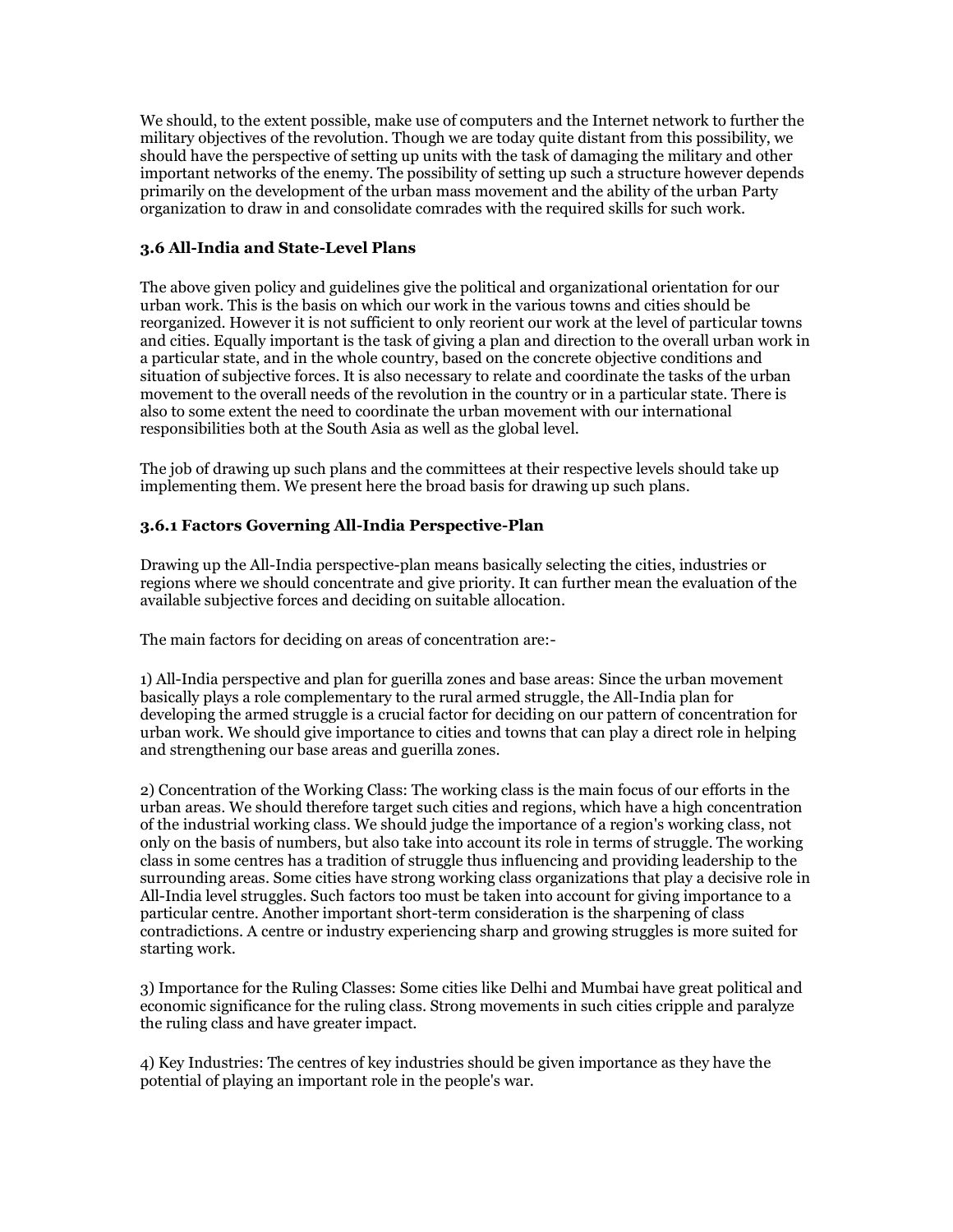5) Towns of Military Importance: These too should be given importance because they present the opportunity to infiltrate into the enemy ranks.

# **3.6.2 State Plans**

State Committees should analyze and identify the main types of urban and industrial areas in their states. On the basis of such analysis the priority areas should be selected keeping in mind the following criteria: i) All-India and state gz/rural perspective, as well as the All-India urban perspective ii) concentration of working class and sharpening of class contradictions iii) concentration of students and other petty bourgeois sections and their struggles iv) political importance within state v) key industries. Class analysis of the major towns selected for work should also be done.

Deciding on the priority areas gives the broad direction for the allocation of subjective forces, which are or may become available. The concrete plan depends on the nature of forces that are actually available.

# **4. REVIEW OF OUR UNDERSTANDING AND PRACTICE**

Following the Naxalbari upsurge and at the time of the Eighth (First) Congress of our Party in 1970, we had considerable impact and influence in a number of cities. We were a powerful force in Kolkata, at that time the largest city in the country. The revolutionary wave inspired workers in various industrial centres, in particular Kolkata, Durgapur, Coimbatore, Jamshedpur and Dhanbad.

However due to the wrong understanding regarding mass organizations and mass struggles prevailing in our Party at that time we could not preserve and develop our influence. Our policy was that "it is not our task to organize trade unions or to bring them under our control, or to bother ourselves about the trade union elections. Our task is to build secret party organizations among the workers." (Our Party's Tasks among the Workers, Deshabrati, March 12, 1970). We thus in fact boycotted the trade unions and as a consequence were alienated from the working class.

Similarly wrong understanding of laying stress on urban guerilla warfare, when there were no conditions for it, led to setback of our city work.

At that time though there were no circulars or policy documents regarding urban or working class work there were some articles and notes by Com. CM, which appeared in the Party magazines, which served as the guidelines for our work.

# **4.1 Earlier Circulars and Policies**

Subsequently our Party made certain attempts to draw up guidelines for our urban and working class work. These have been very few but significant. Besides the sections on urban work in our various strategy and tactics documents and conference reviews, the main documents regarding policy have been the circular on 'Towns and Cities: Our Programme and Organization' brought out by the Andhra Pradesh State Committee in 1973, the 'Guidelines for Working Class Front' brought out by the Central Organizing Committee of the erstwhile PU in 1987, and the 'Review of Our Document "Method of Working in Towns"' brought out by the APSC of the erstwhile PW in 1995, where the earlier 1973 document was reviewed.

### **4.1.1 1973 Circular**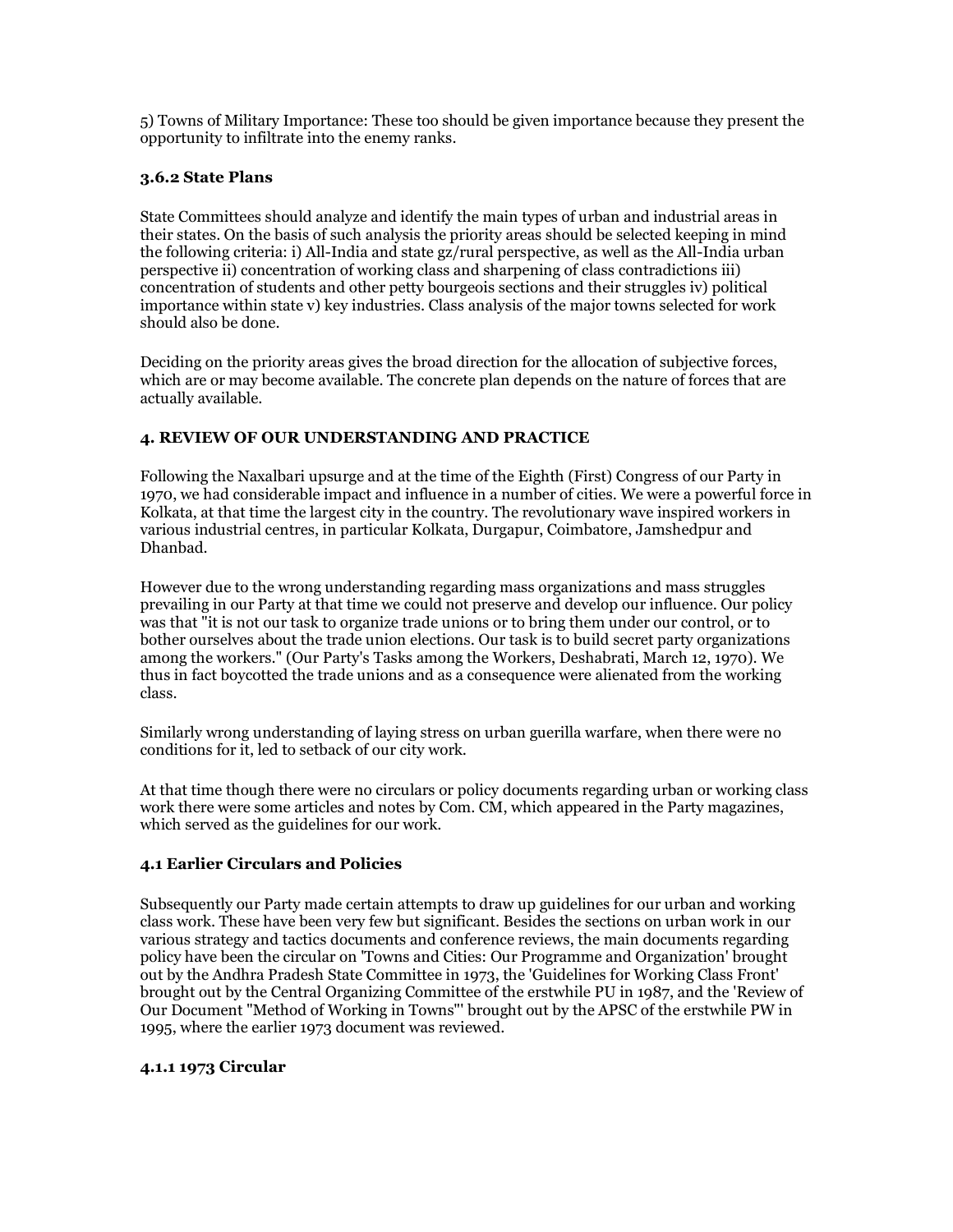Though this document was only intended to be circular giving methods to resolve contradictions between the needs of open and secret work, it also gave an explicit understanding regarding the programme, tasks and forms of organization for the working class, students and other fronts. It therefore served as the principal document guiding urban work in the erstwhile PW for many years.

The 1973 document played an important role in giving a correct direction to urban work. The crucial points on which it presented a correct understanding were:-

1) It corrected most of the earlier wrong notions regarding mass organizations and mass struggle.

2) It broadly gave the correct strategic approach to urban work, that the Party in the cities and towns should use secret methods to preserve itself from the enemy, till the last stage of the liberation of the cities from the countryside.

3) It correctly stated that in the cities and towns we should concentrate mainly among workers.

Coming to its limitations, it was not a comprehensive document on urban work and it dealt more about the immediate problems that we then faced in the urban areas. It had some wrong understandings such as: we should not take up office bearers' posts in the unions, we should not organize independent trade unions by ourselves, and so on. This was a continuation of the earlier wrong understanding regarding mass organizations.

The 1973 circular played a significant role in the initial period. But in later years with the rapid spread of mass organizations in the urban areas there was no attempt to correct the understanding and further develop the circular in a comprehensive manner. Thus many of the important formulations of the document were not implemented in practice. Though the document had stated that the main concentration should be on the working class, the emphasis in the urban areas was more on the students and youth. The ban on taking union office-bearers' posts and the opposition to forming separate trade unions too were not implemented in practice. These were done without formally developing a new policy understanding.

# **4.1.2 1987 Guidelines**

These guidelines were formulated in accordance with the call of the 1987 Central Conference of the erstwhile PU to "grasp the work in the working class front seriously." This document presented in a concise and clear manner the objective and subjective situation in relation to the working class, our tasks and policies, and a plan for work. The document was significant in presenting a correct understanding regarding the leadership role of the working class in the revolution. It stressed the leadership role of working class struggles and sending advanced detachments to the countryside, and the Party's responsibility in preparing the working class for this role.

The major defect of the document was its neglect of the strategic approach to urban work. Thus there was no understanding regarding the relation and coordination between open and secret work and the need to preserve and develop our urban forces for a long time till the later stages of the people's war.

The plan of the document was not seriously implemented nor was it reviewed. It thus could not have major impact.

# **4.1.3 1995 Review**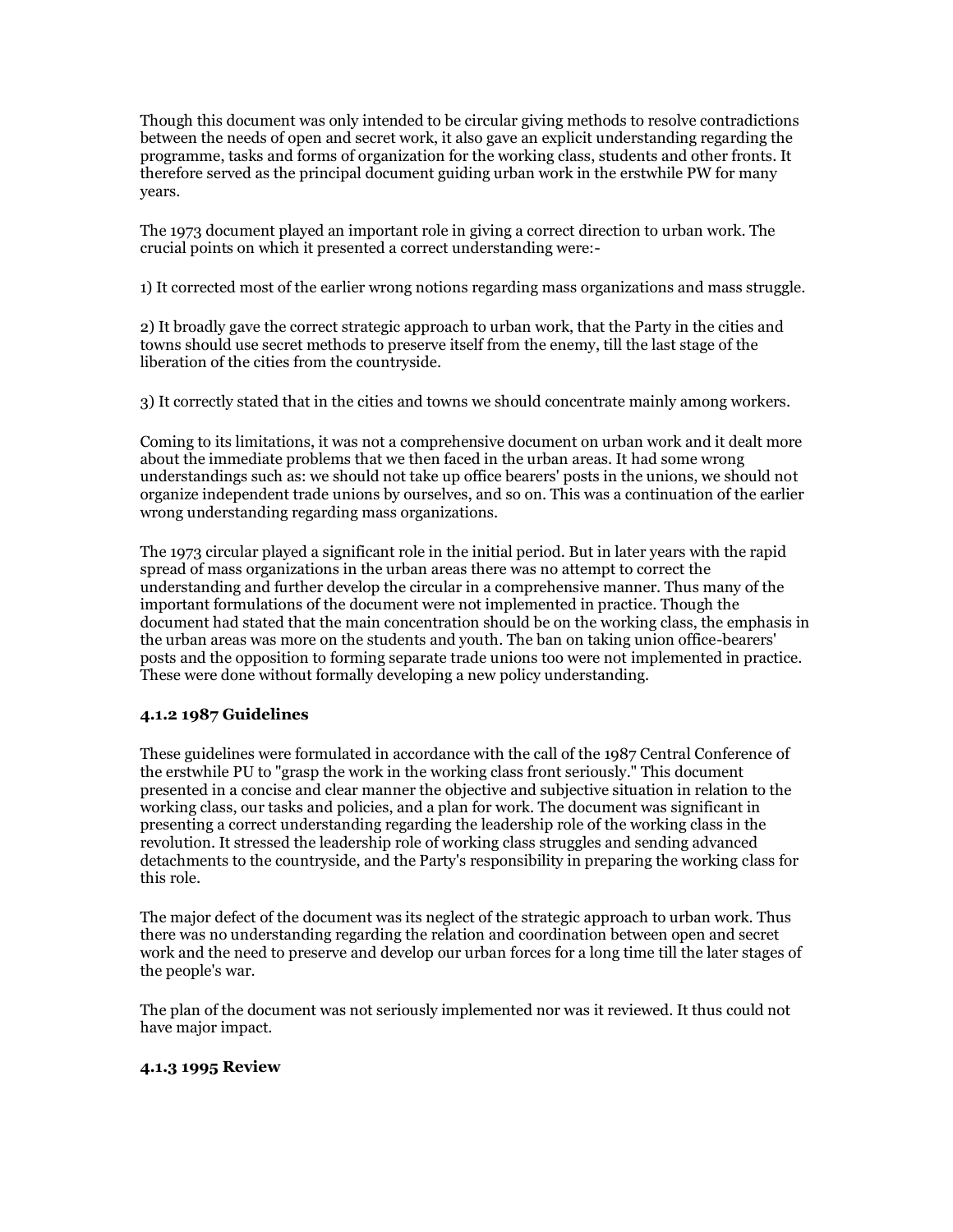The erstwhile PW's APSC's Review did not restrict itself to just a review of the earlier document. It also laid down the goals and tasks of the urban movement in AP. It was a development on the 1973 circular.

A significant point that the document correctly reviewed was the lack of necessary concentration on the urban work. It concluded that though we correctly gave importance to agrarian revolution and guerilla zones, we did not concentrate to the extent required on the cities. It analyzed the spontaneous shifts from urban to rural areas and pointed out the lack of a long-term perspective for urban work. It also corrected the 1973 document's wrong understanding regarding not taking up office bearers' posts in the unions.

The document however did not try to present a comprehensive policy for urban work. It also did not bring about the necessary reorganization of the work.

# **4.2 Our Main Shortcomings**

The above documents and the reviews done at conferences and plenums at various levels have pointed out to various faults and weaknesses in our urban work at various points of time. It is necessary to develop a comprehensive picture of our main shortcomings as a whole.

# **4.2.1 Lack of Concentration on Urban Work**

Throughout the past thirty years, and in most of the main areas of the Party's work there has been a disregard towards the tasks of the urban movement and Party. As the Ninth Congress POR concluded, "We have failed to grasp the dialectical relationship between the rural and urban movements. Having understood the formulation that rural work is primary and urban work is secondary in a mechanical way, we concentrated most of our leadership forces only in rural work."

Therefore, a culture was created in the organization where only the rural work was seen as fieldwork or struggle area work, whereas the urban areas were seen to be out of the field, and nonstruggle area work. All the best and most committed cadres would therefore opt for, and be transferred out of the urban field. Therefore, as many examples in the 1995 review point out, cadre were spontaneously transferred out to rural areas without considering the future of the urban areas which were being emptied out.

The more serious manifestation of this understanding was however in the serious lack of concentration and specialization by the higher committees. Very few were allocated to the tasks of the urban movement and even those who were given the responsibility were normally burdened with numerous other tasks. This led to severe problems at various levels. Without higher-level cadre in the field directing the work, there was low possibility of correcting the wrong understanding at the lower levels regarding the long-term strategic approach, though this mistake was referred to time and again in our reviews and documents. Without specialization also there was no hope of the higher committees themselves deepening their poor understanding of the problems of implementing the strategic approach. Without specialization and allocation of higher-level comrades the old mistakes only continued.

All this took place despite our understanding repeated in documents that the importance of the urban areas in India is growing, that the percentage of the working class and the urban population in India is much higher than it was at the time of the Chinese revolution, and that therefore the urban areas and the working class in India will have a relatively more important role to play in the revolution.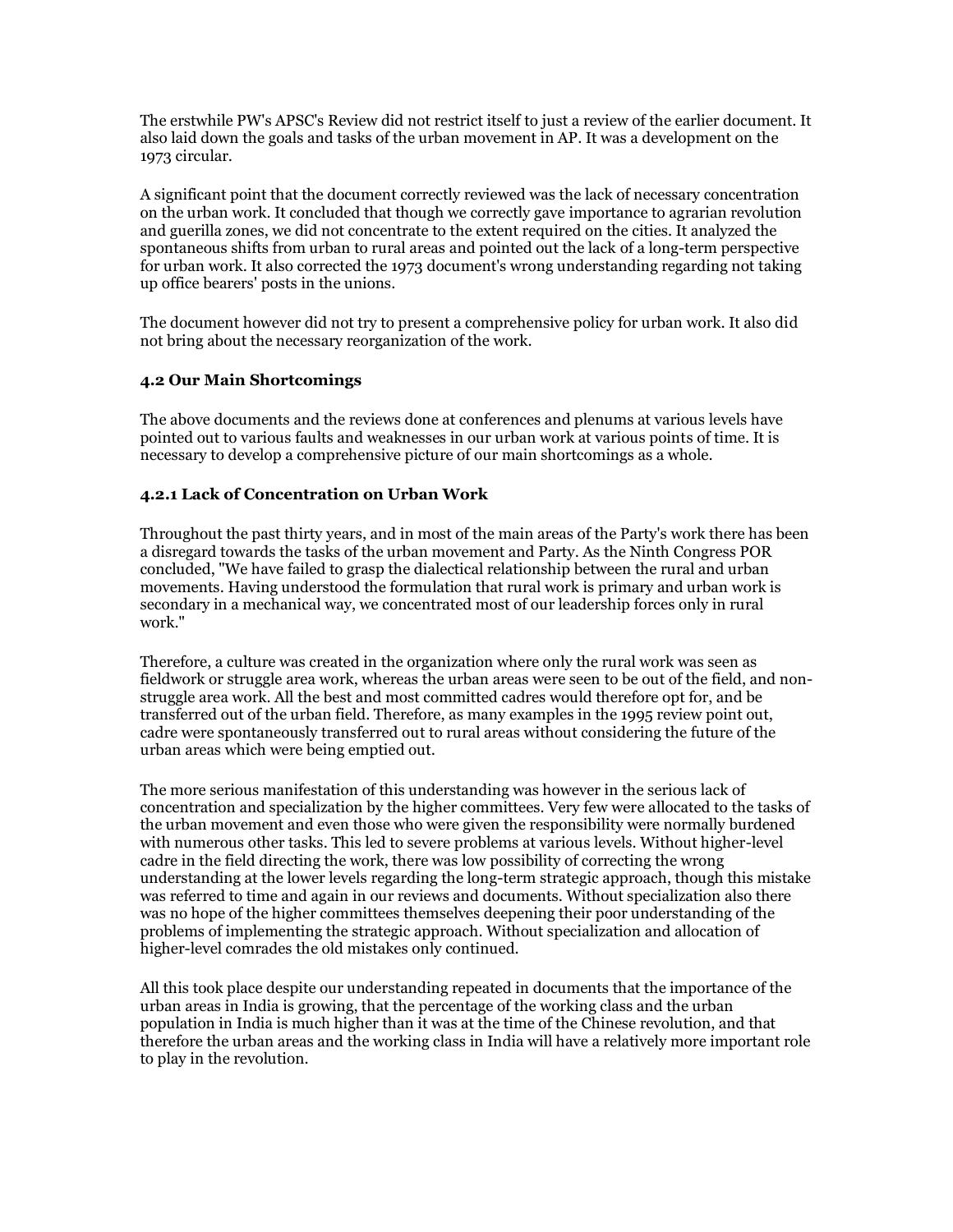Today the urban areas with 28.7 %of the population and over 60% of the Gross Domestic Product, with many major mega cities and a working class of crores, have a growing role to play in the country and the economy, and also in the revolution. It is therefore absolutely necessary to quickly correct the imbalance in our concentration on the tasks of the urban movement. It is necessary most of all to increase our allocation of higher-level comrades to urban fieldwork. It is necessary to increase the specialization and knowledge levels of the higher-level committees regarding the urban work. And it is also necessary, where possible, to allocate suitable comrades at other levels too, or at least give greater consideration to the needs of the urban movement also when deciding regarding transfers out of the cities.

### **4.2.2 Lack of Concentration on the Working Class within Urban Work**

The 1973 document had correctly stated that in the urban areas we should mainly concentrate among workers. Since our movement had faced a severe setback by 1972 and plans were afoot to put our movement on the track, we needed to strengthen our subjective forces at a faster pace. To achieve this, we concentrated on the students and youth from a practical angle, but this practice was not based on any theoretical premise. When our forces grew and we were in a better position, we made plans to penetrate into the working class. In the process of enemy's onslaught, and our continued weaknesses in our work in the urban areas, we became much weakened as losses mounted steeply. Lack of a comprehensive approach towards urban work and lack of concentration from the leadership are the main reasons for our weak roots in the working class.

# **4.2.3 Neglect of Developing Party Leadership from the Proletariat**

Despite being the Party of the working class, recruitment from the workers has been low, and leadership from the proletariat still lower. Part of the reason for this was due to our deficiency in concentrating on the workers, and particularly on the organized workers who have a greater potential for leadership. Building leadership from among the workers requires conscious attention and effort. Unless we realize the importance of building working class leadership we will not put in the necessary efforts to achieve it. It is only in the Ninth Congress that we have specifically resolved to give importance to this task. We should now bring it into practice.

# **4.2.4 Lack of Deep Understanding of the Strategic Approach in Urban Work**

We have regularly given prime importance to the long term strategic approach in our documents and for some years have been reviewing that the lack of this approach has been the cause of most of our losses in the urban areas. However we have merely understood or explained it at the level of stricter implementation of tech precautions and secret methods of functioning. We have not understood that correct strategic approach is essentially a task of basically reorienting and reorganizing the whole urban work basing on the effective combination of illegal and legal forms of organizations. Without accepting, deeply understanding and educating all levels regarding this strategic approach towards the urban movement, we cannot bring about a qualitative change in our urban work.

The widest possible mobilization and organization of the masses is essential to challenge the overwhelming domination of the enemy in the urban areas. Secret functioning and the long-term preservation of our forces are only possible within the context of a wide and deep mass movement.

Since we are working in the back drop of the semi-feudal and semi colonial conditions, we need to go in for militant struggles and actions against the management as the majority of the industrial working class is employed in the unorganized sector and is forced to work under unbearable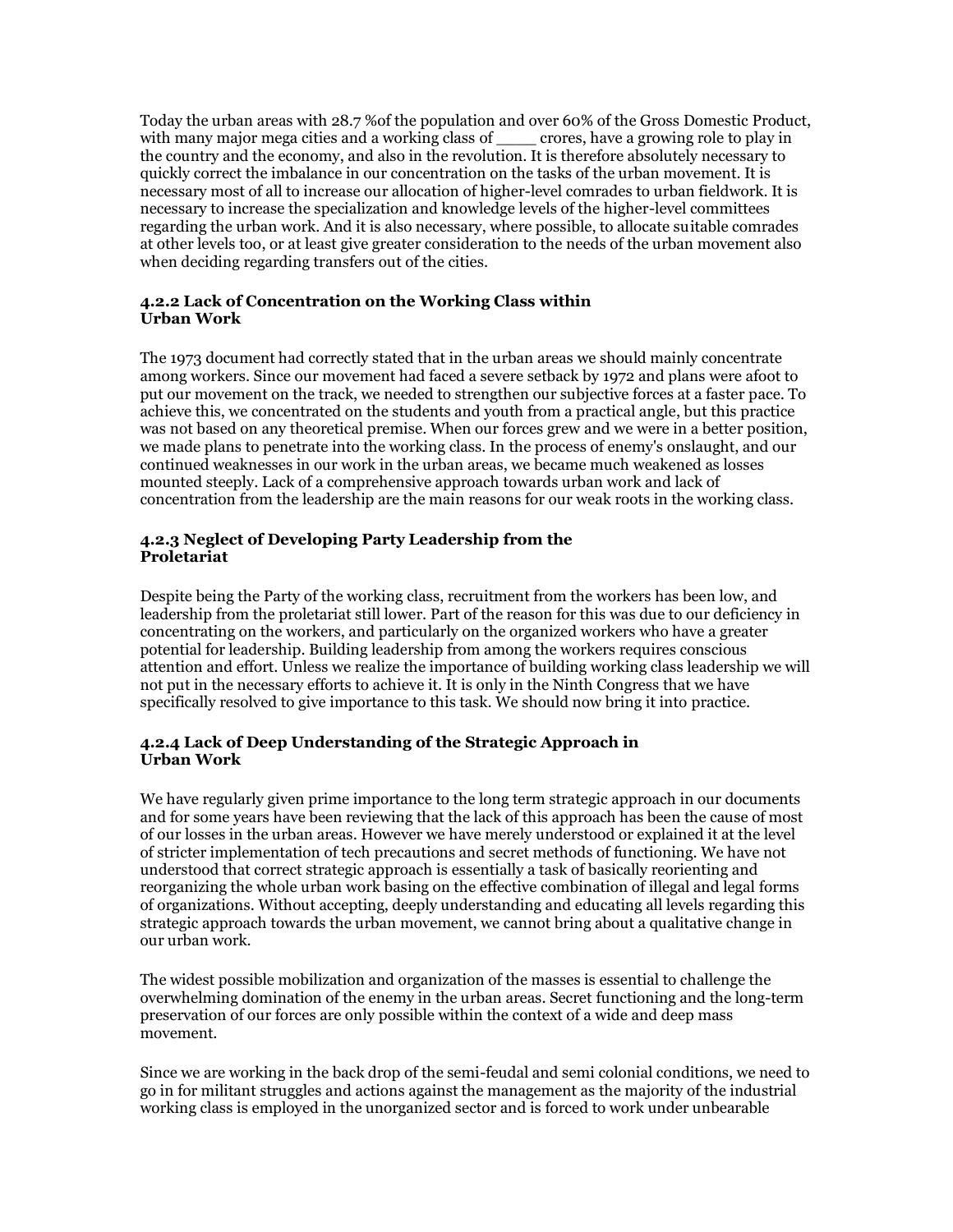conditions without any access to minimum protective labour laws. However, we cannot repeatedly replicate in the city the offensive tactics suited to the rural movement and expect to survive merely on the basis of stricter tech functioning. Strategically understanding the strength of the enemy in the city means accepting that we cannot openly challenge him on a military basis. Thus we cannot expect to regularly use armed strength to threaten factory owners, conduct negotiations through secret organizers, or annihilate managers, as would be possible in rural areas of a guerilla zone. And we cannot hope that we can do all such things and still survive merely by using better tech methods.

This does not of course deny the absolute importance in urban work

of the strict maintenance of tech precautions, natural covers, functioning through layers, and all other means of proper secret functioning. We must thoroughly re-evaluate our tech methods in all cities and a total revamping of our secret mechanism should be an essential part of reorganizing our urban work. We must however understand that secret functioning is only one important aspect of the strategic approach of preserving our forces for a long time. Secret functioning itself is based on the mobilization and support of the broad masses.

### **4.2.5 Lack of clarity on combining the various types of mass organizations**

We did not have the clarity regarding the various forms of mobilizing the masses in the urban areas and how to skillfully use these in combination depending upon the concrete situation, ebb and flow of the movement.

We first placed main stress on the open revolutionary mass organizations, which maintained clear links with the Party. With the onset of repression we tried to operate these organizations secretly and still tried to mobilize the masses principally through them. It was only much later that we realized that secret mass organizations could not be the only form of mass mobilizing in the urban areas in the repressive conditions. It was only then that we introduced the concept of the cover organization.

Even at this time we laid excessive stress on the formation of new cover organizations by us and did not give sufficient importance to fractional work within the existing mass organizations already working among the people. We did not understand that such type of fractional work is an important form of mass organizing in the urban areas, which are all controlled and repressed by the enemy. We thought that only those organizations explicitly under the control of the Party are revolutionary organizations. We did not see that through proper fractional work we could remain under cover and yet guide an organization to play a revolutionary role.

Our education regarding cover organizations too gave a one-sided emphasis on the aspect of maintaining the cover of the organization and preventing its exposure. We did not stress the aspect that the broadest mobilization of the masses and the unification of large sections of the non-party masses under the mass organizations provide the best cover possible.

Further we did not understand the concept, role and importance of the legal democratic organizations and movement. Here too we only understood that we should restrict the programme and tasks so as to maintain legality. We did not see the importance of uniting the broadest sections ready to work resolutely on a minimum programme. After years of experience we have corrected some sectarian misconceptions. But we yet need to further develop our understanding and education at all levels regarding the role, importance and use of the legal democratic organization within the urban movement.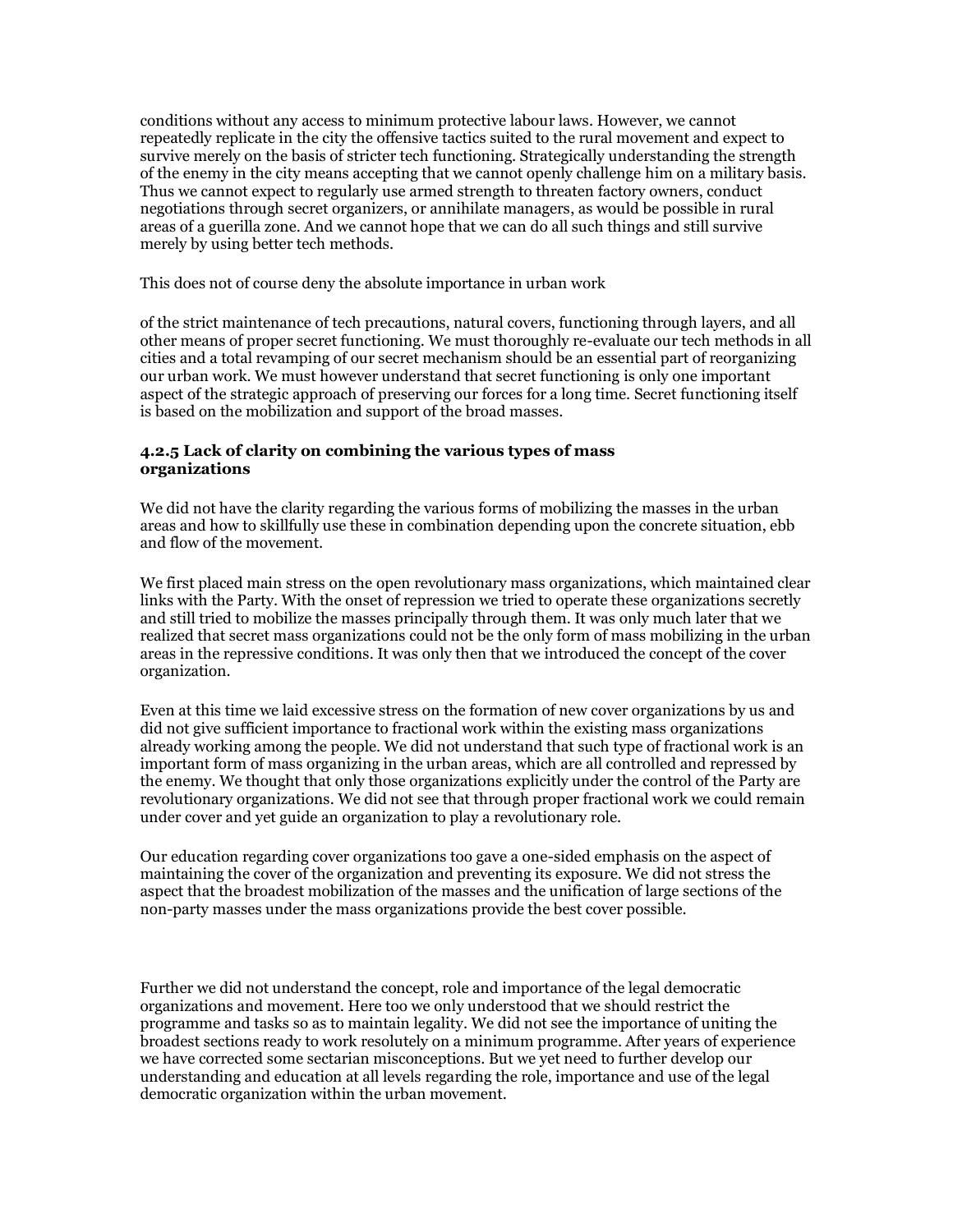We formed several secret mass organizations at various times. Many of these secret mass organizations were formed after severe repression on the open revolutionary mass organizations, which prevented them from functioning. Our response to the repression then was to run these same organizations from the underground.

Our only change while running the secret organizations was regarding the methods of secret functioning. We expected that the secret organizations would perform the same functions and tasks that were earlier performed by the open organizations. We did not see the need to substantially change the role, tasks and structure of the new secret organization.

We should understand the limitations of the secret organizations in carrying out broad mass mobilization like the earlier open revolutionary mass organizations. We should therefore assign such tasks to the secret organization, which it is best able to perform - like secret revolutionary propaganda, organizing the masses secretly and carrying out militant actions when necessary. Further we should reallocate those unexposed forces of the old open revolutionary organization, to fractional, or other type of cover work. This would ensure the continuation of the task of mass mobilization through other means.

# **4.2.6 Negligence in Secret Functioning**

Our POR has listed in detail the various lapses in secret functioning like not building covers, not building and functioning through layers, and other technical errors. At the root of these errors is our superficial understanding of our long-term strategic approach, and our lack of a proper grasp of the balance and relationship between open and secret work. A quick results, short cut, approach and liberalism are further reasons for the mistakes.

# **4.2.7 Lack of an All-India Perspective**

This is also a shortcoming. In the earlier period when urban work was restricted to a few pockets the seriousness of this deficiency was relatively less. However with the intensification of the people's war and the spread of the Party to most of the major urban centres in the country, the need to have an All-India urban and working class perspective has become urgent. We should draw up such a perspective and plan the deployment and utilization of our subjective forces on that basis.

### **4.3 Principal Defect in Our Understanding**

The above shortcomings are basically rooted in our defective understanding regarding the role of urban work and particularly the role of the working class in the Indian revolution.

As mentioned earlier in this document (point 3.1.1), the Ninth Congress has given a precise and unambiguous understanding regarding the role of the working class in the revolution. Though we had the correct understanding about the role of working class leading the revolution, we could not provide sufficient cadre to concentrate on the working class. There was not much concentration on the part of the leadership as we concentrated on building the agrarian revolution. Though we allotted cadre for the development of working class movement, because of the lakh of long-term approach and due to repression, we lost many valuable cadre who were working in the urban areas, and we faced severe losses. Though not existing at a theoretical level, there was to some extent a wrong notion in the minds of the party committees at various levels, that we need to depend upon the petty bourgeois sections, like students, for developing leading cadre. This was reflected in our practice in various states, to a considerable extent. An important factor that had contributed to this practice is the relative ease with which we can recruit cadre from the students and youth when compared with the workers and the pressure of immediate needs of revolution to be fulfilled.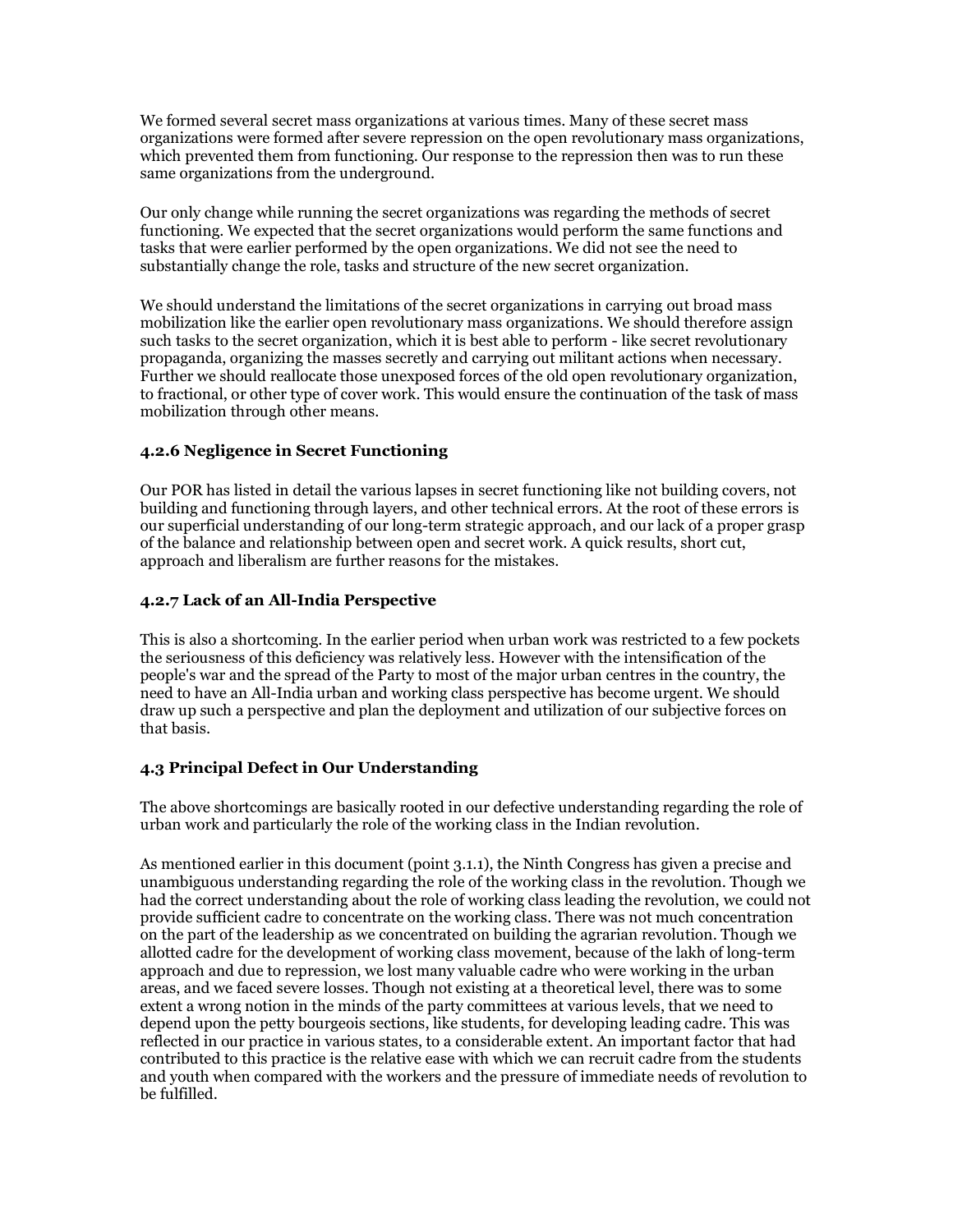The Ninth Congress has given the task of building proletarian base and to develop leadership cadre from the working class. If we rectify our mistakes, taking lessons from the past, we can certainly overcome the present shortcoming.

# **5. IMMEDIATE TASKS**

After formulating the policy and guidelines for urban work, and after reviewing our past, the Ninth Congress POR calls upon the Party to launch a campaign to reorganize the work according to the new guidelines. Implementing this campaign call of the POR systematically and thoroughly should thus be the main focus of our immediate tasks. Depending upon the objective reality and subjective situation in our respective areas, and basing on our Policy and Guidelines, we should draw up a step-by-step area wise programme to educate the Party, evaluate our work, identify the areas for change, and draw up concrete plans and perspectives, and follow-up their implementation in a thorough manner.

# **5.1 Introduce Urban and Working Class Specialization in the Higher Committees**

The highest committees must be the starting point. In the CC, PB, and RBs, and in those SCs where there is possibility of substantial urban work, there must be allocation of members to specialize in the urban work. Where the volume and nature of work demands it, sub-committees should be formed.

Their tasks will be to thoroughly implement the urban policy and guidelines; to closely study and solve problems in the field; to study the enemy, anticipate its moves and preplan accordingly; to theorize based on the field experiences, and to thus centralize the wealth of new ideas constantly emerging from the field so that they may be quickly implemented at all places. At this stage the same comrades will also have to concentrate on the tasks of the working class field. This means coordinating the working class work in various centres, guiding the working class organizations and fronts, preparing syllabus and materials for political education and training of cadre in the working class work, studying the developing trends in the working class movement and planning accordingly, and responding with quick decisions at the political and tactical level to the numerous spontaneous events occurring amidst the ongoing upsurge of working class struggles.

### **5.2 Draw up All-India and State-level Perspective-plans**

The higher committees (and particularly the comrades allocated to specialize) should formulate and decide upon the perspective urban areas and industries at their respective levels. Deciding on the perspective gives the priority and direction in which to concretely plan. It ensures that the allocation of subjective forces does not move spontaneously but according to a plan.

By studying the urban process in the light of our policy and strategy, and on the basis of a town analysis and industrial analysis, the cities/ towns and industries to be focused upon should be decided. Simple class analysis of existing work areas and potential towns should also be conducted. This will help in deciding the priority and taking concrete decisions.

The actual allocation will naturally be on the basis of the subjective forces available and the overall plans of the responsible committee. However we must while allocating forces for the urban work be cautious and only allot comrades who will have a good chance of adjusting to the urban work and continuing for some time. Unlike the rural areas where retreat by a comrade need not lead to much exposure, the retreat of an urban comrade can lead to considerable problems for an urban organization.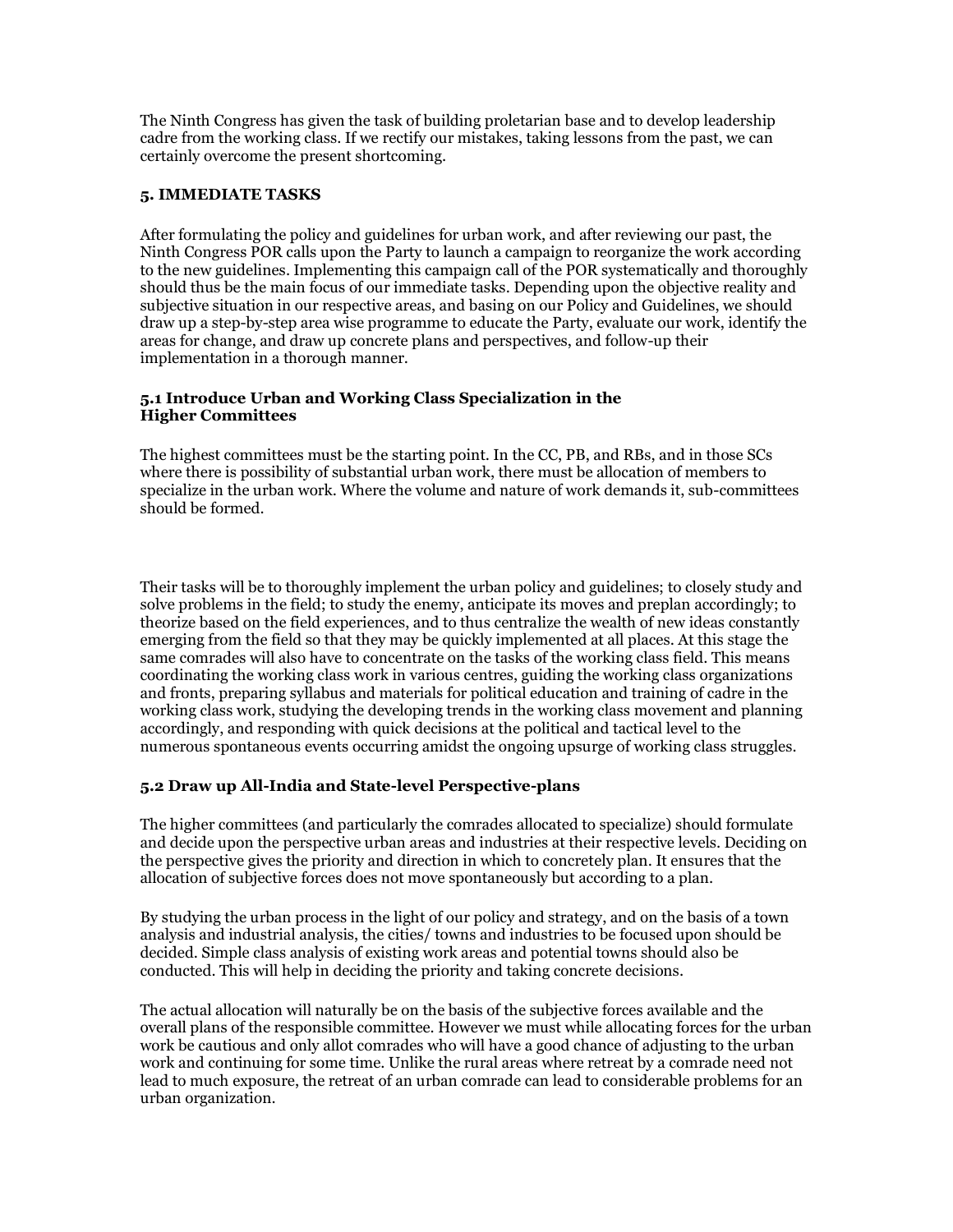### **5.3 Reorient and Reorganize the Urban Organizations with a Long-Term Strategic Approach**

Many of our urban work areas are not working according to a long-term strategic approach. Many areas have had to close down because of exposure and losses. Many areas have tried to introduce a strategic approach through a trial and error method derived from the day-to-day field experiences of facing the enemy. They have made considerable progress but deficiencies remain. Thus today different areas follow different practices based not only on the different levels of repression they are facing, but also on subjective factors like the approach of the area and state leadership or the differing work patterns and styles inherited from the past. This has continued due to the neglect of urban work in general, and in particular due to the absence of a common set of policies and guidelines throughout the Party. Having now adopted common policies and guidelines we should work to reorient and reorganize the urban work throughout the Party with a long-term strategic approach.

This task should be taken up as a campaign closely guided and monitored by the state committees. It should be a step by step process involving the education of all urban cadre according to the urban policy, particularly stressing on various aspects of the long term strategic approach; evaluating the functioning and structure of the urban organization at all levels - both Party and mass organizational - and taking decisions to correct or improve existing practices; setting targets for implementing the changes decided upon and following up so that they are implemented according to plan; and if necessary reallocating of forces according to the above evaluation and also according to the perspective plans drawn up by the higher committees.

The essential element in the effective implementation of such a campaign is the closest participation by the higher committees. Questions, doubts, and practical problems are bound to emerge in the course of implementation. To solve this requires the involvement of higher committee members who can provide answers and devise ways to resolve any problems that may come up. What we should aim to do is to see that every PM and activist operating in the city deeply understands the long term strategic approach, has full faith and confidence in this understanding, implements it in day-to-day practice, and tries to develop it to new levels.

# **5.4 Widely Mobilize the Urban masses, particularly the Working Class**

Regarding mass mobilization, we must firstly correct the misconception that the long-term strategic approach of preserving our forces means restricting our mass organizing only to narrow secret mass organizations. All comrades must understand that the preservation and protection of our forces is only possible in the lap of the broad masses. We must therefore resort to the widest possible legal mass organizing while maintaining a correct balance between legal and illegal forms of organization and struggle. This direction towards broad mass organizing should therefore be one of the crucial components of the campaign to reorient and reorganize the Party.

We should mobilize through fractional work in various types of existing organizations and through different cover organizations and constantly devise new creative means to go among the masses without being exposed. We should not worry excessively that our struggles and slogans are not red and revolutionary enough. As long as we are among the masses and drawing them into struggle, we will be able to politicize them and draw them to the revolutionary line and Party.

Where necessary, and where it is possible to mobilize on a large scale, we should also form, or participate in, legal democratic organizations. We can thus bring out the masses in large numbers on a democratic programme. We should however not do such mobilizations where the numbers are likely to be small and our forces are likely to be exposed.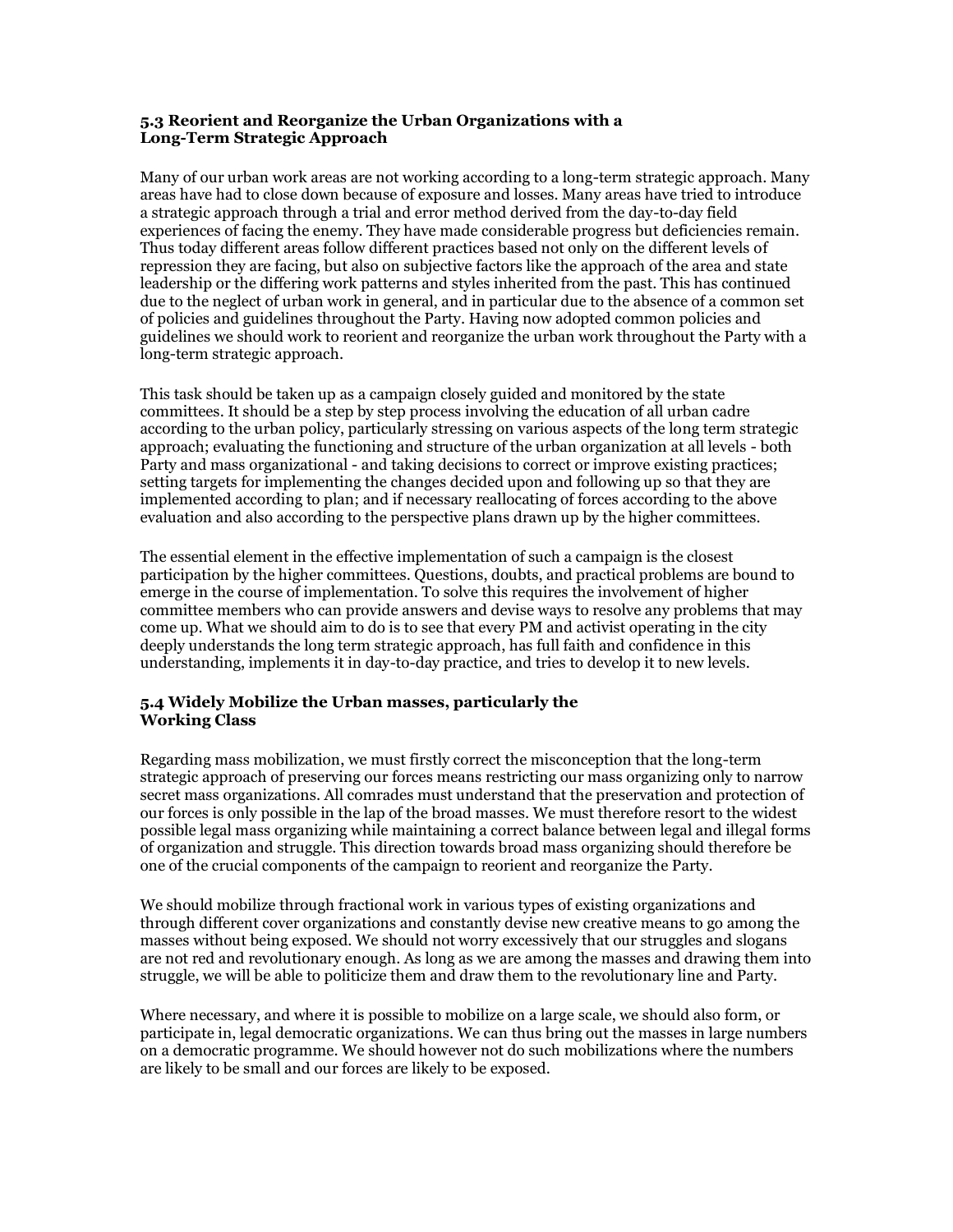The main focus of mass mobilizing and organizing in the cities should be the working class. We should pay particular attention to the trade unions and other working class organizations. We should also organize in the bastis where the working class resides along with other sections of the urban poor. After the working class and urban poor we should pay attention to the organizations of the students and other sections of the petty bourgeoisie.

# **5.5 Recruit and Develop Party Leadership from the Working Class**

We should have a strong proletarian orientation in our Party-building process. In this regard we should pay particular attention to the Ninth Congress resolution in this respect. We should therefore concentrate on building the Party in the factories and other centres of working class work. Even within the organizations of women, youth and students, we should pay particular attention to recruiting from proletarian backgrounds. We should pay particular attention to the education of proletarians in order to quickly bring them into the Party in larger numbers. After recruitment we should have measures and programmes for training and developing Party leadership from among them.

# **5.6 Reorganise the Tech Mechanism in the Cities**

Except for the cities and towns within and adjacent to the guerilla zones, facing severe repression, the tech mechanism in most cities is very loose and primitive. We are mostly developing our tech methods as a process of reacting to the immediate enemy threat, rather than as a plan based on a long-term strategic approach. This spontaneous approach is very dangerous and must be drastically changed.

We must therefore thoroughly overhaul the tech mechanism and methods of coordinating our open and secret work. For this a gradual piecemeal process will not work. Such a process remains at the most partial and does not bring about the change required. Besides the enemy is moving fast to set up its network in cities throughout the country. We should therefore drastically revise our basic assumptions regarding tech requirements. We must realize that we cannot plan on the basis of the immediate actions and appearances of the enemy. The state is planning on a long term and all-India basis. Our planning too has to be on a long-term basis and cannot make much distinction between repression and 'non-repression' cities.

The basic norms regarding operating under natural covers, functioning strictly through layers, cover organization methods, and techniques of communication should be brought into implementation in all our urban work. This however should only be the first step. We should remember that our enemy is constantly studying and developing new methods against us. Our approach and method too therefore has to be dynamic and creative. Thus in the course of implementation of our guidelines, each one of us should further make additions, adaptations and developments to these guidelines. Our tech mechanism, while standing on certain basic concepts and principles, should always advance and improve, thus always proving to be one step ahead of the political police.

# **5.7 Prepare the Self-Defence Organs of the Urban Movement**

In this respect we are relatively backward. Though all city organizations form teams for performing specific actions, there has been hardly any progress and very little experience in building more stable self-defence formations. This is true of both open teams as well as the secret self-defence squads.

We should fix targets and not now delay this task any longer. Where preparations are necessary we should make the necessary preparations and form the teams. For open teams, a simple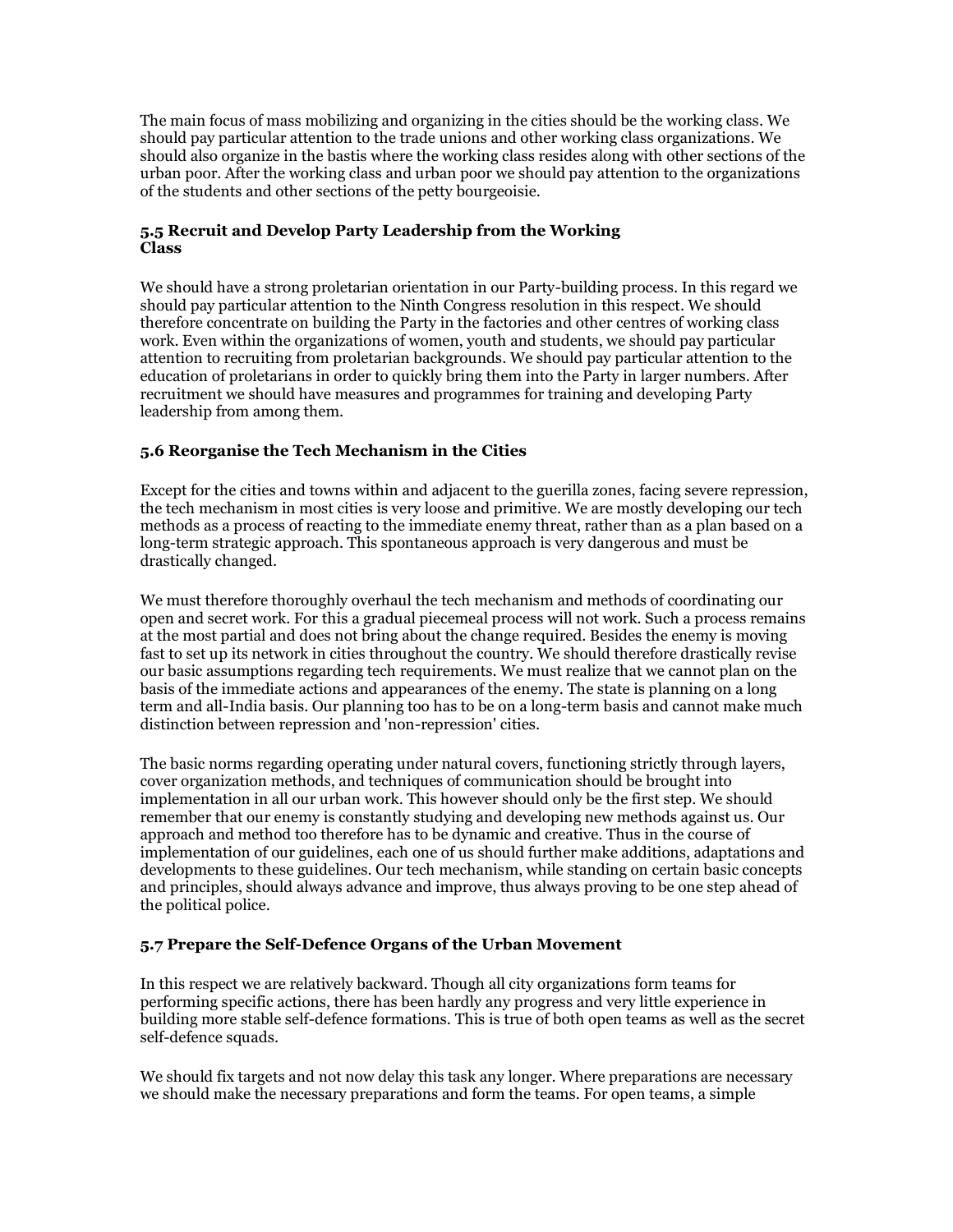political-organizational basis and a code of conduct should be drawn up. For secret squads, preparations for the necessary political and military education are important. There should also be full clarity among concerned comrades about the squad's line of command. Senior comrades should take responsibility to see to the successful completion of this task.

# **5.8 Take up Work in Key Industries**

Our presence today in the key industries is extremely low. With the advance of the people's war, it is a pressing need that we enter into key industries and establish a strong base there. All higher committees should therefore keep this in mind while drawing up plans. We should make plans for key industries basing on the importance of the industry, the openings available for entry and the subjective forces we have available for such type of work.

# **5.9 Infiltrate into Enemy Organizations**

This too is another area where we are practically non-existent, and where we must make a beginning. We should thus plan for this at various levels.

We should make use of opportunities for entry into the police, para military and military forces. We should very secretly follow up contacts of those already within these forces. Where possible we should enter into them from outside. Such work should be guided directly by the higher committees without informing the local bodies.

We should regularly conduct propaganda regarding the problems of the ordinary constables and soldiers. We should pick up the burning issues concerning them and arouse them to agitation.

We should also make a study of cantonment towns, ordnance factory areas, etc. with the purpose of formulating a plan for work in such zones. We should also try to collect and generate the type of forces who would be able to do such sort of work.

# **5.10 Build the United Front in the urban areas**

Our urban united front work involves on the one hand, the building and strengthening of the worker-peasant alliance, and on the other hand, the building of unity between the working class and other urban sections and classes.

As mentioned earlier, the worker-peasant alliance is not only the task of those towns adjacent to the guerilla zones and other areas of rural struggle. The metropolitan and industrial cities relatively delinked from the countryside should particularly concentrate in various ways to advance the worker-peasant alliance. Propaganda, solidarity struggles, participation of workers in peasant agitations, direct help to the rural struggles, is some of the programmes to be undertaken. At the same time, basing on the concrete situation, other new and more creative ways of strengthening the unity of the two basic revolutionary classes should be developed.

The united front with other classes will mainly be through issue based or programme-based joint front organizations. Though these may be legal for quite sometime depending on the broadness of the front, we should be prepared to run the UF organizations from underground too, like the NDF in the Philippines, when confronted with brutal, fascist rule. While participating widely in these we should correct our sectarian errors in building such joint fronts and our bureaucratic dealings within them. The higher committees should constantly guide and plan for advancing and broadening our united front work.

As pointed out throughout this chapter, the policies of liberalization, globalization and privatization have had great impact on the urban areas. Almost all the toiling sections in the cities